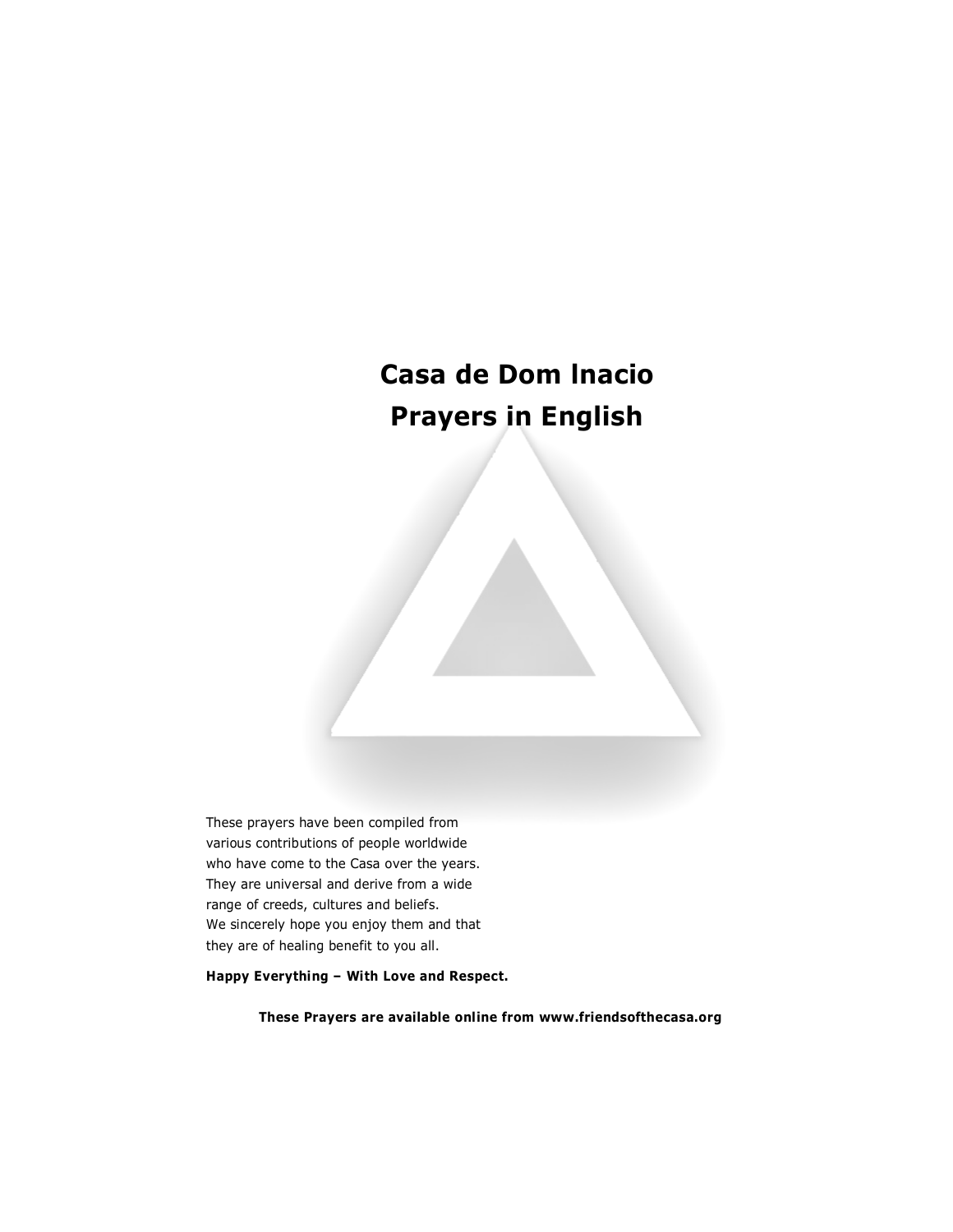**Opening** (Prayer for start of gathering)

Dear God,

We gather as individuals with grateful hearts. Tonight our sacred intent is to come together collectively as petals of a single flower, reflecting back to you the love we have received. We thank the entities for this opportunity of English prayer time to give back to you.

Also we experience deep gratitude for the people of the Casa and the Community. We pray for them, asking for your continuing blessings of strength for their work, and expansion of their growth and healing.

For all the people who have come and will come to the Casa we ask for openness and healing. For those in the Community who provide food and shelter, we ask for strength.

The Casa volunteers so lovingly personify your love for us. Continue to expand their hearts in service.

Give to Joáo de Deus, strength, love and healing of body. We are mindful of the physical stresses that his body undergoes during incorporation. His personal sacrifices are great – expand his personal, emotional and spiritual growth and healing.

For Dom Ignácio de Loyola and all the entities we ask for ever growing powers for healing.... so that the message of love and truth that is received through them here can grow and spread around the earth.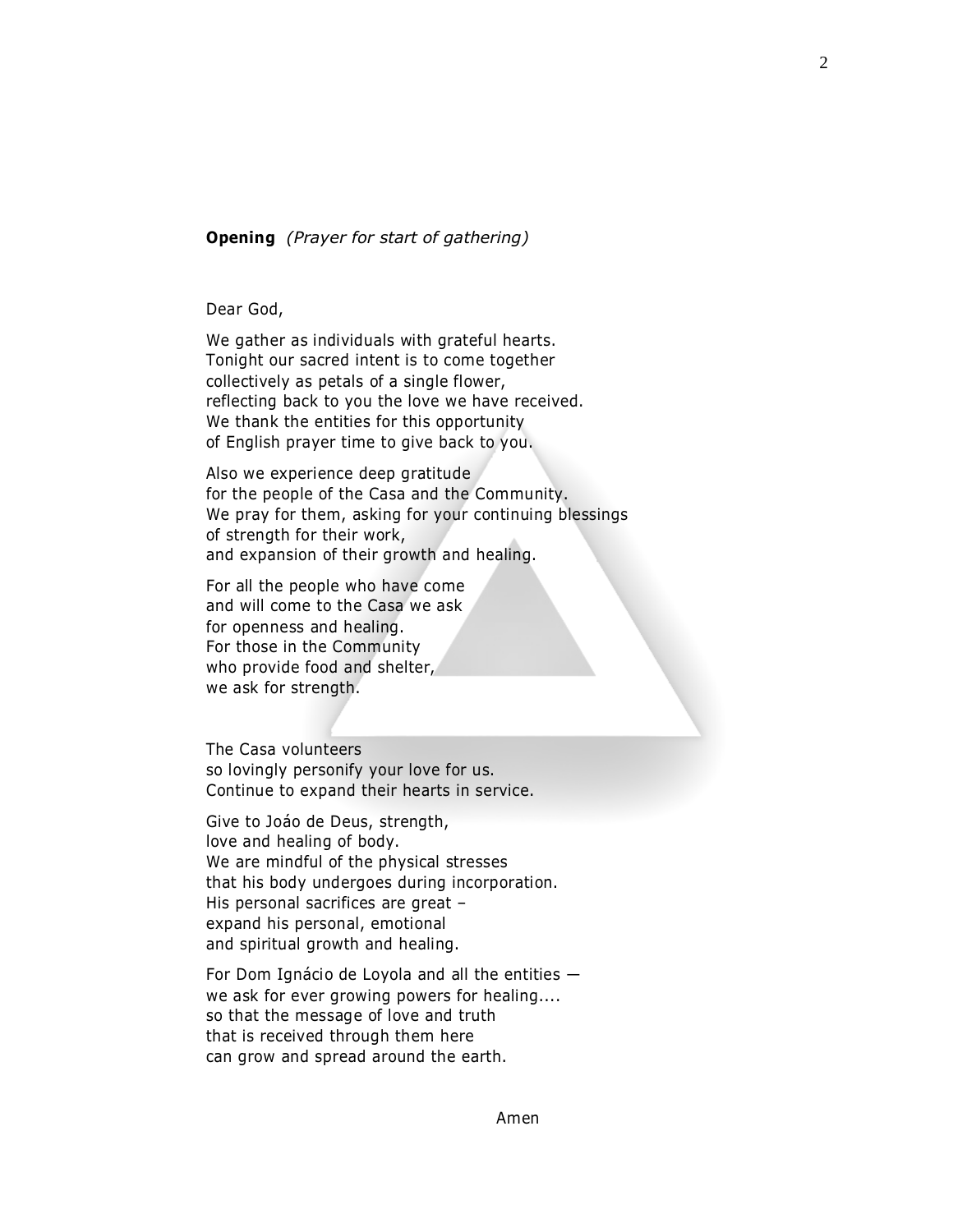#### Prayer of Caritas

God, our Father, who is all power and goodness, give strength to those who go through tribulations; give light to those who seek the truth, and fill the human heart with compassion and charity.

God, give the guiding star to the traveller, consolation to the afflicted, and rest to the sick.

Father! Give repentance to the quilty, truth to the spirit, guidance to the child and a father to the orphan. Lord! May your goodness extend over everything that You have created. Mercy, Lord, to those who do not know You And hope to those who suffer.

May Your goodness allow the consoling spirits to spread peace, hope, and faith everywhere.

God! A ray of light and a spark of Your love can inflame the Earth. Let us drink from the fountains of this abundant and infinite goodness, and all tears will be dried, and all pain will be lessened.

A single heart, a single thought will rise up to you, like a cry of gratitude and love. Like Moses on the mountain, we await for You with open arms. Oh! Goodness, oh! Beauty, oh! Perfection, and we wish in some way to deserve Your mercy.

God! Give us the strength to help progress so we may rise up to You: give us pure charity; give us faith and reason; and above all give us the simplicity and the Humility that will make of our souls a mirror in which your divine image can be reflected.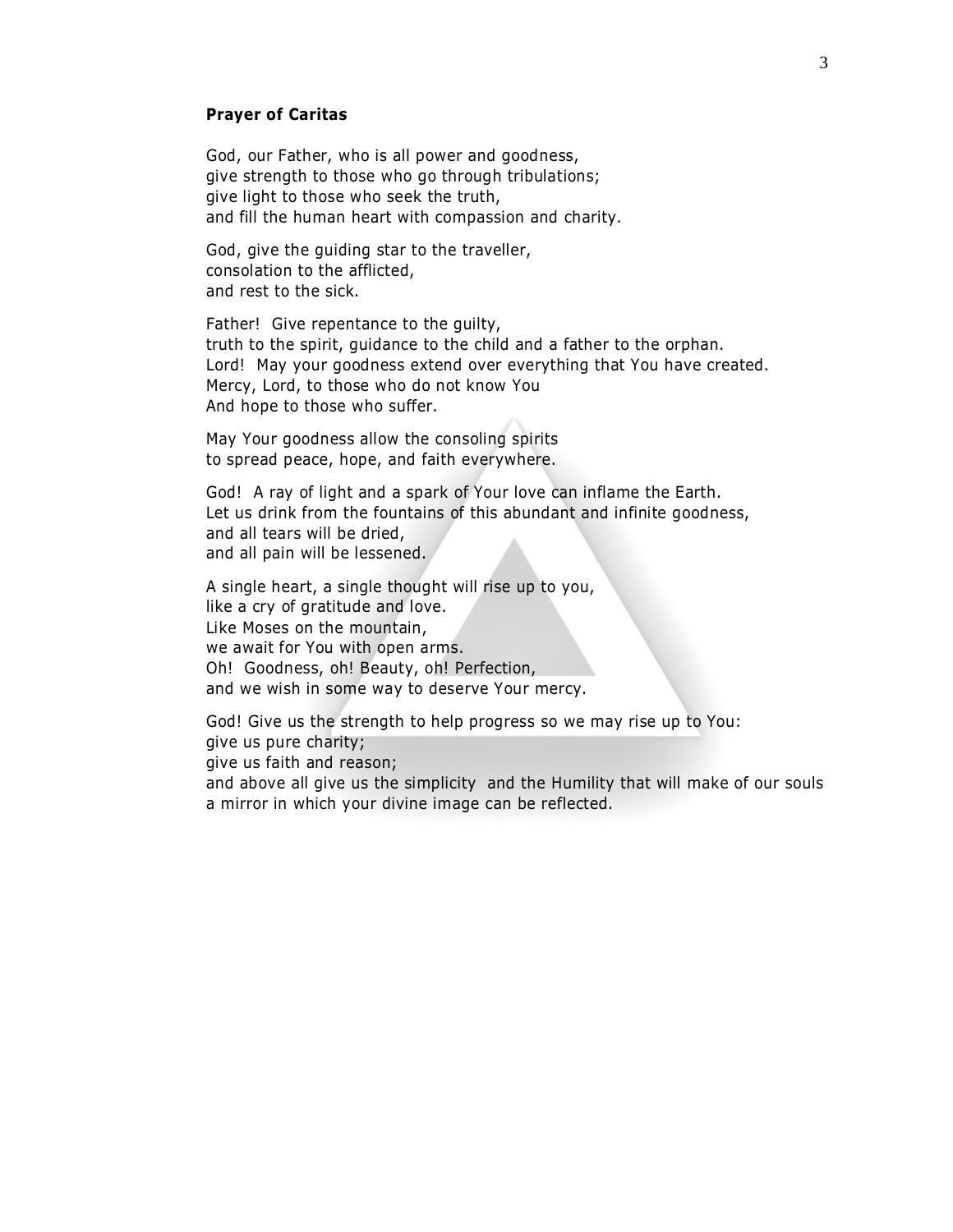## Prece de Caritas

Deus, nosso Pai, que sois todo Poder e Bondade, dai a força àqueles passam pela provaçaõ; dai a luz àquele que procura a verdade; ponde no coração do homen a compaixão e a caridade.

Deus! Dai ao viajor a estrela guia, ao aflito a consolação. Ao doente o repouso.

Pai! Dai ao culpado o arrependimento,ao Espiritu a verdade, à criança o guia, ao órfão o pai. Senhor! Que vossa bondade se estenda sobre tudo o que criaste. Piedade, Senhor, para aqueles que ainda vos não conhecem, Esperança para aqueles que sofrem.

Que a vossa bondade permita aos Espiritus consoladores Espalharem por toda parte a paz, a esperança e a fé.

Deus! Um raio, uma faísca do vosso amor pode abrasar a terra; deixai-nos beber nas fontes dessa bondade fecunda e infinita, e todas as lágrimas secarão, todas as dores se acalmarão.

Um só coração, um só pensamento subirá até vós, como um grito de reconhecimento e de amor. Como Moisés sobre a montanha, nós vos esperamos com os braços abertos. Oh! Bondade, oh! Beleza, oh! Perfeição, e queremos de alguma sorte merecer a vossa misericórdia.

Deus! Dai-nos a força de ajudar o progresso a fim de subirmos até vós; dai-nos a caridade pura; dai-nos a fé e a razão; dai-nos a simplicidade que fará de nossas almas um espelho onde se poderá refletir a Vossa divina imagem.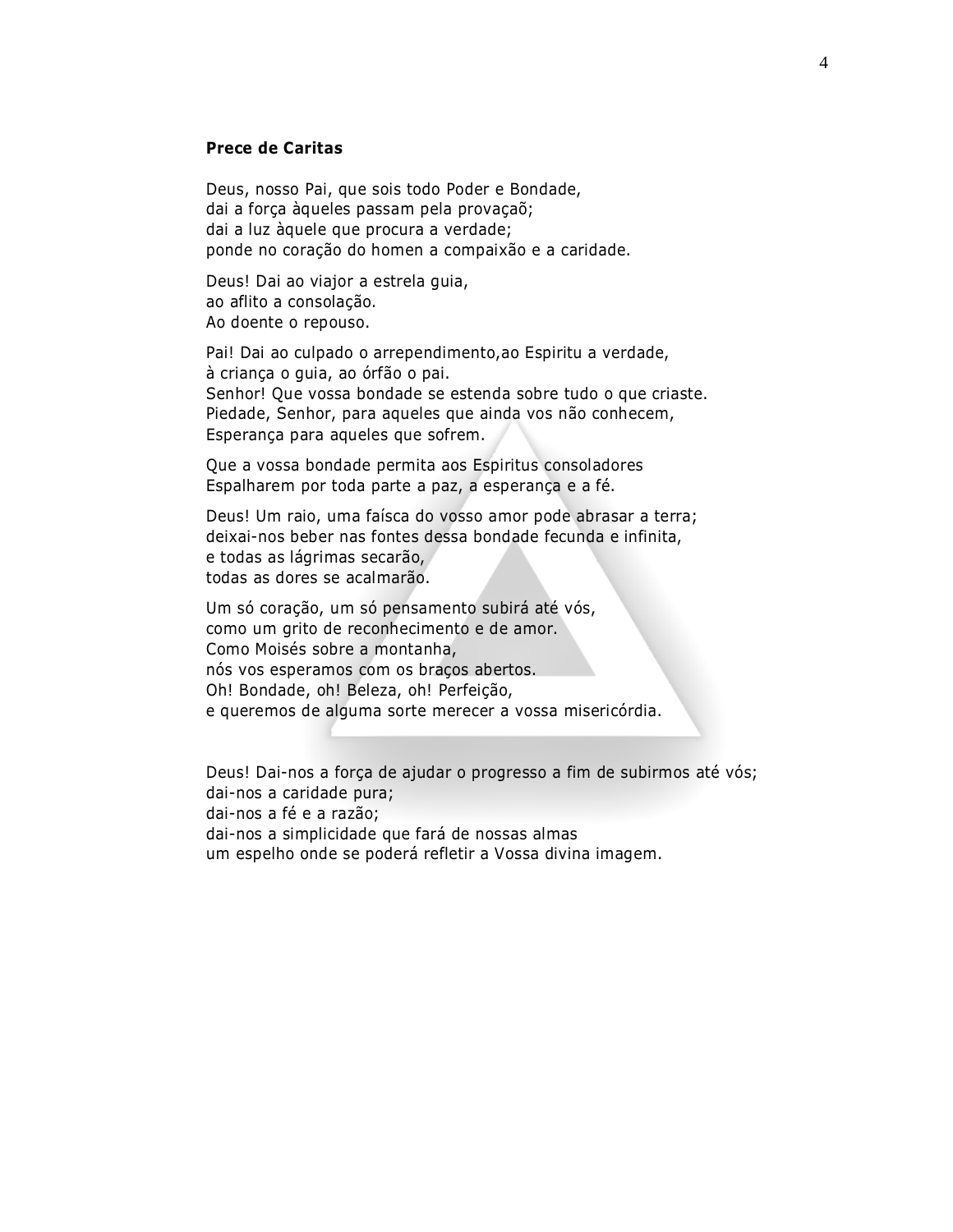## Lords Prayer

Our father who art in heaven Hallowed be thy name Thy kingdom come Thy will be done On earth as it is in heaven Give us this day our daily bread Forgive us our trespasses As we forgive those who trespass against us And lead us not into temptation But deliver us from evil. (For Thine is the kingdom, and the power, and the glory forever and ever).

Amen

#### Pai nosso

Pai nosso que estais no céu Santificado seja o Vosso nome Venha nós o Vosso reino Seja feita a Vossa vontade Assim na terra como no céu. O pão nosso de cada dia dai-nos hoje Perdoai as nossas ofensas Assim como nós perdoamos a quem nos tenha ofendido E não nos deixeis cair em tentação Mas livrai-nos de todo mal. (Porque teu é o reino e o poder e a glória, para sempre)

Amém.

## Hail Mary

Hail Mary! Full of grace, the Lord is with thee. Blessed art thou amongst women and Blessed is the fruit of thy womb, Jesus. Holy Mary, Mother of God, pray for us sinners Now and at the hour of our death.

Amen

## Ave Maria

Ave Maria, cheia de graça, o Senhor è convosco. Bendita sois vós entre as mulheres e Bendito seja o fruto do vosso ventre, Jesus. Santa Maria, Mae de Deus, rogai por nós pecadores, Agora e na hora da nossa morte.

Amém.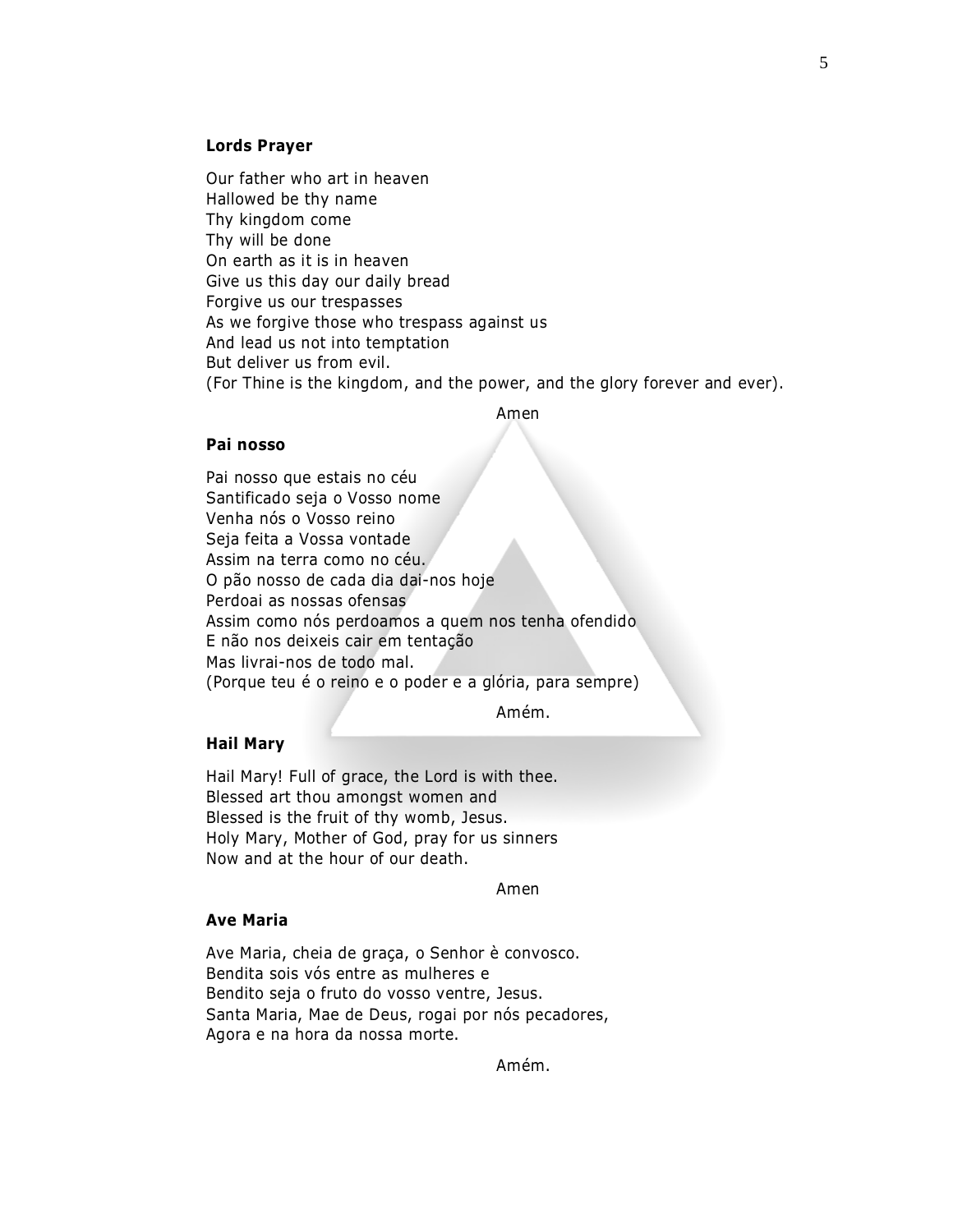#### Prayer of Ismael

Glory to God in the highest; peace to men on earth! Jesus, good and beloved Master, Sustain your humble, sinning brothers in the battles here on earth. Blessed angel of the Lord, open for us Your compassionate embraces; Protect us from evil; Lift our spirits to the Majesty of your Kingdom, And infuse in all our senses, The light of Your immense Love.

Jesus, through your sublime sacrifice, through your martyrdom on the cross, Give to those who find themselves burdened with weighty clothing – Give to them the perfect orientation of the path of virtue – The only path that can let us find You.

Jesus, peace to them, Forgiveness to our enemies And receive in Your blessed breast The prayer of the least of Your servants.

Blessed Star, Lighthouse of the Immortal "phalanges", Purify us with Your Divine rays; Cleanse us of all our guilt; Attract us to move close to Your breast, The blessed sanctuary of all love.

If the world, with its errors, passions and hates, Strews the path with needles, Darkening our horizon with clouds of sin, brighten more with Your forgiveness, In order that secure and aided in Your message We can overcome the difficulties of the way And reach the dwellings of Your kingdom. Friend – Star – Lighthouse of both sinners and the just, Open Your Divine breast And receive our supplication – For all humanity.

Let it be thus.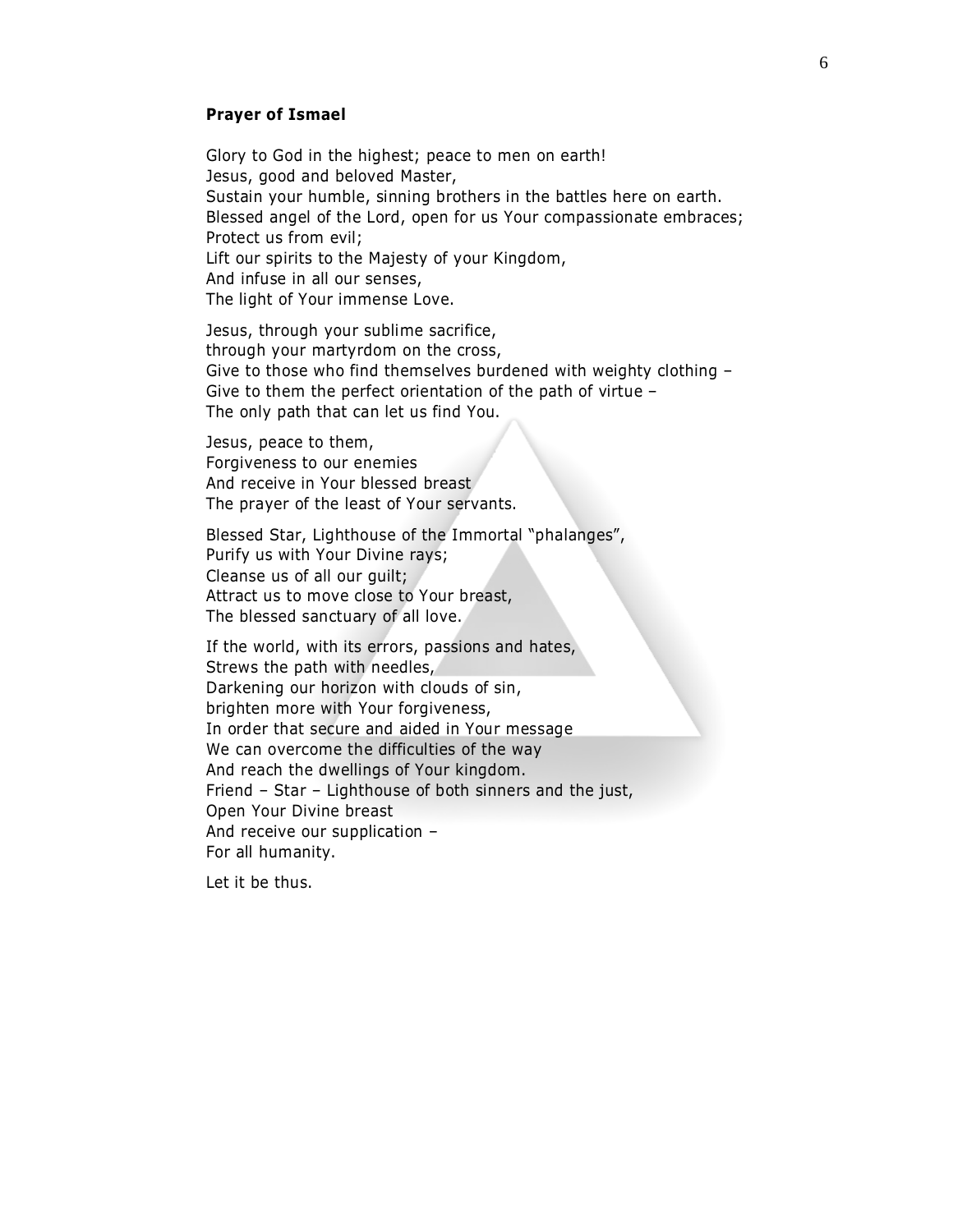## The Apostles' Creed

I believe in God, the Father Almighty, Creator of heaven and earth, and in Jesus Christ, His only son our Lord; who was conceived by the holy ghost, born of the Virgin Mary, suffered under Pontius Pilate, was crucified, died and was buried. He descended into Hell; the third day he rose again from the dead; he ascended into Heaven, sitteth at the right hand of God, the Father Almighty; from thence He shall come to judge the living and the dead. I believe in the Holy Ghost, the Holy Catholic Church, the Communion of Saints, the forgiveness of sins, the resurrection of the body, and life everlasting.

## Glory Be

Glory be to the Father, and to the Son, and to the Holy Ghost. As it was in the beginning, is now, and ever shall be, world without end.

Amen

## O My Jesus

O My Jesus, forgive us our sins, save us from the fires of Hell, lead all souls to Heaven, especially those who are in most need of Thy mercy.

### Hail, Holy Queen

Hail, Holy Queen, Mother of Mercy, our life, our sweetness and our hope. To thee do we cry, poor banished children of Eve. To thee do we send up our sighs, mourning and weeping in this valley of tears. Turn then, most gracious advocate, thine eyes of mercy towards us. And after this our exile, show unto us the blessed fruit of thy womb, Jesus. O clement, O loving, O sweet Virgin Mary. Pray for us, O holy Mother of God. That we may be made worthy of promises of Christ.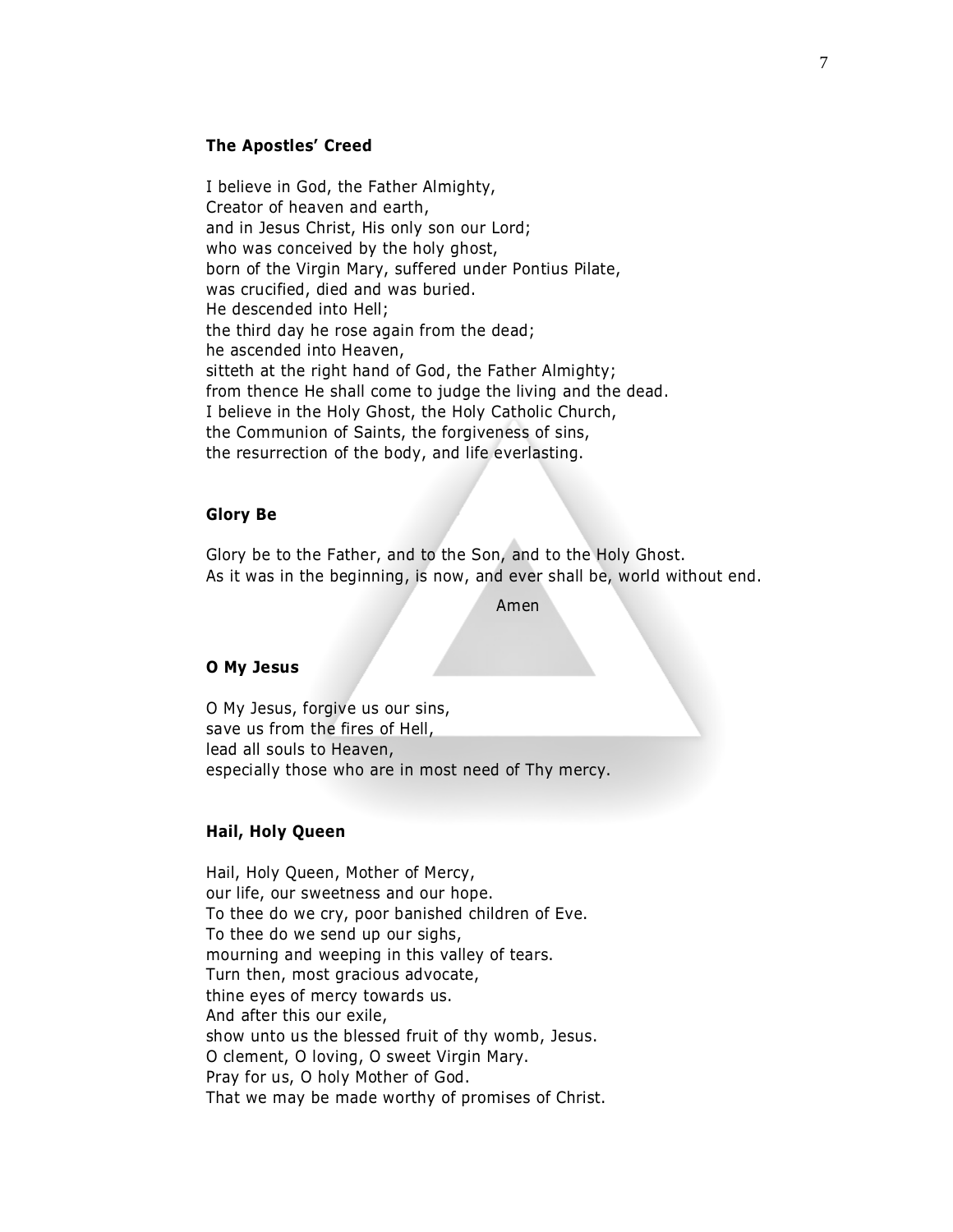## The Blessing of Beloved Kwan Yin "Goddess of Mercy and Compassion"

May the peace of God be upon this household! May the love of God be in your hearts. May the light of God be in your souls! May the wisdom of God be in your minds! May the virtue and purity of God be in your feelings! May the strength and vitality of God be among the members of your household! May the health and well being of God be manifest through the bodies, the garments which you wear. May the grace of God be in your action! May the talents and genius of God be manifest through your senses! May the fullness of the victory of your own God plan be manifest through your souls at the close of your earth life!

Call unto me and I will answer thee!

## The Prayer of St. Francis

Lord, make me an instrument of your peace. Where there is hatred, let me sow love, Where there is injury, pardon, Where there is doubt, faith, Where there is despair, hope, Where there is darkness, light, And where there is sadness, joy. O Divine Master, Grant that I may not so much Seek to be consoled, As to console, To be understood, As to understand, To be loved, As to love with all my soul. For it is in giving, That we receive, It is in pardoning That we are pardoned, And it is in dying That we are born to eternal life.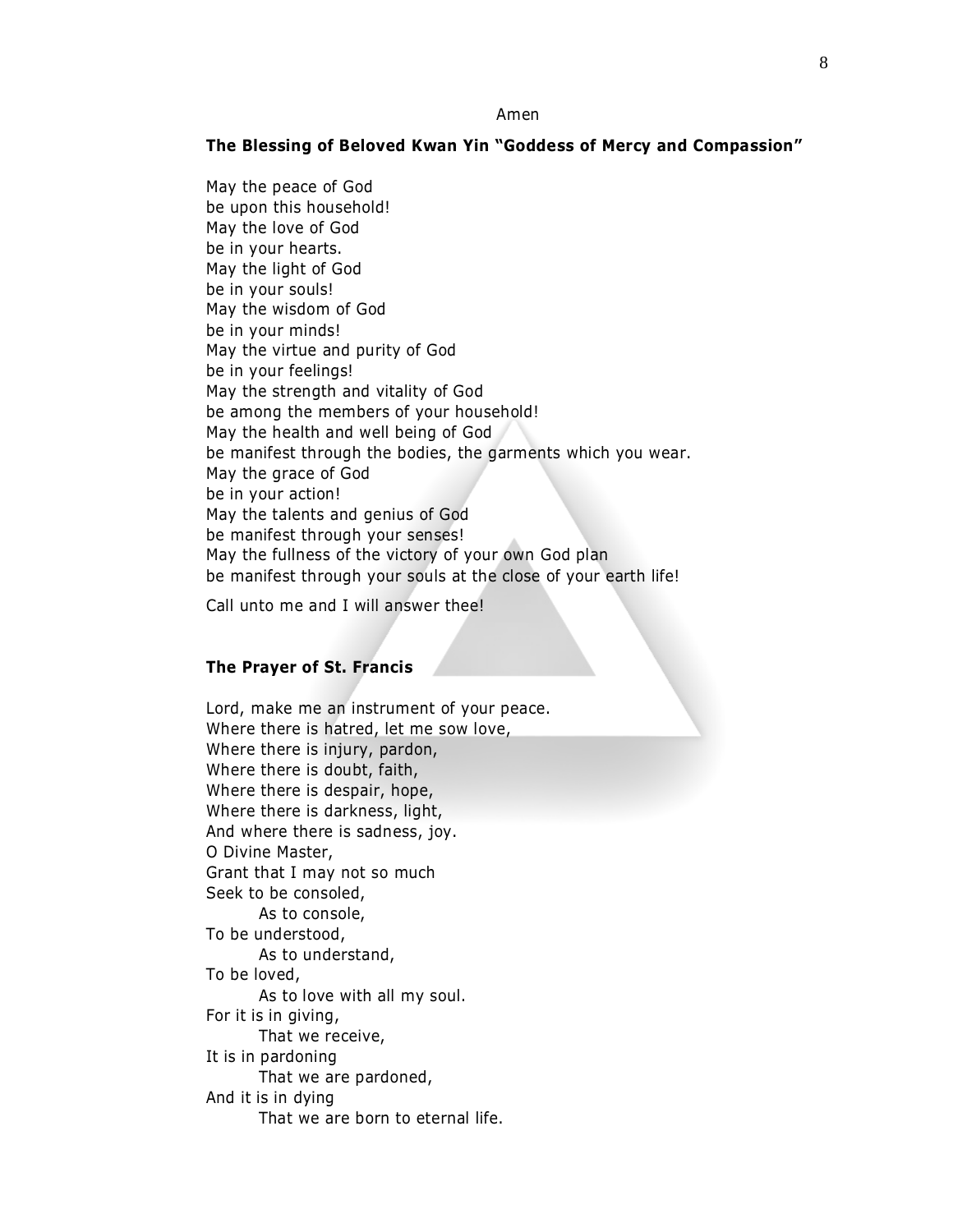## GOD

I spent so much time looking for You, And didn't know where You were. I gazed at the infinite and couldn't see you, and thought to myself: Do You really exist? I wasn't pleased with the search, and went on. I tried to find you in religions and temples But You weren't there either. I searched for You through priests and pastors And couldn't find you either. I felt lonely, empty and desperate; I disbelieved. In offending, I stumbled In stumbling, I fell In falling, I felt weak. Weak, I looked for help. In help I looked for friends. With the friends I found affection. In affection, I witnessed love being born, With love I saw a new world. And in this new world I decided to live. What I got I decided to give. Giving something, I received a lot And in receiving, I felt happy. Being happy, I found peace. And being in peace I saw That You were inside of me. Without looking for You, I found You at last!

## To The Virgin Mary

You who saw Christ's tear drops rolling from the heights of Mount Calvary seeing them as diving pearls that fell from his lovely eyes, You who testified to his suffering and his death, feeling his incredible pain. You who are the mother's heart together with all he gospelled, humanity adores you as a symbol of love and truth. You who are the mother's heart know what mourning is because you cried, what pain is because you felt it, what suffering is because you've been watching human misery for a long time.

Intercede through us who roll in the dust full of vices and implore God's forgiveness. Oh Immaculate Mary, we implore your blessing. Stretch out your sacred mantle full of light, harmony, peace, health and love over each and every one of us.

Amen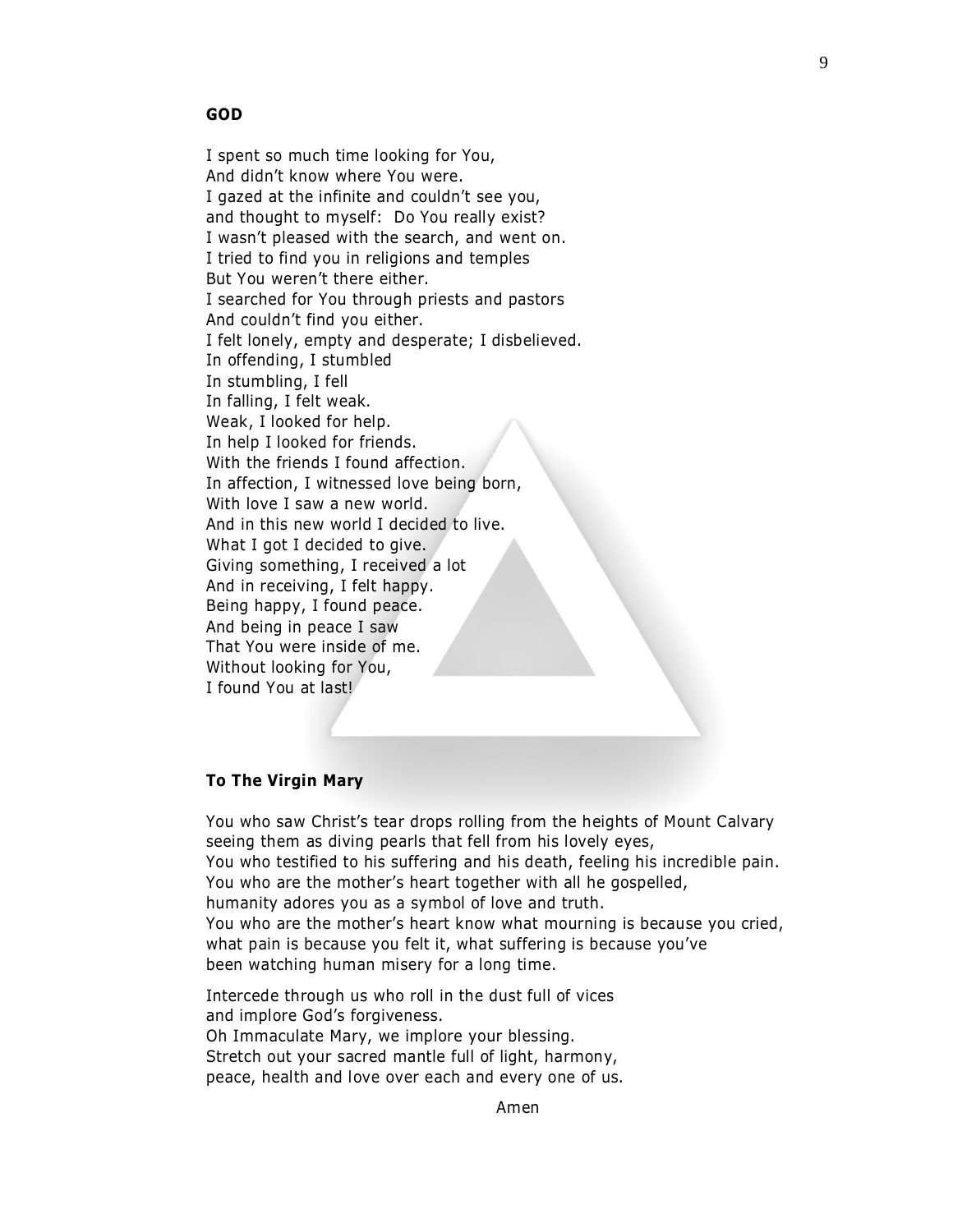#### The Spiritual Practice of Prayer

In the house made of dawn. In the story made of dawn. On the trail of dawn. O, Talking God. His feet, my feet, restore. His limbs, my limbs, restore. His body, my body, restore. His mind, my mind, restore. His voice, my voice, restore. His plumes, my plumes, restore. With beauty before him, with beauty before me. With beauty behind him, with beauty behind me. With beauty above him, with beauty above me. With beauty below him, with beauty below me. With beauty around him, with beauty around me. With pollen beautiful in his voice, with pollen beautiful in my voice, It is finished in beauty. It is finished in beauty. In the house of evening light. From the story made of evening light. On the trail of evening light.

Navajo

But what avail the largest gifts of heaven, When drooping health and spirits go amiss. How tasteless then whatever can be given! Health is the vital principle of bliss.

James Thomson

Waiting the word of the Master, Watching the Hidden Light; Listening to catch His orders In the very midst of the flight; Seeing His slightest signal Across the heads of the throng; Hearing His faintest whisper Above Earth's loudest song.

Alcyone (J Krishnamurti)

A golden harvest, I desire-Consume me; give me soon, in bliss, That tender burning of Your Fire, Your lips in an eternal Kiss!

Saint Therese of Lisieux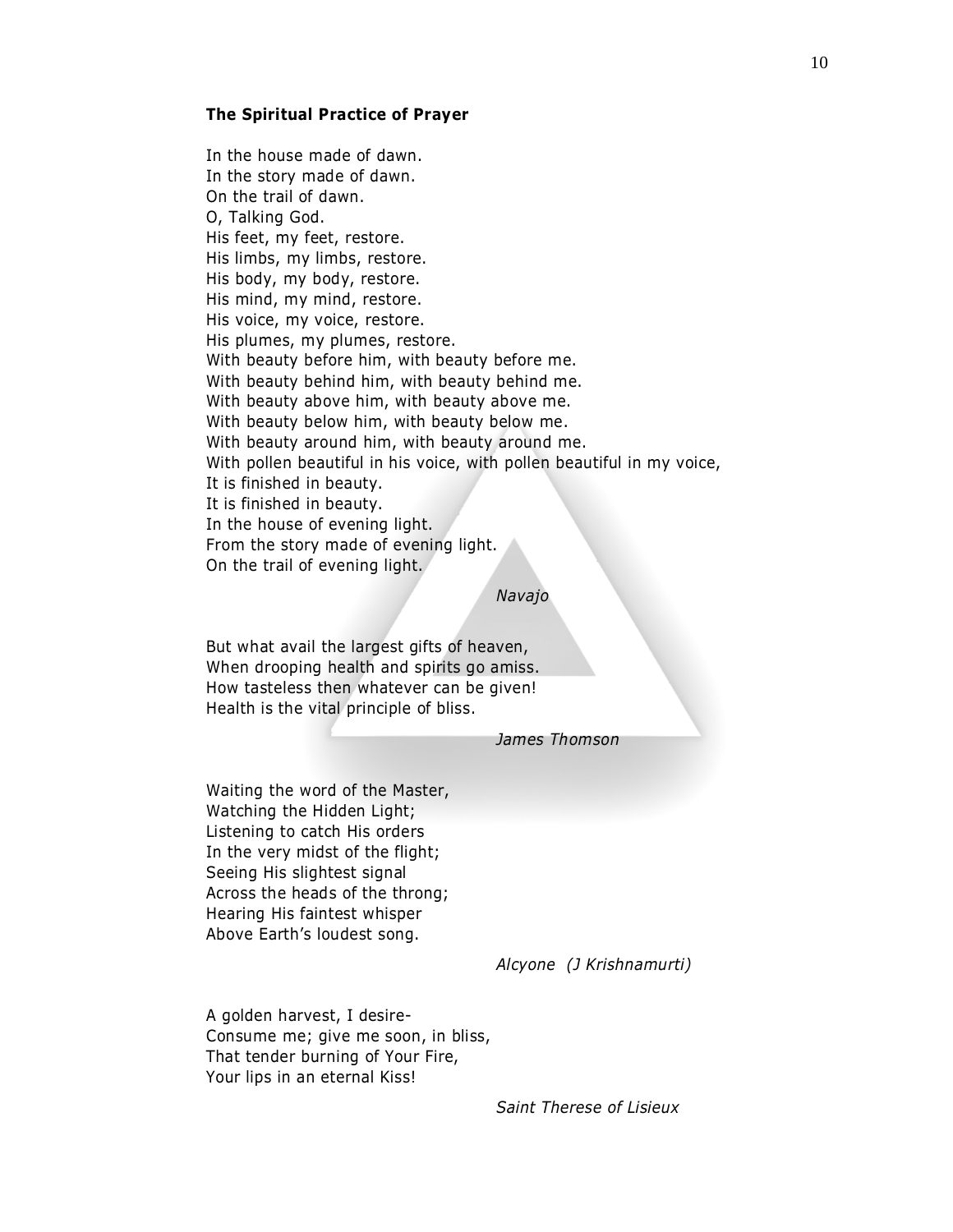#### Hymn: All things bright and beautiful

## Chorus:

All things bright and beautiful All creatures great and small, All things wise and wonderful, The Lord God made them all.

Verse One: Each little flower that opens, Each little bird that sings, He made their glowing colours, He made their tiny wings.

#### Verse Two:

The rich man in his castle, The poor man at his gate, God made them, high or lowly, And order'd their estate.

Verse Three: The purple-headed mountain, The river running by, The sunset and the morning, That brightens up the sky.

Mrs. Alexander

I have three precious things which I hold fast and prize. The first is gentleness; the second is frugality; the third is humility, which keeps me from putting myself before others. Be gentle, and you can be bold; be frugal, and you can be liberal; avoid putting yourself before others, and you can become a leader of men. Gentleness brings victory to him who attacks, and safety to him who defends. Those whom heaven would save, it fences round with gentleness. The greatest conquerors are those who overcome their enemies without strife.

Lao-Tzu

O Lord God, Eternal King! You who stretched out the heavens and built the earth. You who put limits on the ocean and trampled the Serpent's head.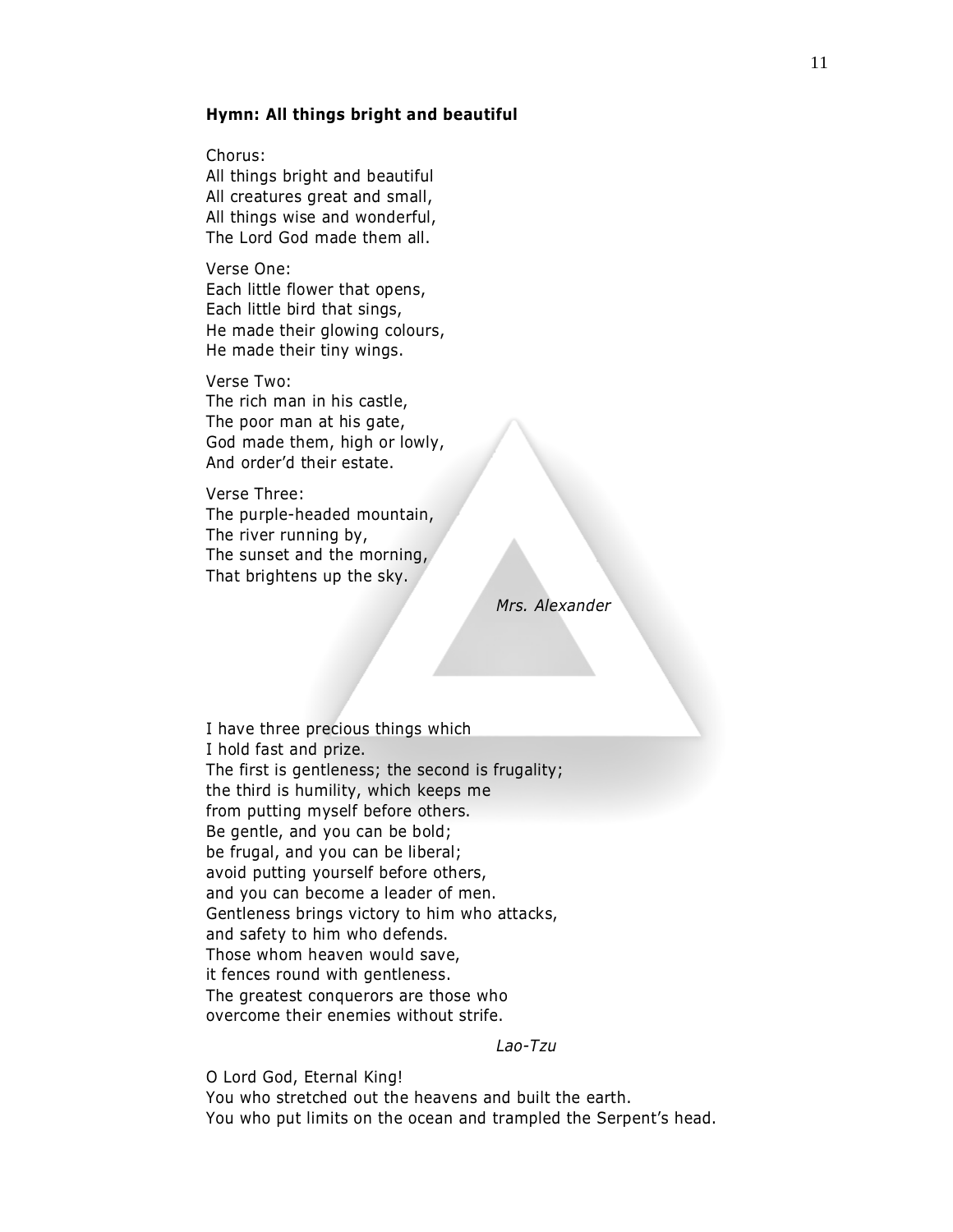You, O Lord, do not abandon me now. Hear my prayer.

Saint Prisca

## I Am Much Too Alone in This World, Yet Not Alone

I am much too alone in this world, yet not alone enough to truly consecrate the hour.

I am much too small in this world, yet not small enough to be to you just object and thing, dark and smart.

I want my free will and want it accompanying the path which leads to action; and want during times that beg questions, where something is up, to be among those in the know, or else be alone.

I want to mirror your image to its fullest perfection, never be blind or too old to uphold your weighty wavering reflection.

I want to unfold.

Nowhere I wish to stay crooked, bent; for there I would be dishonest, untrue.

I want my conscience to be true before you; want to describe myself like a picture I observed for a long time, like a new word I learned and embraced, like the everday jug, like my mother's face, like a ship that carried me along through the deadliest storm.

#### Rainer Maria Rilke

Let us lay aside all thought of the material world and seek to make contact with the Source of life. O gracious Spirit, all-enfolding love, light and life, we come before thee in humility and tranquility of heart and mind. May nothing in us prevent us from stepping forward into Thy light; and when sorrow and trouble come may we willingly surrender to Thy love and wisdom; knowing that underneath are Thine everlasting arms: for Thou art merciful and just and all-loving. May our hearts be open and minds subdued, waiting to receive the beauty of Thy light.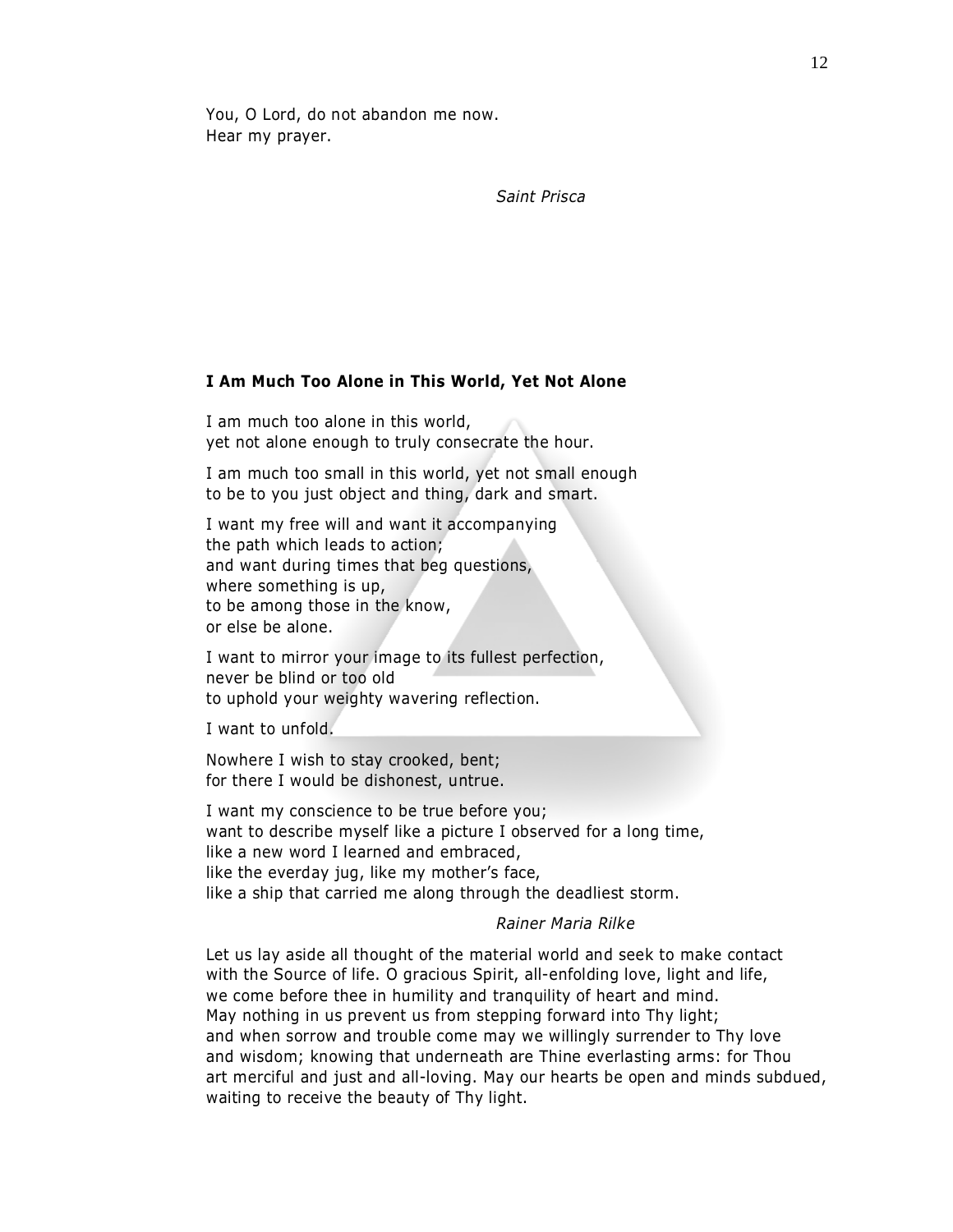O Father Mother God, we thank thee for Thy infinite love. May these thy children go their way in peace, filled with Thy Holy Spirit. Bless them, bless them, O Son.

White Eagle

I am happy When I pray to the secret God. I am happier When I pray to the sacred God. I am happiest When I pray to the compassionate God.

Sri Chinmoy

## Take this self

Take my life, and let it be Consecrated, Lord to Thee. Take my moments and my days, Let them flow in ceaseless praise.

Take my hands and let them move, At the impulse of Thy love. Take my feet and let them be Swift and purposeful for Thee.

Take my lips and let them be Filled with messages from Thee. Take my intellect and use Every power as Thou shall choose.

Take my will and make it Thine It shall be no longer mine. Take my heart, it is Thine own. It shall be Thy Royal Throne.

Take my love, my Lord I pour At thy feet it's treasure store. Take this self and let it be ever, Only, One in Thee.

#### Prayer for Humanity (framed on Casa wall)

I am that I am Dear God please open my heart… Dear God please open my body And let your Spirit touch me and heal me… Dear God show me the way To love and give more of myself…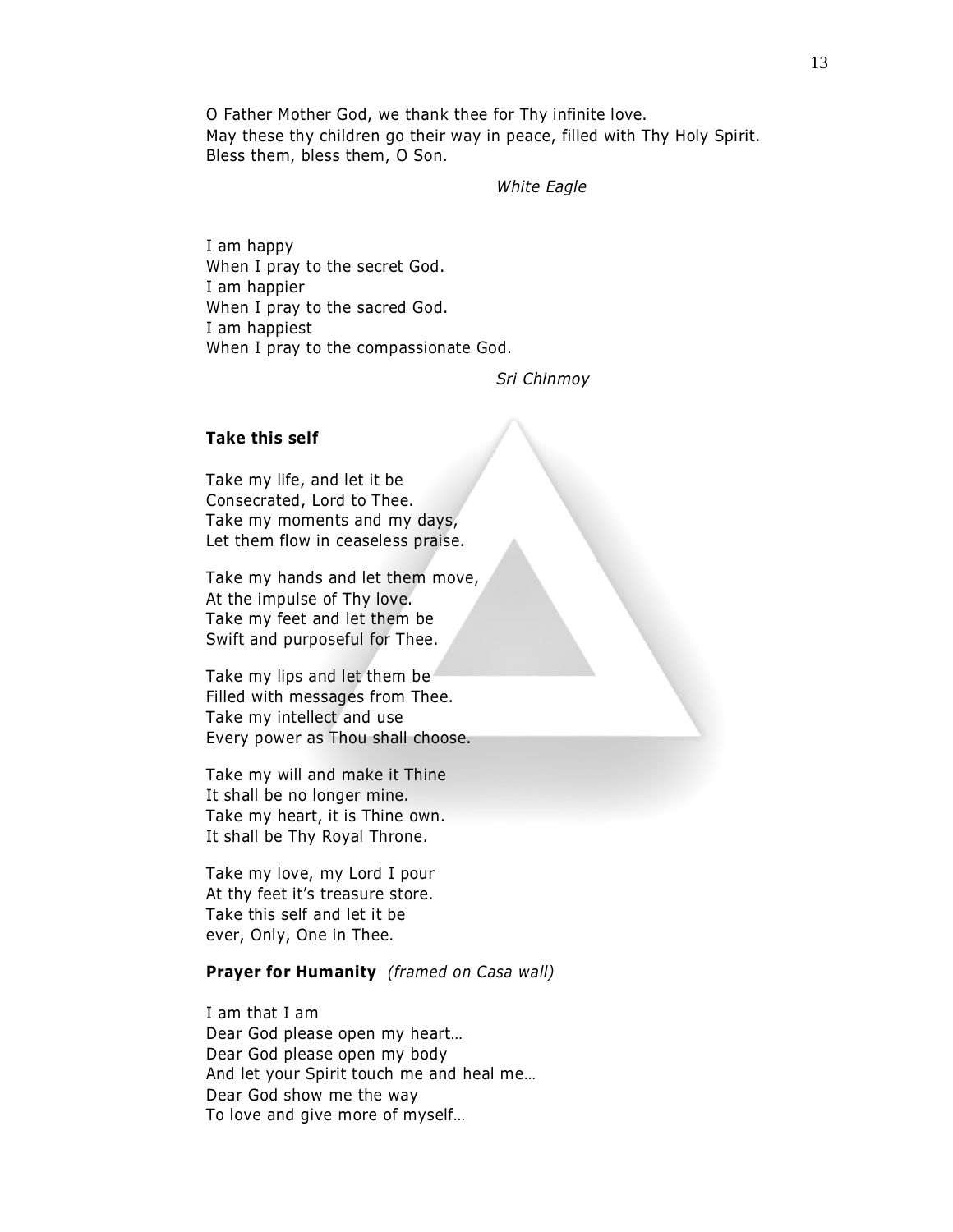Dear God please give me your peace… Dear God show me the way to do your will…

Thank you God.

Freedom from fear, purity of heart, constancy in sacred learning and contemplation, generosity, self-harmony, adoration, study of the scriptures, austerity, righteousness. Non-violence, truth, freedom from anger, renunciation, serenity, aversion to fault-finding, sympathy for all beings, peace from greedy cravings, gentleness, modesty, steadiness. Energy, forgiveness, fortitude, purity, a good will, freedom from pride – these are the treasures of the man who is born for heaven.

Deceitfulness, insolence and self-conceit, anger and harshness, and ignorance – these belong to a man who is born for hell.

#### The Bhagavad Gita

May God the Father who made us bless us May God the Son send his healing among us May God the Holy Spirit move within us and give us Eyes to see with, ears to hear with and hands that your work might be done. May we walk and preach the word of God to all. May the angel of peace watch over us and lead us at last by God's grace to the Kingdom.

Dominican

Blessed are the poor in spirit: for theirs is the kingdom of heaven, Blessed are they that mourn: for they shall be comforted. Blessed are the meek: for they shall inherit the earth. Blessed are they which do hunger and thirst after righteousness: for they shall be filled.

Blessed are the pure in heart for they shall obtain mercy. Blessed are the merciful: for they shall obtain mercy. Blessed are the pure in heart: for they shall be called the children of God.

Matthew 5:3-9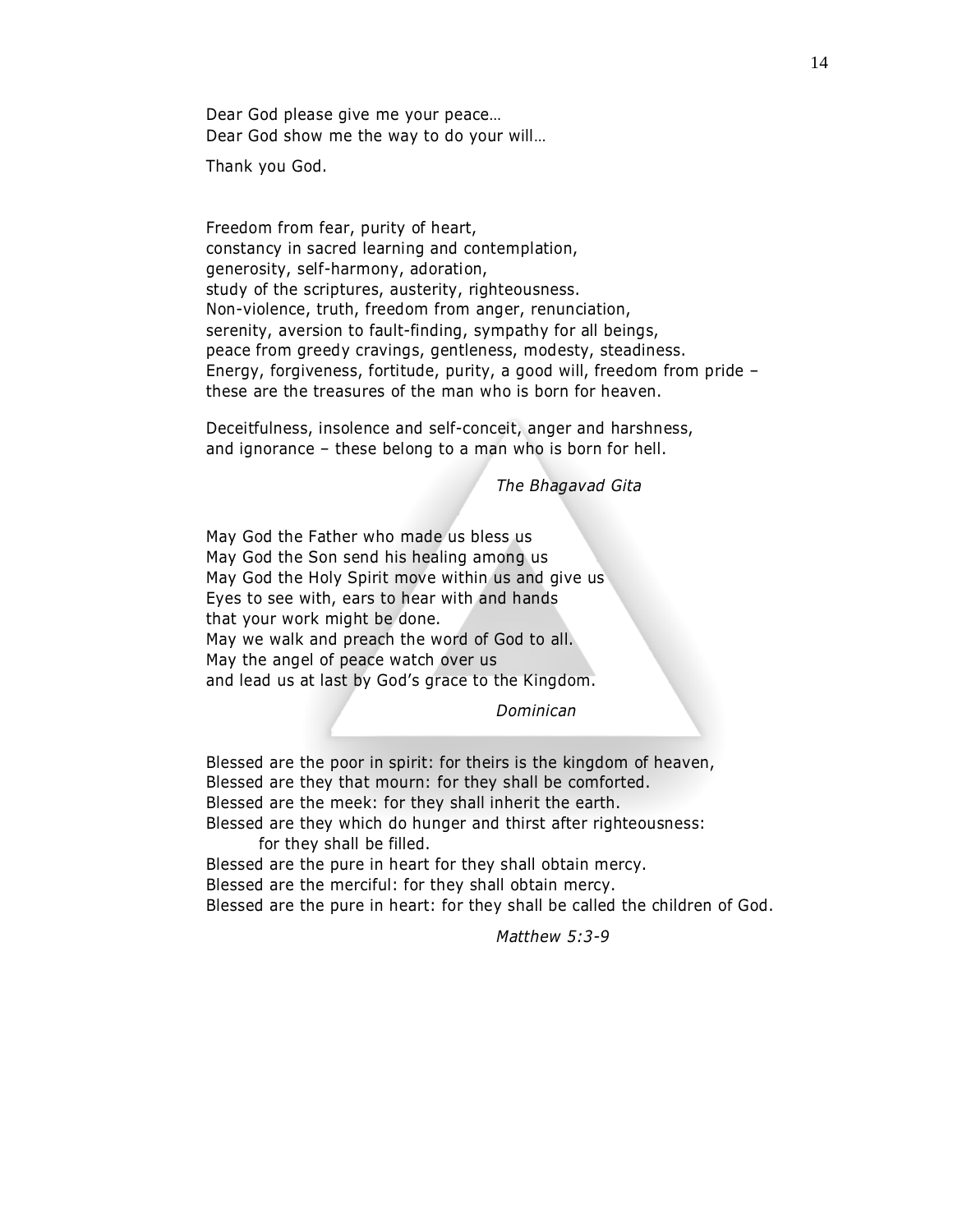## Desiderata

Go placidly amid the noise and haste, and remember what peace there may be in silence.

As far as possible without surrender be on good terms with all persons.

Speak your truth quietly and clearly and listen to others, even the dull and ignorant – they, too, have their story.

Avoid loud and aggressive persons, they are vexations to the spirit.

If you compare yourself to others, you may become vain and bitter, for always there will be greater and lesser persons than yourself.

Enjoy your achievements as well as your plans, Keep interested in your own career, however humble – it is a real possession in the changing fortunes of time.

Exercise caution in your business affairs, for the world is full of trickery. But let this not blind you to what virtue there is – many persons strive for high ideals; and everywhere life is full of heroism.

Be yourself. Especially, do not feign affection. Neither be cynical about love, for in the face of all aridity and disenchantment it is perennial as grass.

Take kindly the counsel of the years, gracefully surrendering the things of youth.

Nurture strength of spirit to shield you in sudden misfortune. But do not distress yourself with imaginings. Many fears are born of fatigue and loneliness.

Beyond a wholesome discipline, be gentle with yourself.

You are a child of the universe, no less than the trees and the stars; You have a right to be here.

And whether or not it is clear to you, no doubt the universe is unfolding as it should. Therefore be at peace with God, whatever you conceive Him to be; and whatever your labours and aspirations, in the noisy confusion of life keep peace with your soul.

With all its sham, drudgery and broken dreams, it is still a beautiful world.

Be careful. Strive to be happy.

Anonymous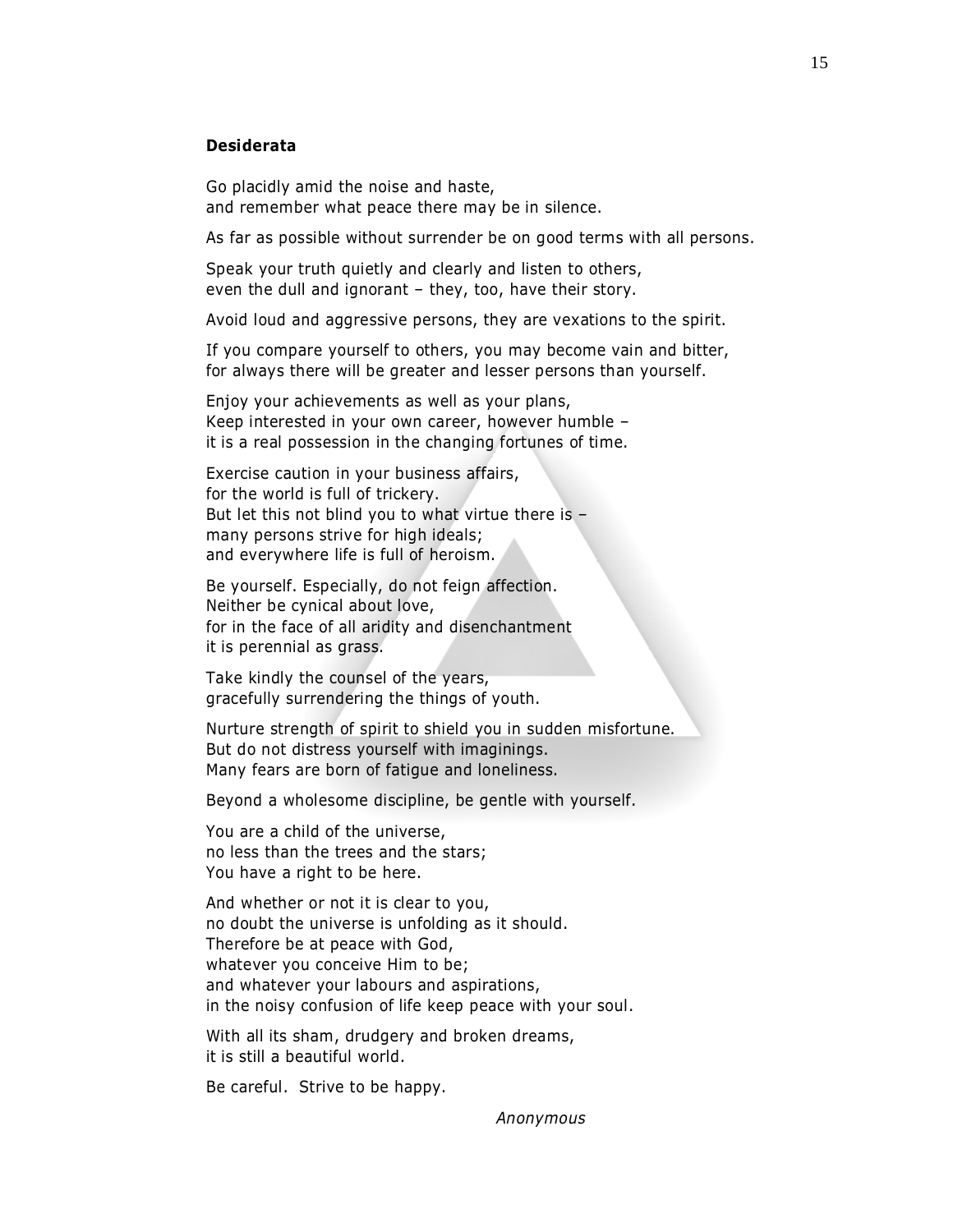#### Prayers for Spiritual Aspiration

Throughout all life times, where ever I am born, May I obtain the seven qualities of birth in a higher realm; May I meet the Dharma (divine knowledge) after taking birth, And have the freedom to practice accordingly.

May I please the venerable spiritual masters And practice Dharma, and accomplishing its inmost essence, May I traverse the ocean of worldly existence in that very life.

Within the world may I expound the highest sacred doctrine, And never become bored, or weary of accomplishing the welfare of the others;

And by my own tremendous, impartial service to others May all beings attain Buddhahood (perfection) together.

> The Dzogchen, Prayer for Aspiration (Tibet)

## Prayer of San lgnácio de Loyola

Lord Jesus Christ, take all my freedom, my memory, my understanding and my will.

All that I have and cherish You have given me.

I surrender it all to be guided by Your will.

Your grace and Your love and wealth are enough for me. Give me these, Lord Jesus, and I ask for nothing more.

Amen

God be in my head, And be in my understanding; God be in my eyes, And in my looking; God be in my mouth, And in my speaking; God be in my heart, And in my thinking; God be at my end, And at my departing.

Anonymous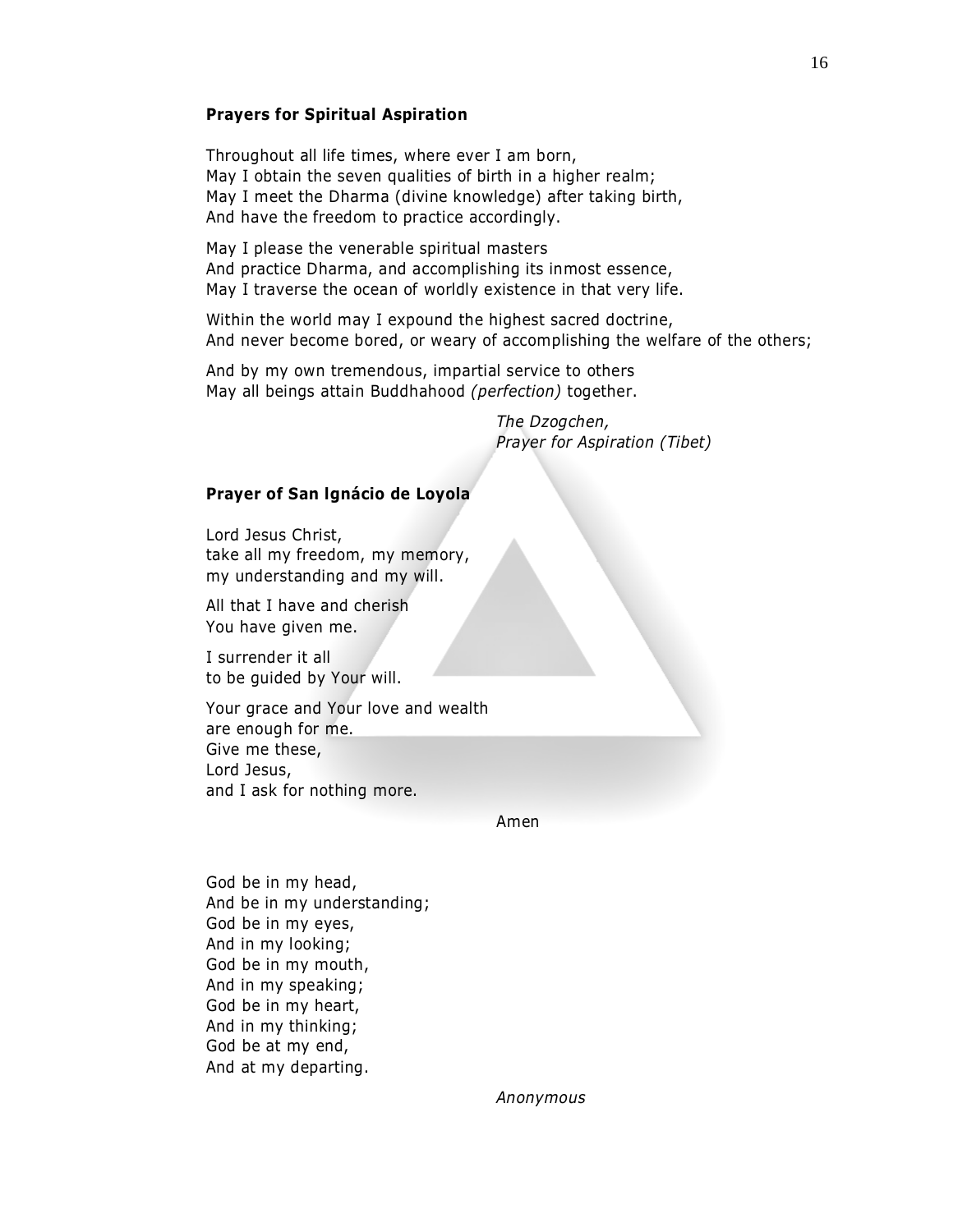#### Prayers for Guidance

Grant me, O Lord, to know what I ought to know, to love what I ought to love, to praise what delights you most, to value what is precious in your sight, to hate what is offensive to you.

Do not allow me to judge according to the sight of my eyes, nor to pass sentence according to the hearing of the ears of ignorant men; but to discern with a true judgement between things visible and spiritual, and above all things,

always to inquire what is the good pleasure of your will.

Thomas à Kempis

Teach us, Good Lord, to serve Thee as Thou deservest, To give and not to count the cost; To fight, and not to heed the wounds; To toil, and not to seek for rest; To labour, and not to ask for any reward, Save that of knowing that we do Thy will.

San lgnácio de Loyola

We are what we think. All that we are arises with our thoughts. With our thoughts we make the world. Speak or act with an impure mind and trouble will follow you, as the wheel follows the ox that draws the cart. Speak or act with a pure mind and happiness will follow you, as your shadow, unshakeable.

The Dhammapada, Sayings of the Buddha

Teach me to seek Thee, and reveal Thyself to me when I seek Thee, for I cannot seek Thee except Thou teach me, nor find Thee, except Thou reveal Thyself.

Saint Anselm

O gracious and holy Father, give us wisdom to perceive you, intelligence to understand you, diligence to seek you,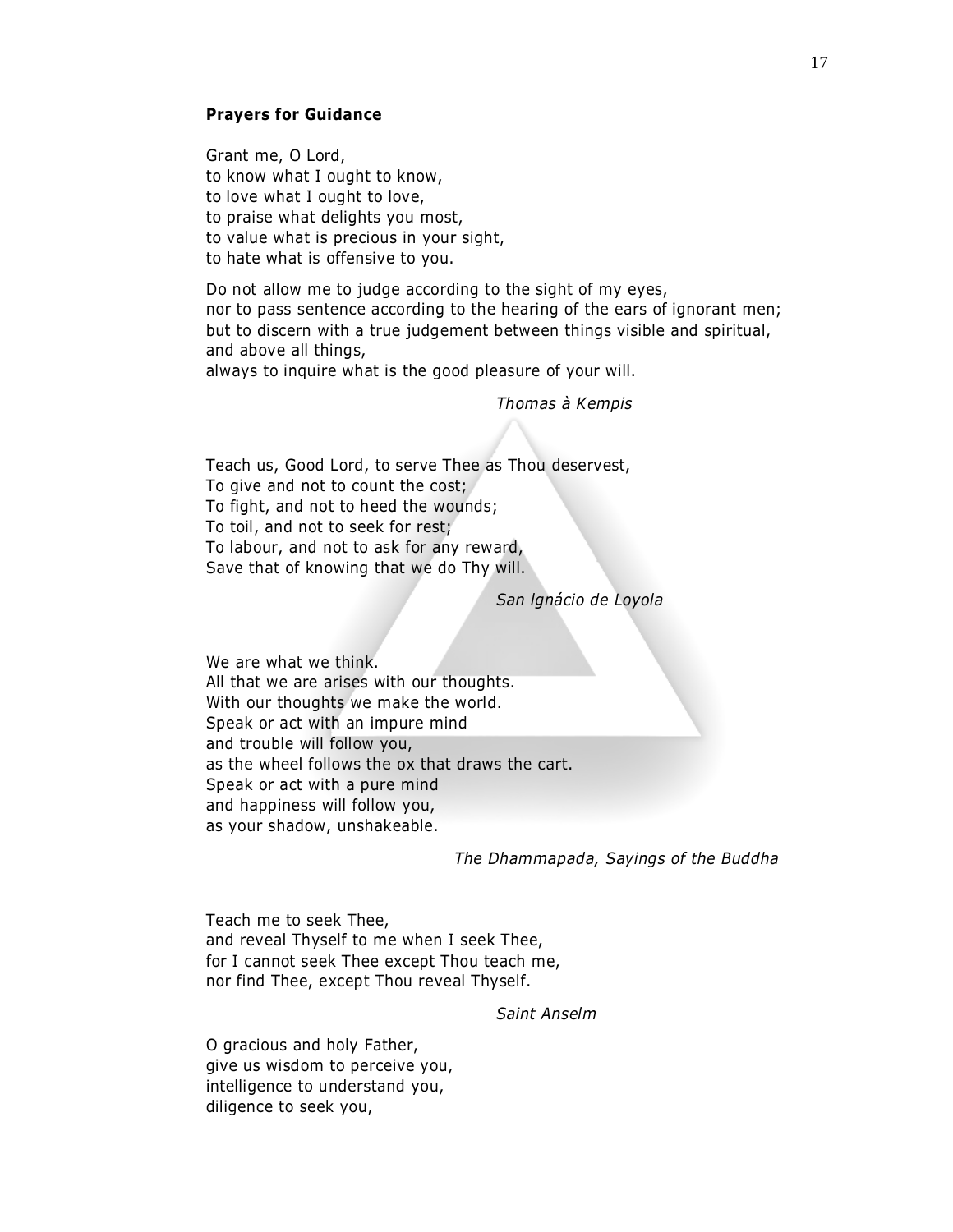patience to wait for you, eyes to see you, a heart to meditate on you, and a life to proclaim you, through the power of the Spirit of Jesus Christ our Lord.

Saint Benedict

## Prayers for Peace and Silence

Adorable Presence! Thou who art within and without, above and below and all around; Thou who art interpenetrating the very cells of our being— Thou who art the Eye of our eyes, the Ear of our ears, the Heart of hearts, the Mind of our minds, the Breath of our breaths, the Life of our lives, and the Soul of our souls. Bless us Dear God, to be aware of Thy Presence Now and Here. This is all that we ask of Thee; May all be aware of Thy Presence in the East and the West, and the North and the South. May Peace and Goodwill abide among individuals as well as among communities and nations. This is our Earnest Prayer. May Peace be unto All. Om Shanti! Peace! Shalom!

> Swami Omkar, Peace prayer offered by the mission of Peace Shanti Ashram, India, for the 1993 Parliament of the World's Religion (India)

## The Spiritual Practice of Prayer

O Father, receive Thou the fervour of my soul, the devotion of incarnations, the love of ages that I have kept locked in the vault of my heart.

Divine Father, in my temple of silence I have made a garden for Thee, decorated with the blossoms of my devotion.

With aspiring heart, with zealous mind, with flaming soul,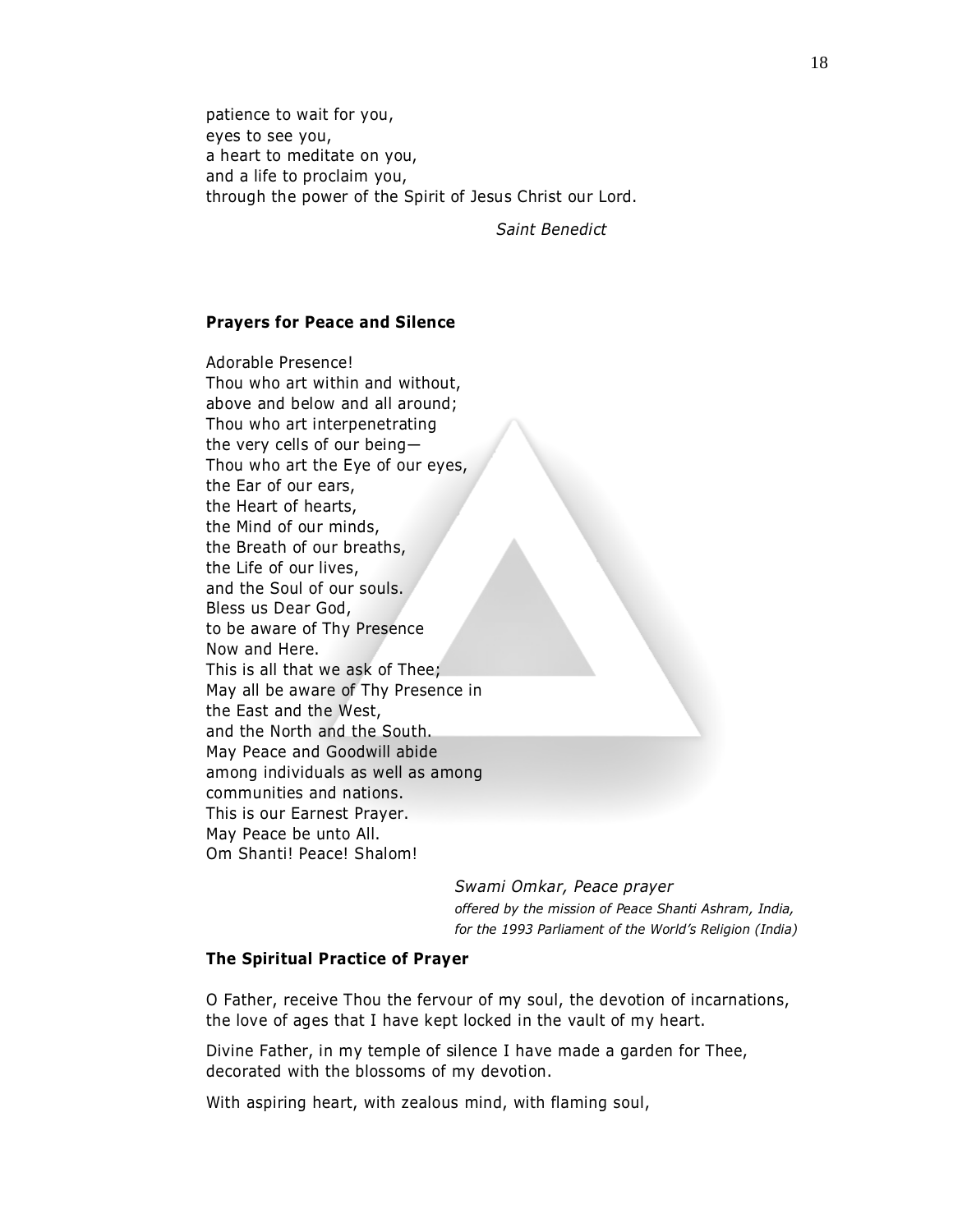I lay at Thy feet of omnipresence all the flowers of my devotion.

O Spirit, I worship Thee as beauty and intelligence in the temple of nature. I worship Thee as power in the temple of activity, and as peace in the temple of silence.

#### Paramahansa Yogananda

Peace flows through my heart, and blows through me like a zephyr. Peace fills me like a fragrance. Peace runs through me like rays. Peace stops the heart of noise and worries. Peace burns through my disquietude. Peace, like a globe of fire, expands and fills my omnipresence. Peace, like an ocean, rolls on in all space. Peace, like red blood, vitalises the veins of my thoughts, Peace, like a boundless aureole, encircles my body of infinity, Peace-flames blow through the pores of my flesh, and through all space. The perfume of peace flows over the gardens of blossoms. The wine of peace runs perpetually through the wine press of all hearts. Peace is the breath of stones, stars, and sages. Peace is the ambrosial wine of Spirit flowing from the cask of silence, Which I quaff with my countless mouths of atoms.

Paramahansa Yogananda

## Prayers for Abundance

Grant that this year abundant harvest reign, And be our granaries piled with rice and grain. Let sheaves in myriads and in millions fill Our barns. From these sweet wine we will distill, To pour as solemn offerings at the shrine Of those, who, passed away, are now divine; The sainted sires and mothers of our line. Pleased with such sacrifice may they bestow Unnumbered blessings on the folk below.

#### Anonymous

(Chinese Chou Dynasty B.C.E.) Ti Ching, Hymn for the Harvest

May the kingdom of justice prevail! May the believers be united in love! May the hearts of the believers be humble, high their wisdom, and may they be guided in their wisdom by the Lord. O Hkalsa, say "Wahiguru, Glory be to God!"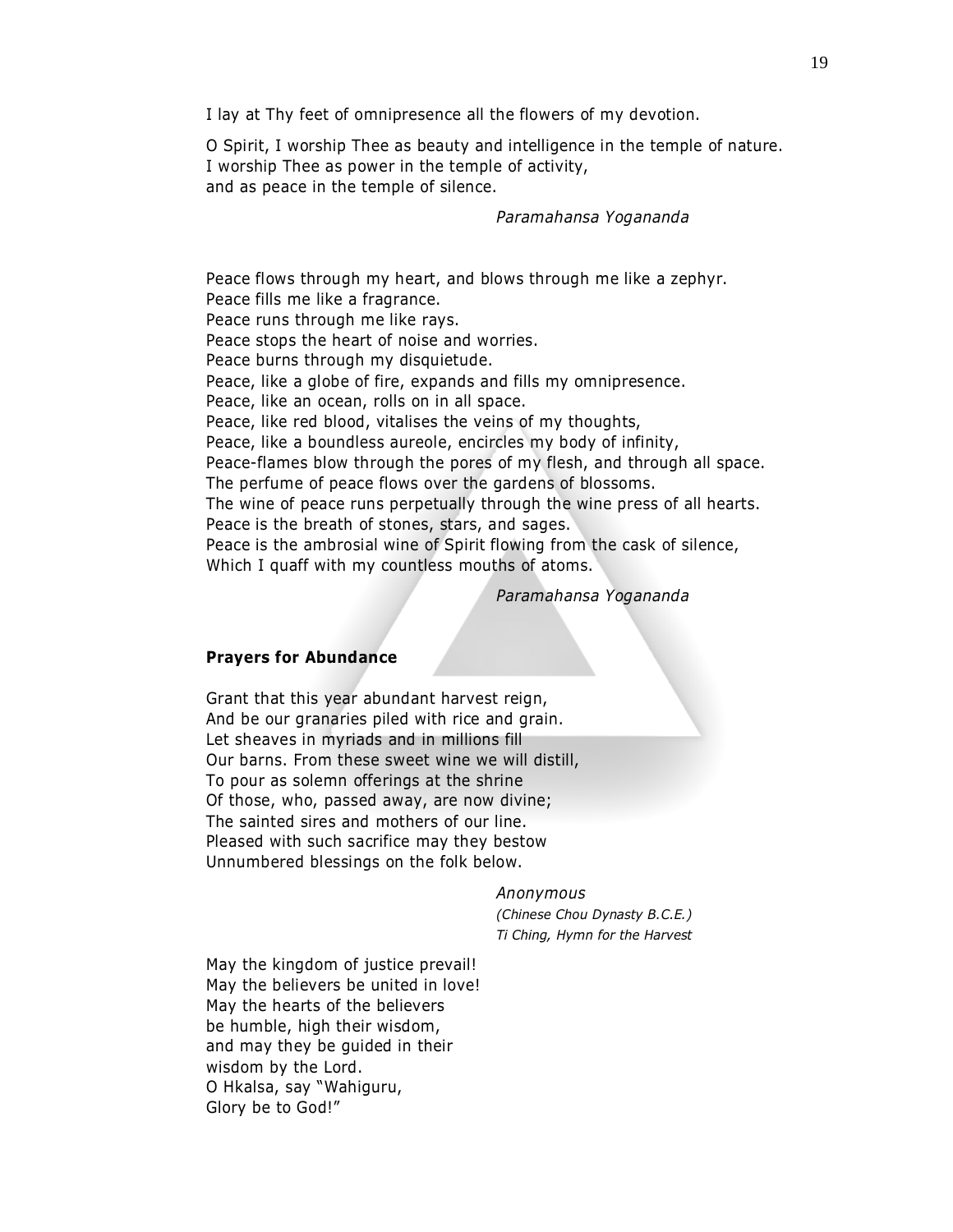Entrust unto the Lort what thou wishest to be accomplished. The Lord will bring all matters to fulfilment: Know this as truth evidenced by Himself.

Sikh

### Devotional Prayers

In the name of God, the merciful, the compassionate, O Thou who nurtures the mind, who adornest the body. O Thou who givest wisdom, who showest mercy on the foolish, Creator and Sustainer of Earth and time, Guardian and Defender of dweller and dwelling: dwelling and dweller, all is of thy creation; time and earth, all under the control of thy omnipotence, O Thou the Ineffable.

Hakim Abu' L-Majd Majdud Sanai of Ghazna

Lord, you are my lover, My longing, My flowering stream, My sun, And I am your reflection.

Mechtild of Magdeburg

The Lord is my Shepherd; I shall not want.

He maketh me to lie down in green pastures: he leadeth me beside still waters.

He restoreth my soul:

he leadeth me in the paths of righteousness for his name's sake.

Yea, though I walk through the valley of the shadow of death, I will fear no evil: for Thou art with me;

thy rod and thy staff they comfort me.

Thou preparest a table before me in the presence of mine enemies: thou anointest my head with oil, my cup runneth over.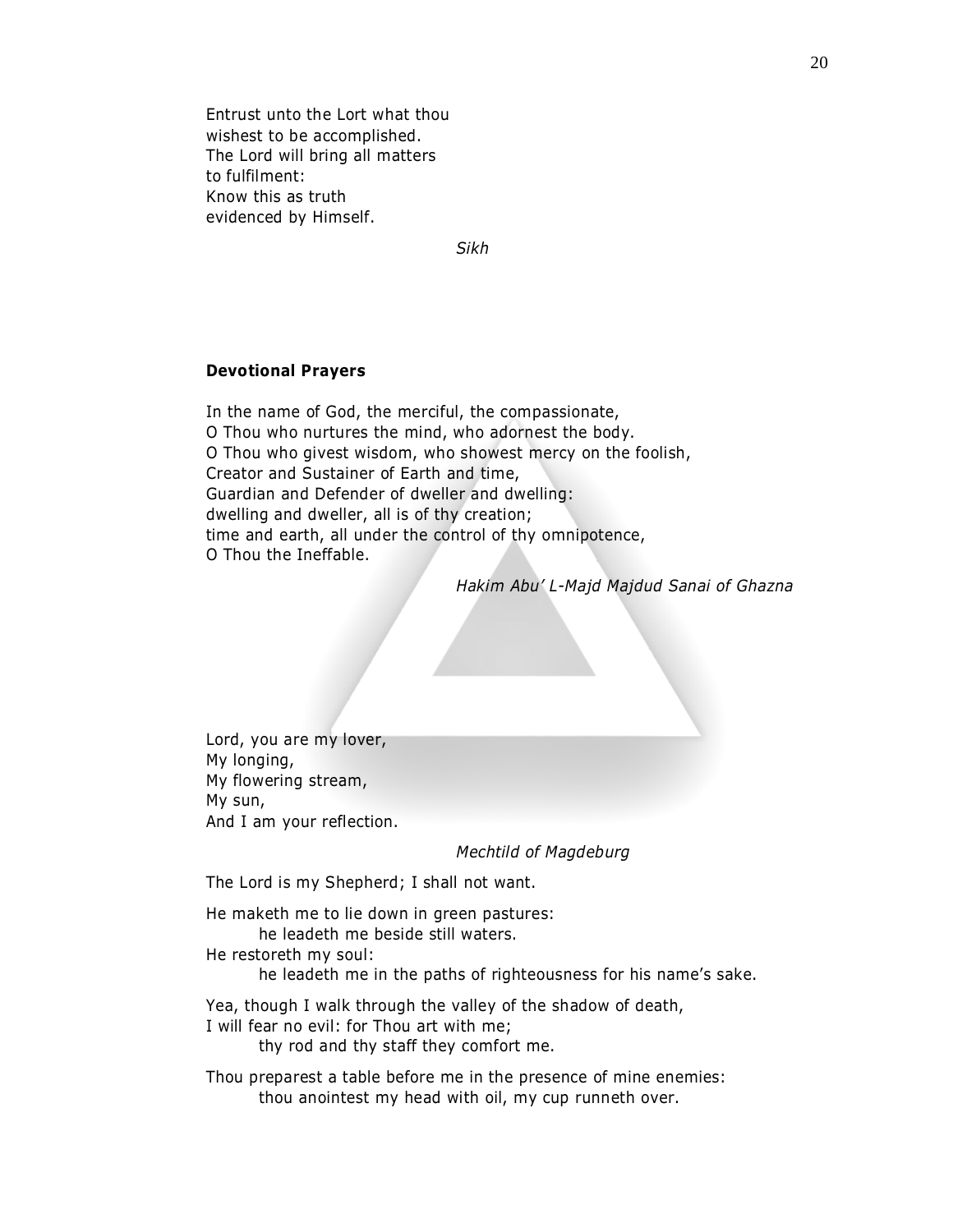Surely goodness and mercy shall follow me all the days of my life: and I will dwell in the house of the Lord for ever.

Psalm 23

#### Prayers for and of the Saints

May the road rise to meet you, May the wind be always at your back, May the sun shine warm upon your face, the rain fall softly on your fields; And until we meet again, May God hold you in the palm of his hand.

Gaelic Prayer for Saint Patrick's Day

The heavens declare the glory of God, The skies proclaim His handiwork. Day unto day utters a message, Night unto night reveals knowledge. There is no speech, there are no words, Neither is their voice heard. Yet their eloquence resounds throughout all the earth, And their testimony to the end of the world. A tent in the heavens has He set for the sun, Which goes forth as a bridegroom from his chamber, And rejoices as a hero to run his course. From one end of the heaven it goes forth; It moves round to the ends of it, missing nothing with its heat.

#### Psalm 19:1-6

Hail to thee, mighty Lord, all-potent Vishnu! Soul of the universe, unchangeable, Holy, eternal, always one in nature, Whether revealed as Brahma, Hari, Siva-Creator or Preserver or Destroyer-Thou art the cause of final liberation; Whose form is one, yet manifold; whose essence Is one, yet diverse; tenuous, yet vast: Discernible, yet indiscernible; Root of the world, yet more minute Than earth's minutest particles; abiding In every creature, yet without defilement, Imperishable, one with perfect wisdom.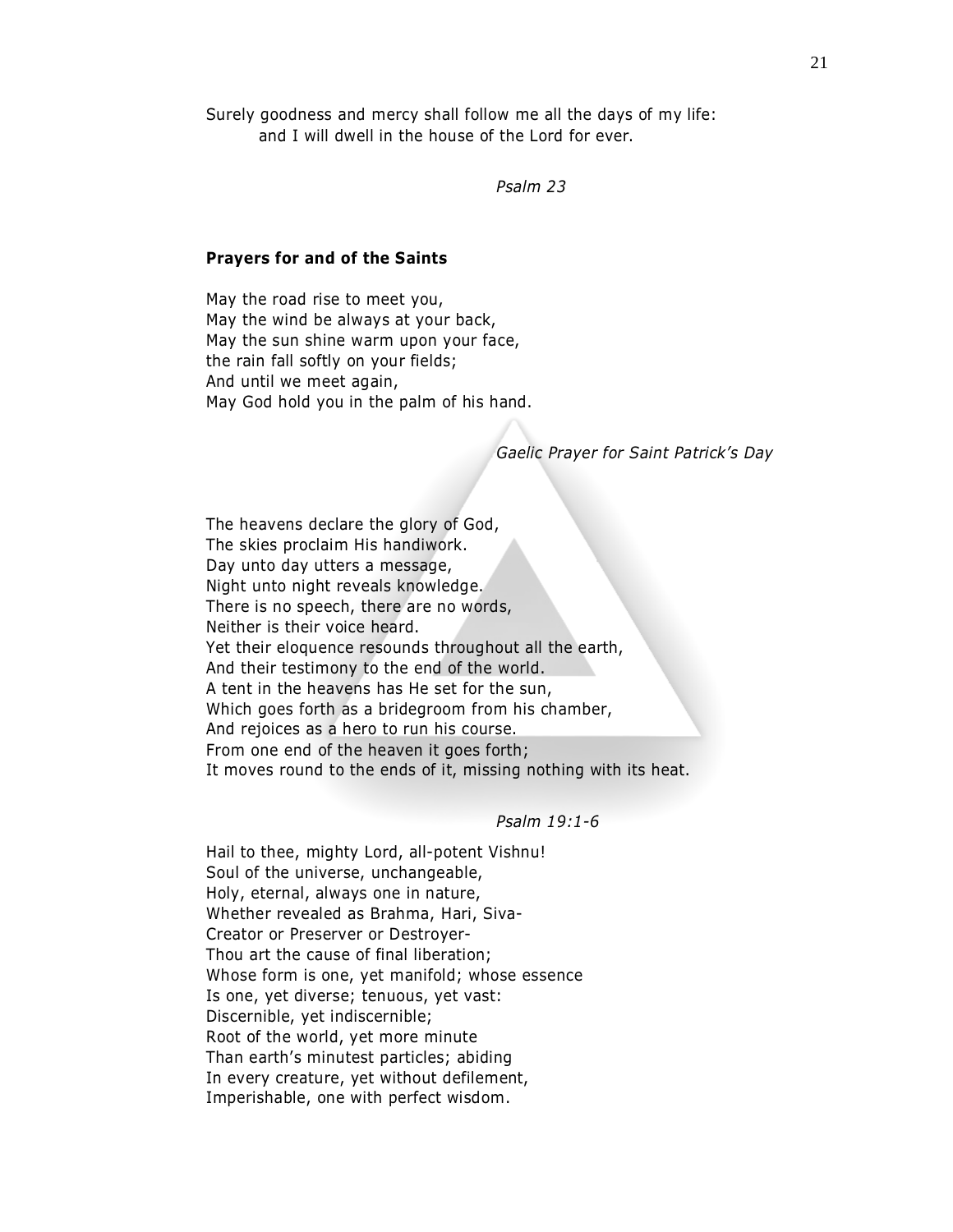Thou to whom Jacob was more comely than Esau, do not scorn me because of my transgressions. For against thee only I have sinned, and much sin have I heaped upon me.

Thou didst create me pure and righteous, yet of my own will I became unclean, and through the persuation of the wicked one went astray.

Thou didst adorn me with gifts of priceless worth which I cast away in favour of unrighteousness.

Make speed, O Lord, to build me into a fortress for the Holy Spirit,

Raise me up lest I crumble into a desolate ruin of sin. Make speed to forgive for forgiveness is with thee.

O Lord thou knowest the balm to heal my wounds, the help to strengthen my weakness, the path to prosper my progress. Thou knowest all that is expedient to fulfil my life, as the potter knows how to contrive his own vessel's perfection. For the work is wrought according to the design and wisdom of its maker.

Ethiopian prayer to the Virgin Mary

"All sicknesses have cures. The only one that cannot be cured is the sickness of feeling unloved"

Mother Theresa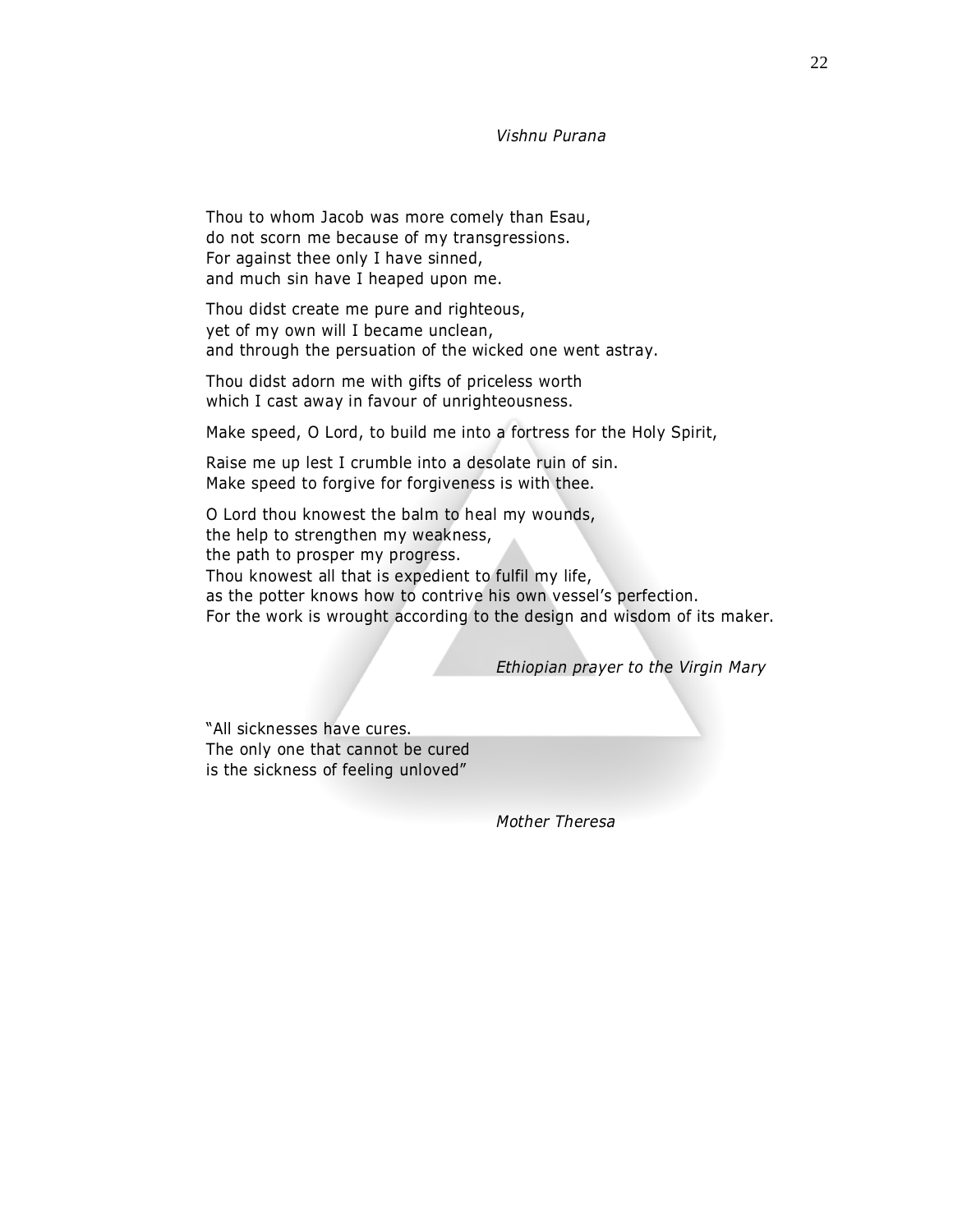## Amazing Grace

Amazing grace! How sweet the sound That saved a soul like me! I once was lost, but now am found; Was blind, but now I see.

'Twas grace that taught my heart to fear, And grace my fears relieved; How precious did that grace appear The hour I first believed.

Through many dangers, toils and snares, I have already come; 'Tis grace hath brought me safe thus far, And grace will lead me home.

The Lord has promised good to me, His Word my hope secures; He will my Shield and Portion be, As long as life endures.

Yea, when this flesh and heart shall fail, And mortal life shall cease, I shall possess, within the veil, A life of joy and peace.

The earth shall soon dissolve like snow, The sun forbear to shine; But God, Who called me here below, Shall be forever mine.

When we've been there ten thousand years, Bright shining as the sun, We've no less days to sing God's praise Than when we'd first begun.

## Let There Be Peace On Earth

Let there be peace on earth and let it begin with me. Let there be peace on earth, the peace that was meant to be. With God as Creator, family all are we. Let us walk with each other in perfect Harmony. Let peace begin with me, let this be the moment now. With every breath I take, let this be my joyous vow: To take each moment and live each moment in peace eternally. Let there be peace on Earth and let it begin with me!

#### May Peace Prevail On Earth!!!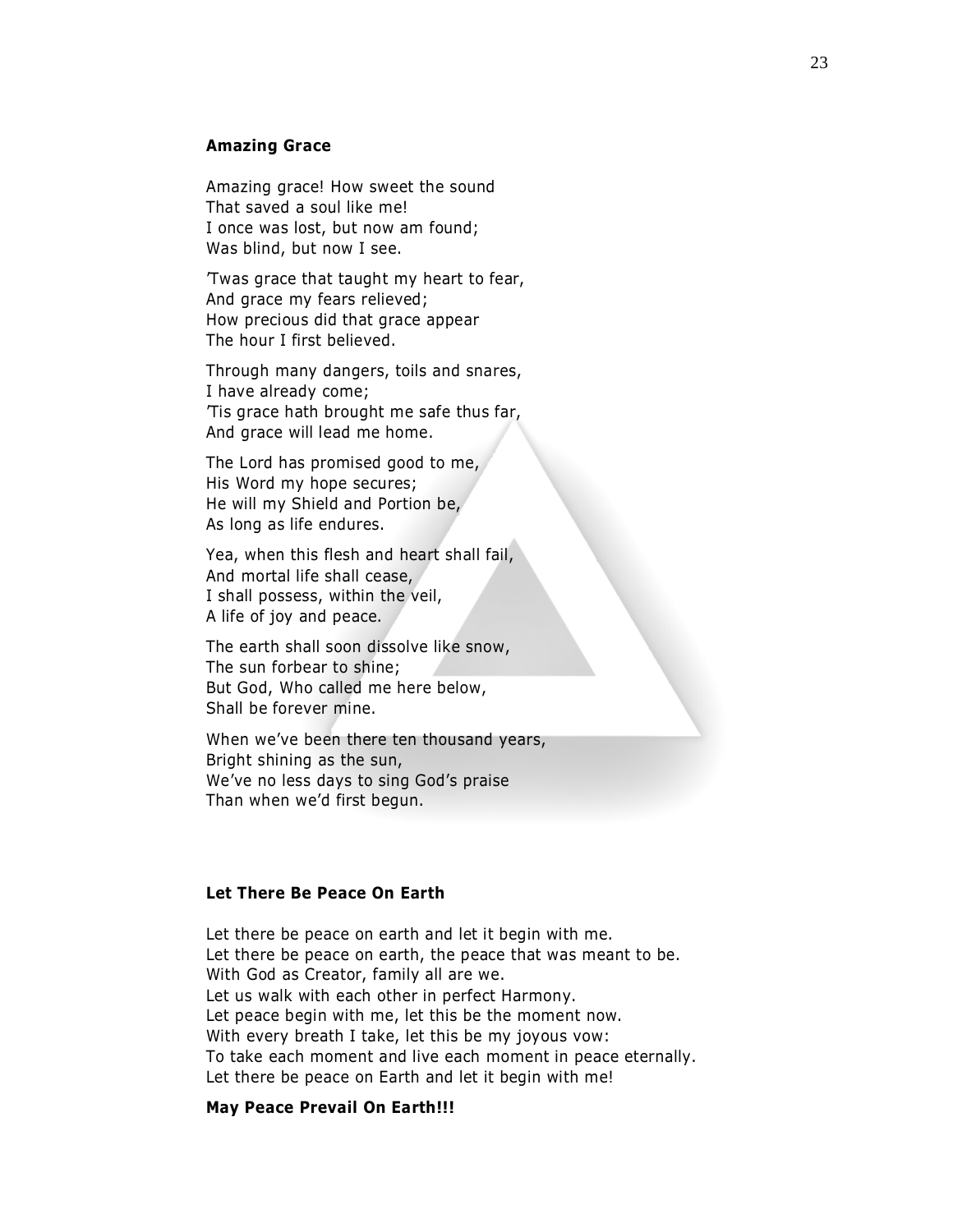#### Shine, Jesus, Shine

Shine, Jesus, shine, fill this land with the Father's glory; Blaze, Spirit, blaze, set out hearts on fire. Flow, river, flow, flood the nations with grace and mercy; Send forth your Word, Lord, and let there be light!

Vs. 1 Lord, the light of your love is shining, in the midst of the darkness, shining; Jesus, light of the world, shine upon us, set us free by the truth you now bring us.

Shine on me, shine on me.

Vs. 2 As we gaze on your kingly brightness, so our faces display your likeness, ever changing from glory to glory, mirrored here, may our lives tell your story.

Shine on me, shine on me.

Bless the Lord my Soul and bless his holy name Bless the Lord my Soul He leads me into light

Love and serve all humanity. Help everyone. Be happy. Be courteous. Be a dynamo of Irrepressible joy. Recognise God and goodness in every face. There is no saint without a past and no sinner without a future. Praise everyone. If you cannot praise someone... let him/her go out of your life. Be original. Be inventive. Be courageous. Take courage again and again. Do not imitate. Be strong. Be upright. Do not lean on the crutches of others. Think with your own head. Be yourself. All perfection and every divine virtue are hidden within you - reveal them to the world. Wisdom, too is already within you - let it shine forth. Let the Lord's Grace make you free. Let your life be that of a rose - in the silence. It speaks the language of fragrance.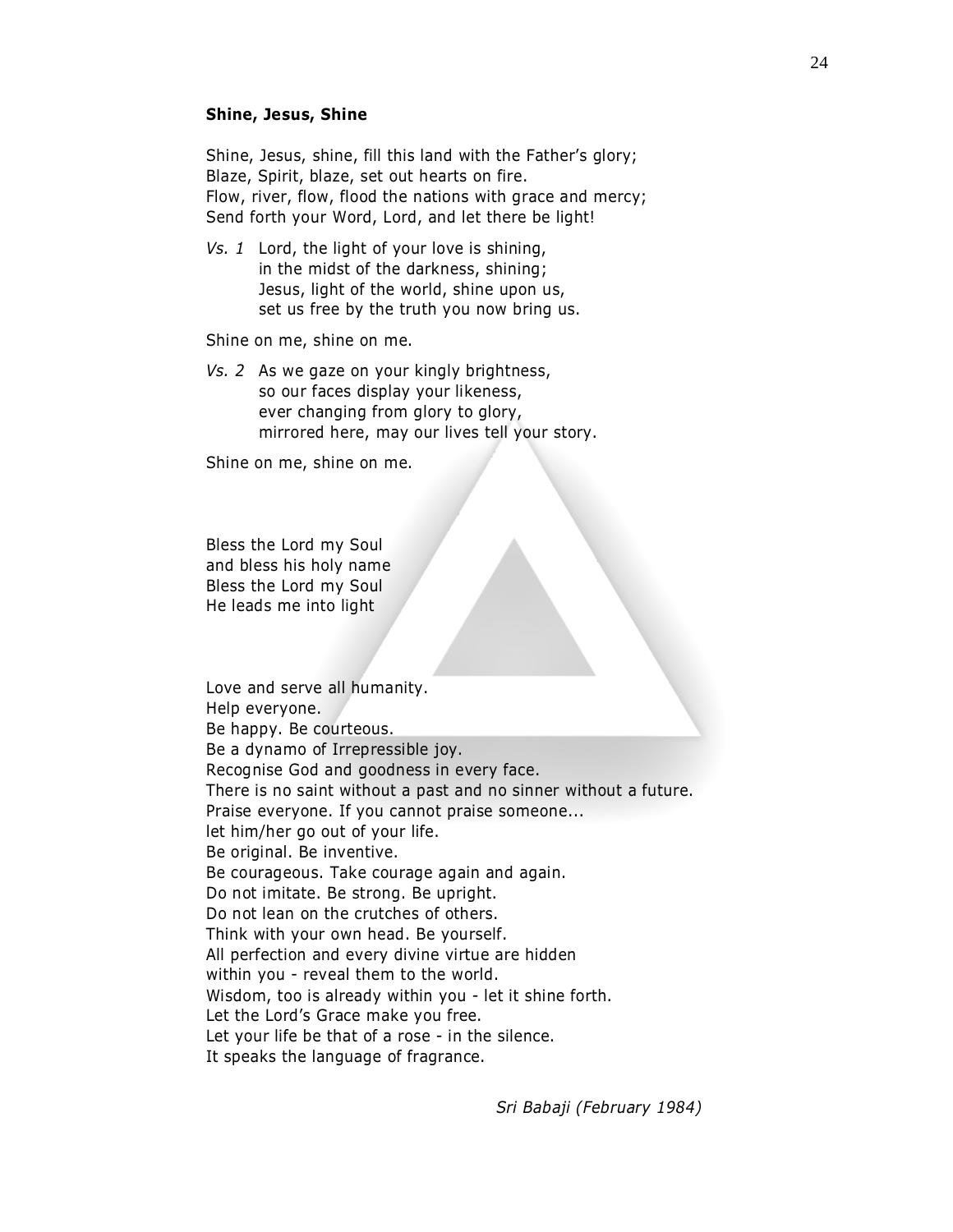#### An Interfaith Prayer

May He who is the Lord in Heaven of the Christians, the Holy One of the Jews, Allah of the Muslims, Buddha of the Buddhists, Tao of the Chinese, Ahura Mazda of the Zoroastrians, and Brahma of the Hindus, Lead us from the unreal to the Real, from darkness to light, from disease and death to immortality.

#### Fill My Heart…

Jesus, help me to spread your fragrance wherever I am. Fill my heart with Your Spirit and Your Life, penetrate my being and take such hold of me that my life becomes a radiation of Your own life. Give Your light through me and remain in me in such a way that every soul I come into contact with can feel Your presence in me. May people not see me, but see You in me. Remain in me, so that I shine with Your light and may others be illuminated by my light. All light will come from You, Oh Jesus. Not even the smallest ray of light will be mine. You will illuminate others through me. Place on my lips Your greatest praise illuminating others around me. May I preach You with actions, more than with words, with the example of my actions, with the visible Light of that Love that comes from You to my Heart.

Amen

#### Prayer for the Sick

Dear Jesus, Divine Physician and Healer of the sick, we turn to You in this time of illness.

O dearest Comforter of the troubled alleviate our worry and sorrow with Your gentle Love, and grant us the grace and strength to accept this burden.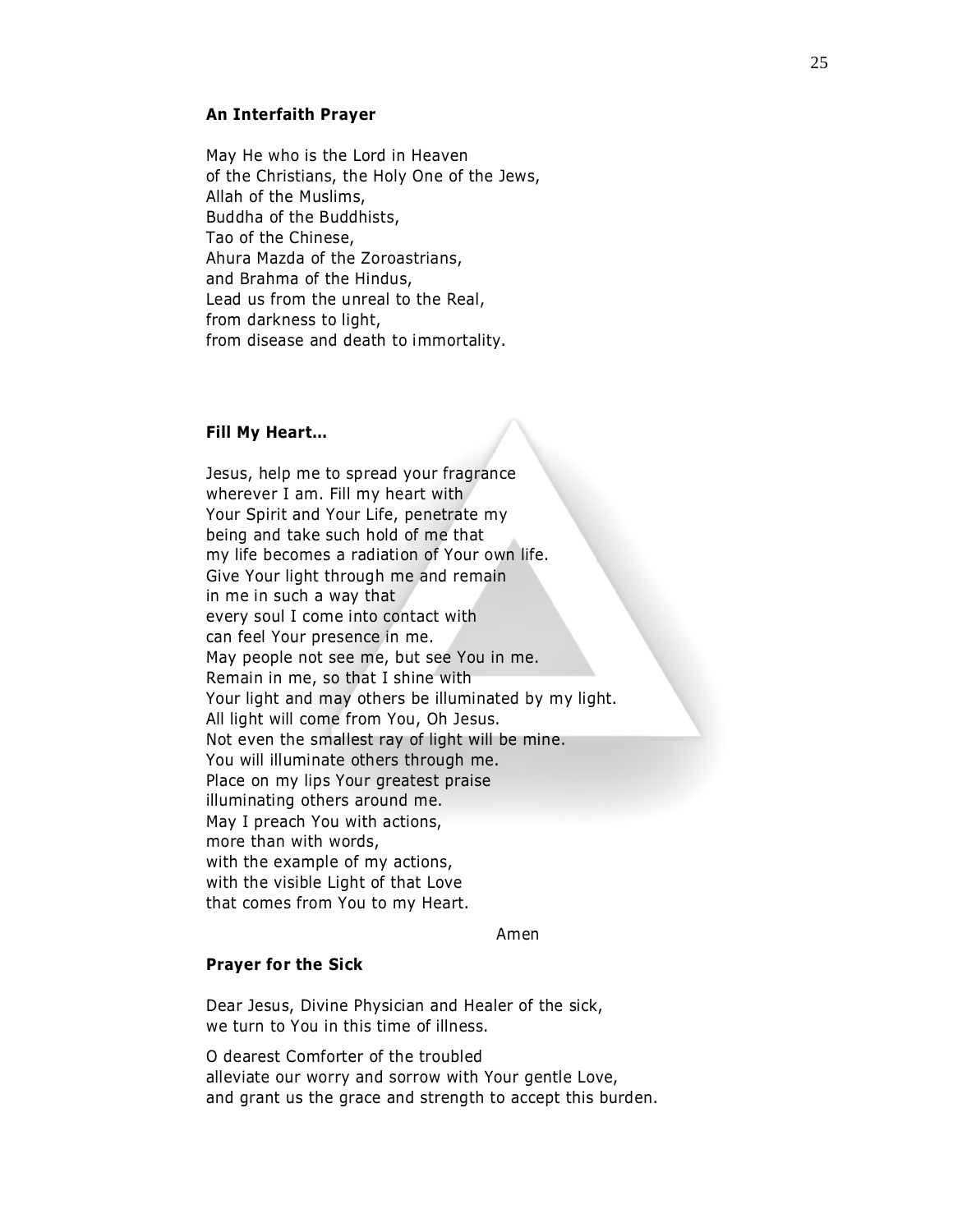Dear God, we place our sick under Your care and humbly ask that You restor Your servant to health again.

Above all, grant us the grace to acknowledge Your Holy Will and know that Whatsoever You do, You do for the Love of Us.

Amen

"Love is Energy of Life"

Robert Browning

#### Prayer to the Holy Spirit

Come, Holy Spirit, fill my heart with Your Holy gifts. Let my weakness be penetrated this very day that I may fulfil all the duties of my state conscientiously, that I may do what is right and just. Let my charity be such as to offend no one's feelings; so generous as to pardon sincerely any wrong doing done to me.

Assist me O Holy Spirit, in all of my trials of life, enlighten me in my ignorance, advise me in my doubts, strengthen me in my weaknesses, help me in all of my needs, protect me in temptations and console me in afflictions.

Graciously hear me, O Holy Spirit, and pour your light into my heart, my soul and my mind. Assist me to live a holy life and to grow in goodness and grace.

Amen

## Prayer in time of Sickness

Jesus, You suffered and died for us, You understand suffering, Teach me to understand my suffering as You do; to bear it in union with You; to offer it with You to atone for my sins, and to bring Your Grace to souls in need. Calm my fears; increase my trust. May I gladly accept Your Holy Will and become more like You in trial. If it be Your Will, restore me to health so that I may work for Your Honour and Glory and the salvation of all men.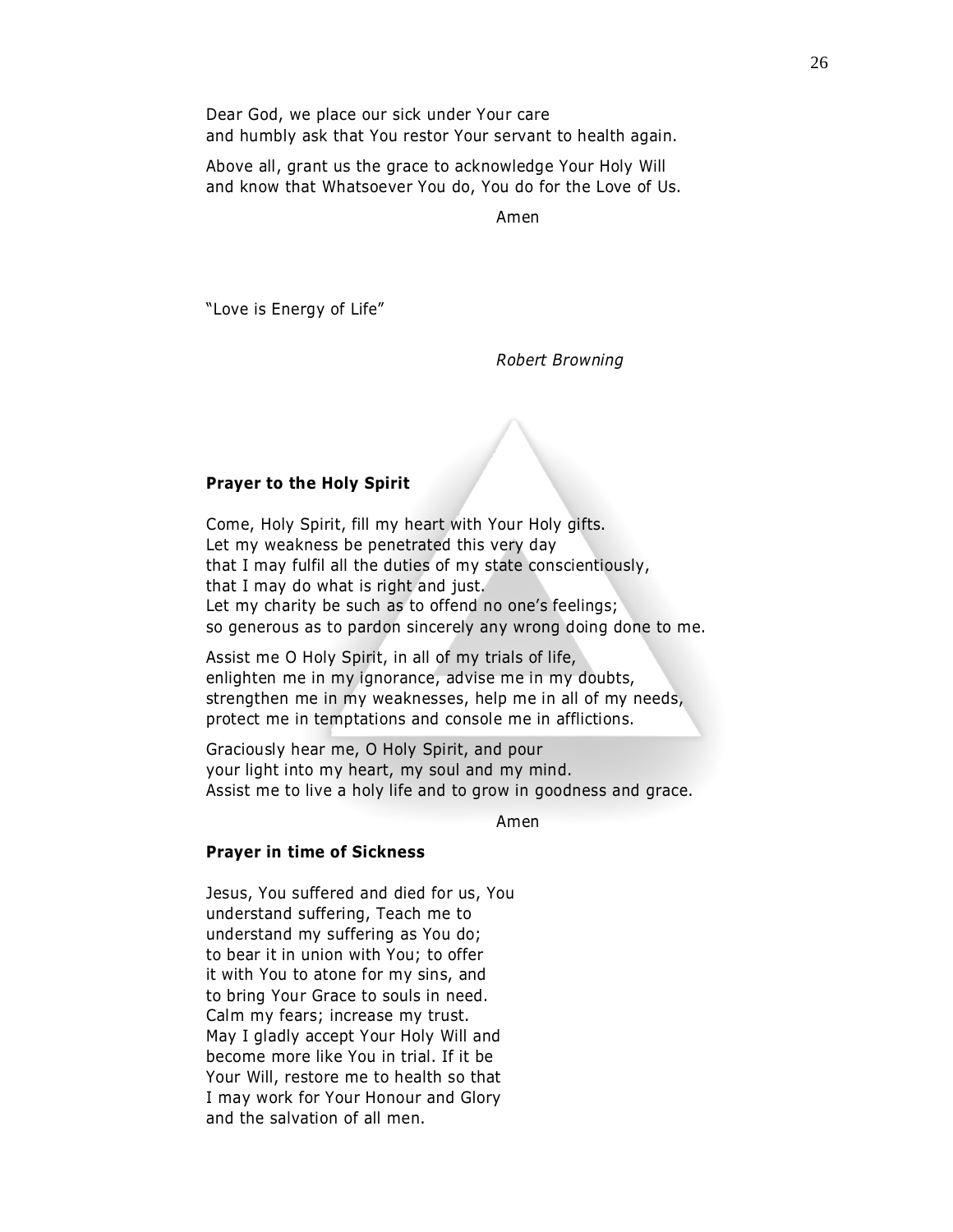Amen

#### Prayer for those who suffer

For those who suffer and those who cry this day, give relief from their burdens, dear Lord. Let them experience your true peace.

Love them Lord, when others cannot. Hold them Lord, when human arms fail. Hear their prayers, O Lord, and let them hear Your Word of Peace in their lives.

Amen

"When you rely on God's Love, and come to Him in prayer, know that He will never leave you or ignore your needs. For your weakness, God's strength can become your strength, when you lean upon the promises of His healing touch."

Susan Hunter

## Prayer for giving oneself to God

Father Almighty, I put myself in Your hands, do with me whatsoever You wish, whatever it is, I give You thanks. I am ready for anything, I accept it all, as long as Your Will is fulfilled in me, and in all your creatures, I wish nothing else Father. I confide my soul to You, I give it up to You with all the Love I am capable of, because I Love You.

And I need to give of myself, put myself in Your hands without measure, with infinite confidence, because You are my Father.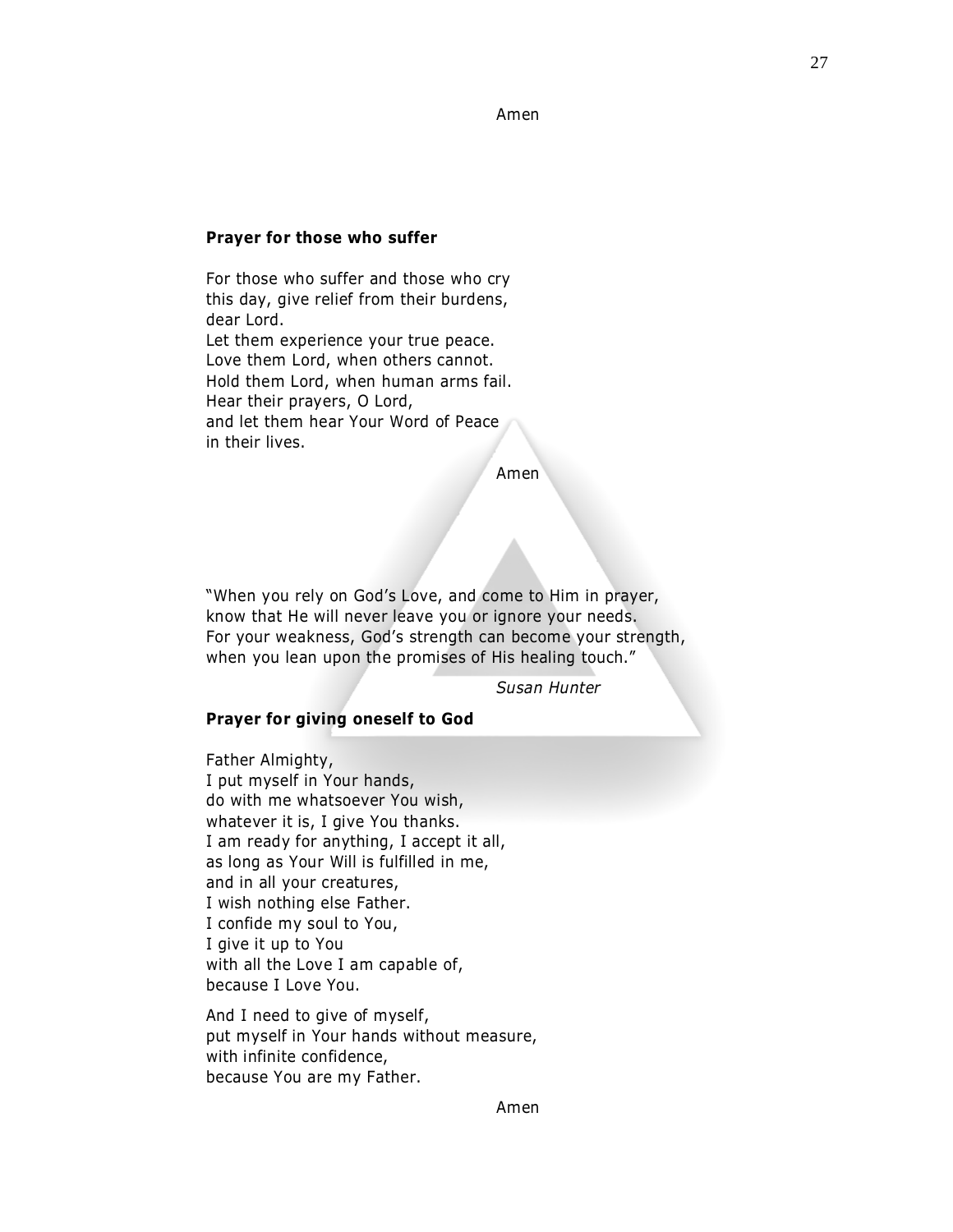## Prayer in time of suffering

Behold me, my beloved Jesus, weighted down under the burden of my trials and sufferings, I cast myself at Your Feet, that You may renew my strength and courage. While I rest here in Your presence, Permit me to lay down my cross in Your Sacred Heart, for only Your Infinite goodness can sustain me; only Your Love can help me bear my cross; only Your powerful hand can lighten its weight:

O Divine King Jesus, whose heart is so compassionate to the afflicted, I wish to live in You, suffer and die in You. During my life be to me my model and my support, at the hour of my death, be my hope and my refuge.

Amen

## The Miracle Prayer

Lord Jesus, I come before You, just as I am, I am sorry for my sins, I repent all of my sins, please forgive me. In Your name I forgive all others for what they have done against me. I renounce Satan, the evil spirits and all their works. I give You my entire self, Lord Jesus, now and forever. I invite you into my life, Jesus, I accept you as my Lord God and Saviour. Heal me, change me, strengthen me, in body, soul and spirit. Come Lord Jesus, cover me with your Precious Blood and fill me with Your Holy Spirit.

I Love You Lord Jesus.

I Praise You Lord Jesus.

#### I Thank You Lord Jesus.

I shall follow you, every day of my life.

Amen

Prayer for Fidelity to God's Will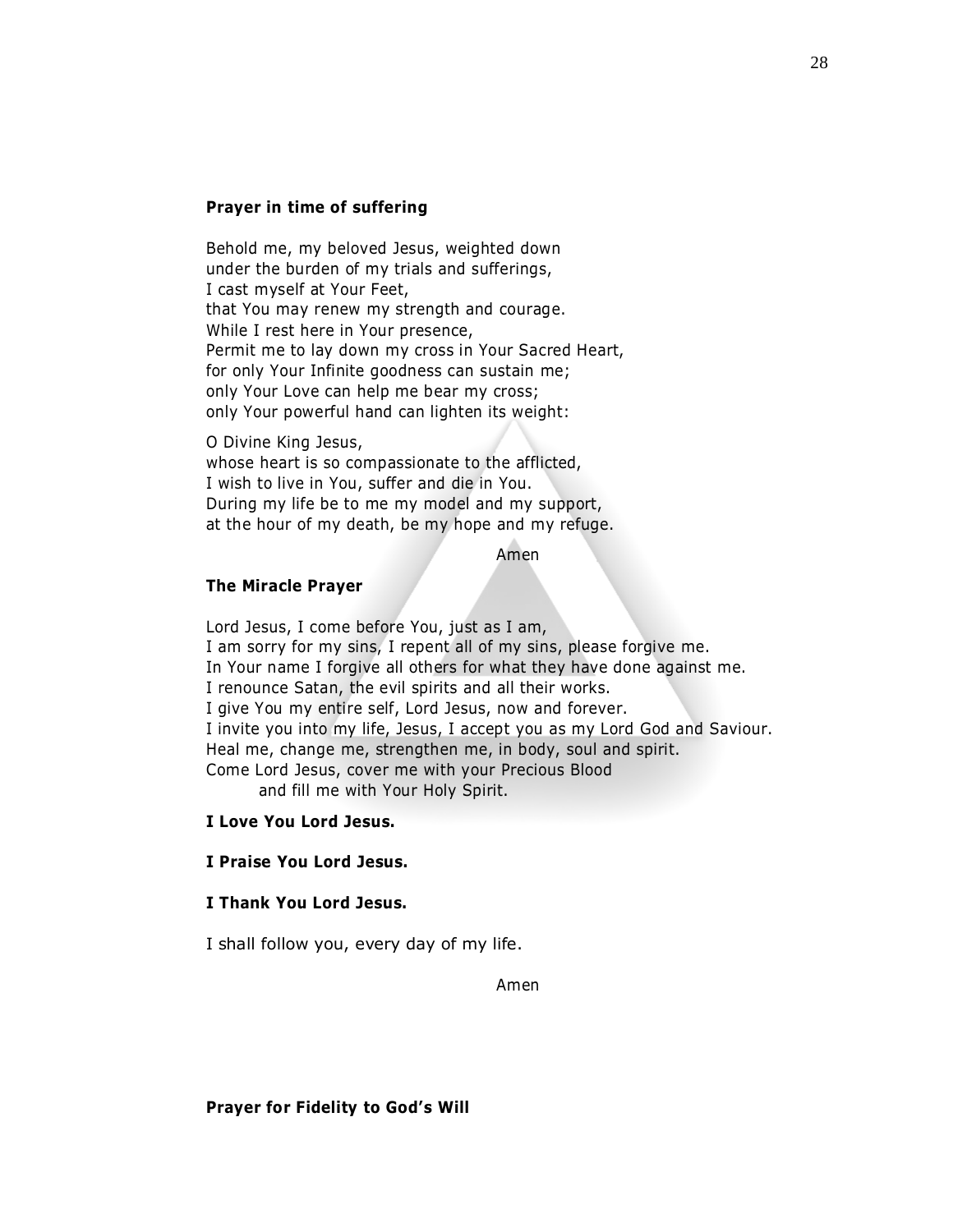O Jesus, stretched out upon the cross, I implore You, give me the grace of doing faithfully the Most Holly Will of Your Father in all things always and everywhere. And when this Will of God will seem to be very harsh and difficult to fulfill, it is then I beg You, Jesus, may power and strength flow upon me from Your wounds and may my lips keep repeating "Your will be done, O Lord". O Saviour of the world Lover of man's salvation of souls, O most compassionate Jesus, grant me the grace to forget myself, that I may live totally for souls, helping You in the work of salvation, according to the most Holy Will of Your Father.

Amen

#### A Healing Prayer

Lord, You invite all who are burdened to come to You. Allow your healing hand to heal me. Touch my soul with Your compassion for others. Touch my heart with Your courage and Infinite Love for all. Touch my mind with Your wisdom, that my mouth may always proclaim Your praise. Teach me to reach out to You in my need, and help me to lead others to You by my example. Most Loving Heart of Jesus, bring me health in body and spirit that I may serve You with all my strength. Touch gently this life which You have created, now and forever.

Amen

#### A Prayer of Thanks

Almighty God, You are the Giver of every good gift. We thank You for the gift of Your Holy Word.

May it be a lamp to our feet, and a light to our way.

We thank You for all You have given us. Let us use our possessions, our abilities, and our lives to Glorify You.

Take us and use us to Love and serve all Your people, in the name of Your Son, Jesus Christ our Lord.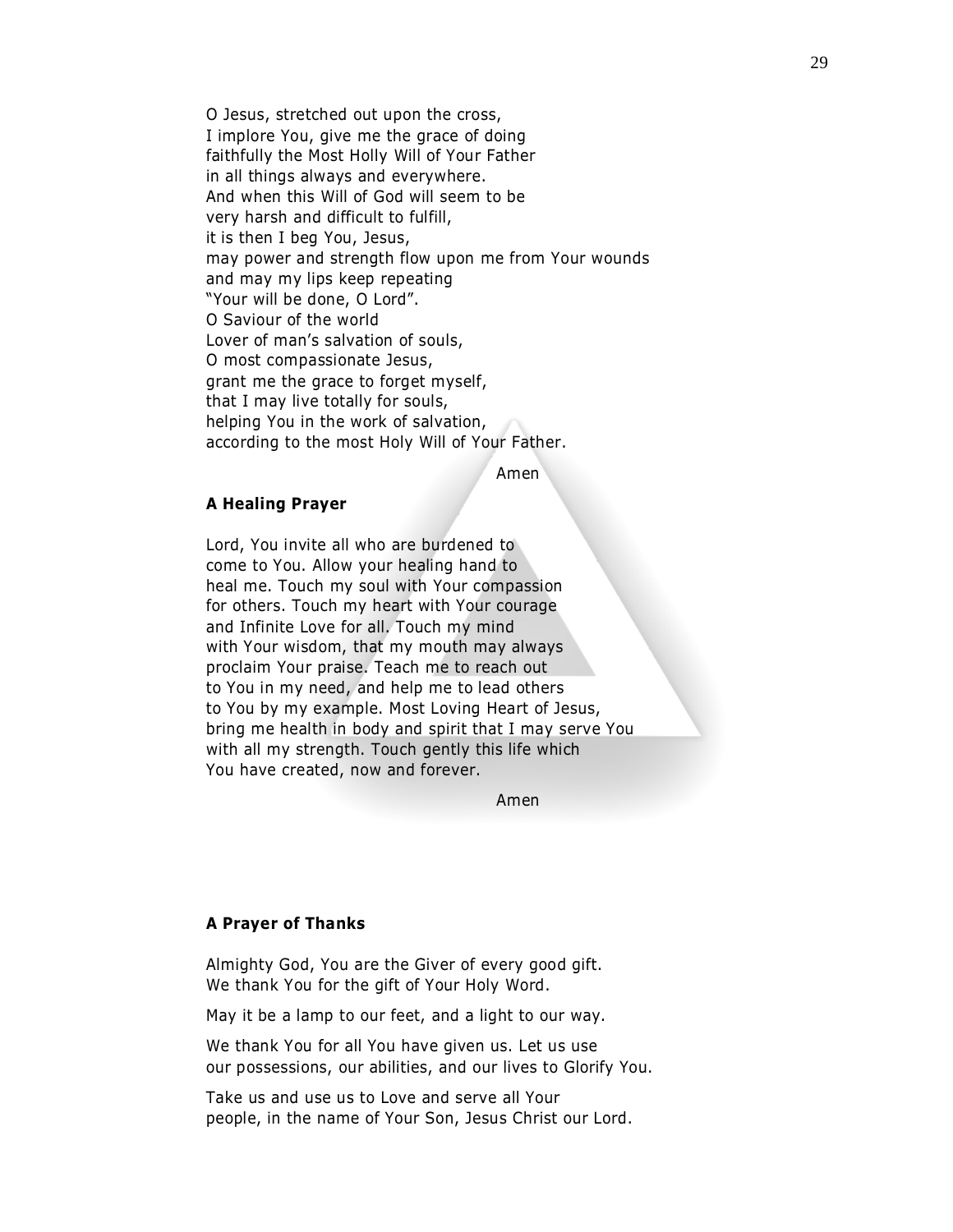Amen

"When what you are feeling is simply too deep for words, and nothing anyone does or says can provide you with the relief you need, God understands. He is your Provider – today, tomorrow, and always. And He Loves You. Cast all of your cares on Him and Believe.

Linda C Knight

## Dear Lord,

I may not see the sun and moon lose their light. I may not witness rivers turn red, or stars fall from the sky. Yet there are times when my world becomes unhinged and the foundations of what I believe crack and dissolve. Give me the grace to believe that Your power is at work in the turmoil of my life. Lead me to remember that Your power is greater than all evil, and though the world may rock and sometimes break,

it will in time be transformed by Your Love.

Author unknown

## St. Paul to the Corinthians. Chapter 13.

Even though I speak in human and angelic language but have no love, I am as noisy brass as a clashing cymbal. And although I have the prophetic gift and see through every secret and through all that may be known, and have sufficient faith for the removal of mountains, but I have no love, I am nothing. And though I give all my belongings to feed the hungry and surrender my body to be burned but I have no love, I am not in the least benefited.

Love endures long and is kind; love is not jealous; love is not out for display; it is not conceited or unmannerly, it is neither self-seeking nor irritable, nor does

it take account of a wrong that is suffered. It takes no pleasure in injustice but sides happily with truth. It bears everything in silence, has unquenchable faith, hopes under all circumstances, endures without limit.

Love never fails. As for prophesyings, they will pass away; as for tongues, they will cease; as for knowledge it will lose its meaning. For our knowledge is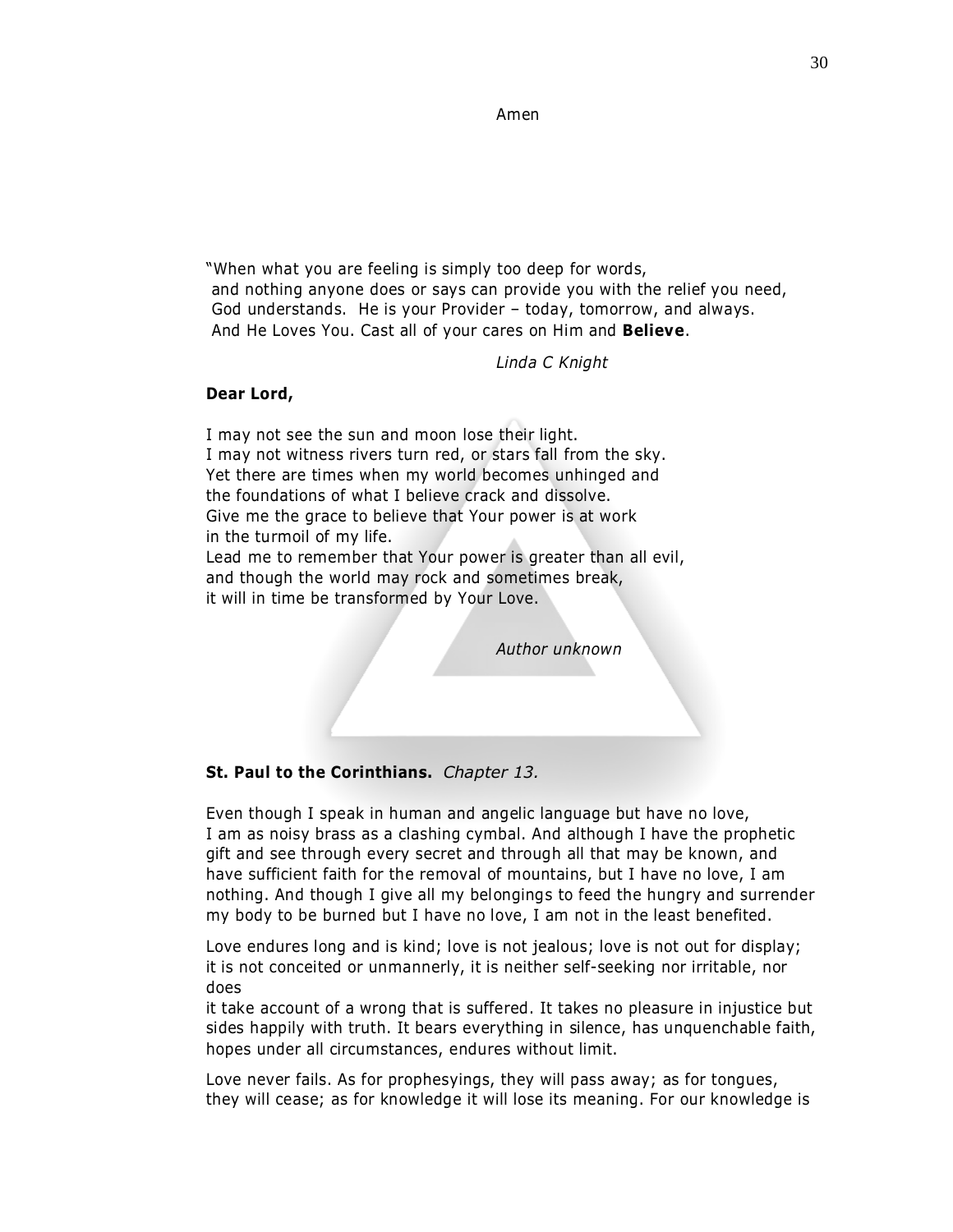fragmentary and so is our prophesying. But when the perfect is come then the fragmentary will come to an end.

When I was a child I talked like a child, I thought like a child, I reasoned like a child but on becoming a woman I was through with childish ways. For now we see indistinctly in a mirror but then face to face. Now we know partly, but then we shall understand as completely as we are understood.

There remains then, faith, hope, love, these three; but the greatest of these is love.

## Excerpt from: Original Prayer – The Prayer of Jesus,

by Neil Douglas-Klotz, Ph. D.

Our Father which art in heaven, Hallowed be thy name, Thy kingdom come. Thy will be done in earth, as it is in heaven.

Give us this day our daily bread. And forgive us our trespasses, as we forgive our debtors. And lead us not into temptation, but deliver us from evil: For thine is the kingdom, and the power, and the glory, for ever.

Amen

(Matthew 6:9-13)

## In Aramaic, Jesus' prayer reads as follows:

Abwoon d'bwashmaya Nethqadash shmakh Teytey malkuthakh Nehwey sebyanach aykanna d'bwashmaya aph b'arah Hawvlan lachma d'sunqanan yaomana. Washboqlan khaubayn (wakhtahayn) aykana daph khnan Shbwoqan l'khayyabayn. Wela tahlan l'nesyuna Ela patzan min bisha. Metol dilakhie malkutha wahayla wateshbukhta l'ahlam almin.

Ameyn

This is how the prayer might read if translated directly from Aramaic:

O Breathing Life, your Name shines everywhere! Release a space to plant your Presence here. Envision your "I Can" now. Embody your desire in every light and form. Grow through us this moment's bread and wisdom.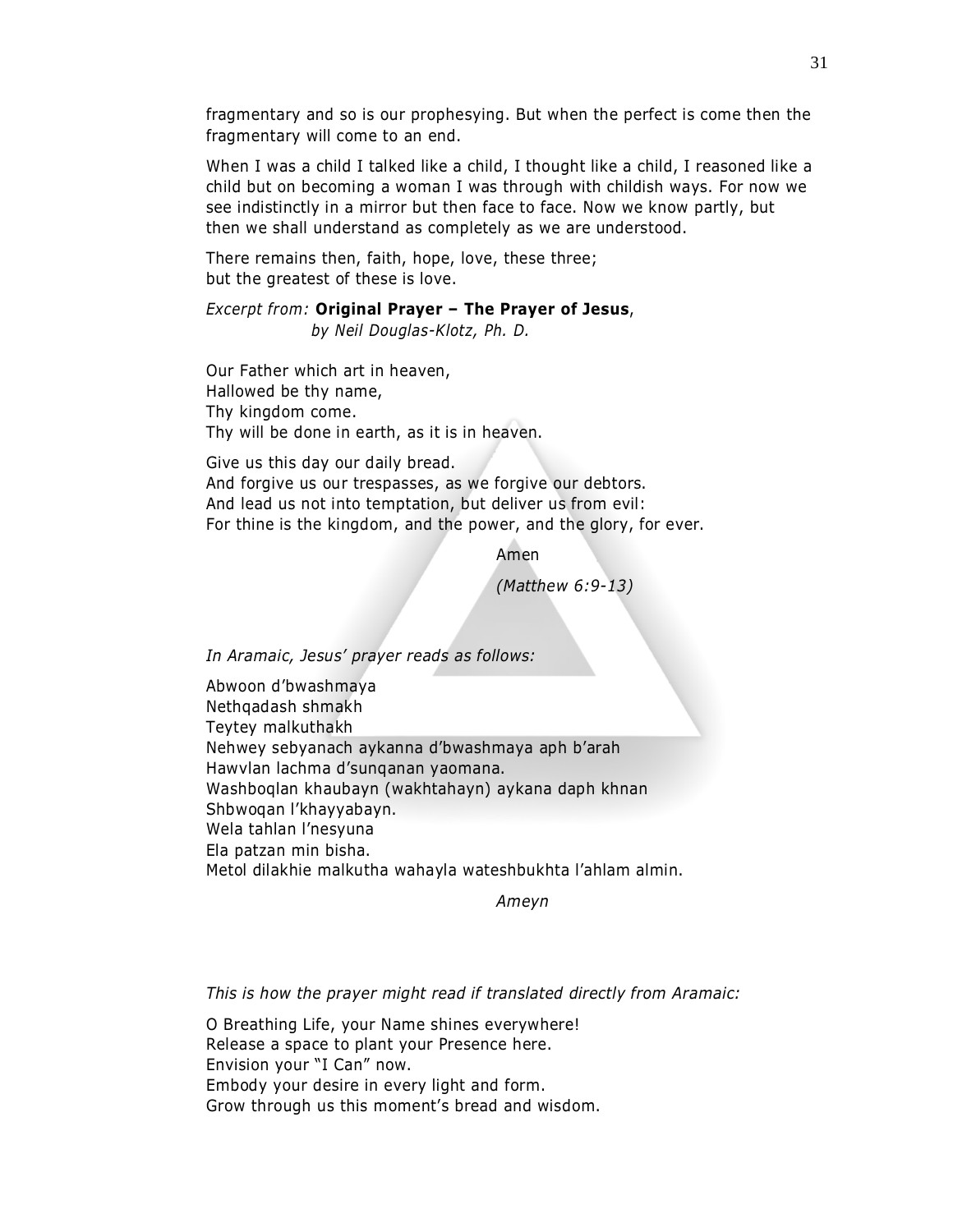Untie the knots of failure binding us,

 as we release the strands we hold of others' faults. Help us not forget our Source, yet free us from not being in the Present. From you arises every vision, power and song, from gathering to gathering. Amen: may our future actions grow from here!

## Take this sky

Take my life and let it be consacrated, Lord to Thee. Take my moments and my days, let them flow in ceaseless praise.

Take my hands and let them move, at the impulse of thy love. Take my feet and let them be swift and purposeful for Thee.

Take my lips and let them be filled with messages from Thee. Take my intellect and use every power as Thou shall choose.

Take my will and make it Thine. It shall be no longer mine. Take my heart it is Thine own. It shall be Thy Royal Throne.

Take my love, my Lord so pure at Thy feet its treasure store. Take this self and let it be, ever, only, one in thee.

#### Born to Manifest the Glory

Our deepest fear is not that we are inadequate, Our deepest fear is that we are powerful beyond measure. It is our Light, not our darkness, that most frightens us. We ask ourselves: "Who am I to be brilliant, gorgeous, talented and fabulous?" Actually, who are you not to be? You are a child of God. Your playing small doesn't serve the world. There is nothing enlightened about shrinking so that other people won't feel insecure around you. We are born to manifest the glory of God that is within us. It's not just in some of us; it's in everyone. And as we let our own light shine, we unconsciously give other people permission to do the same. As we are liberated from our own fear,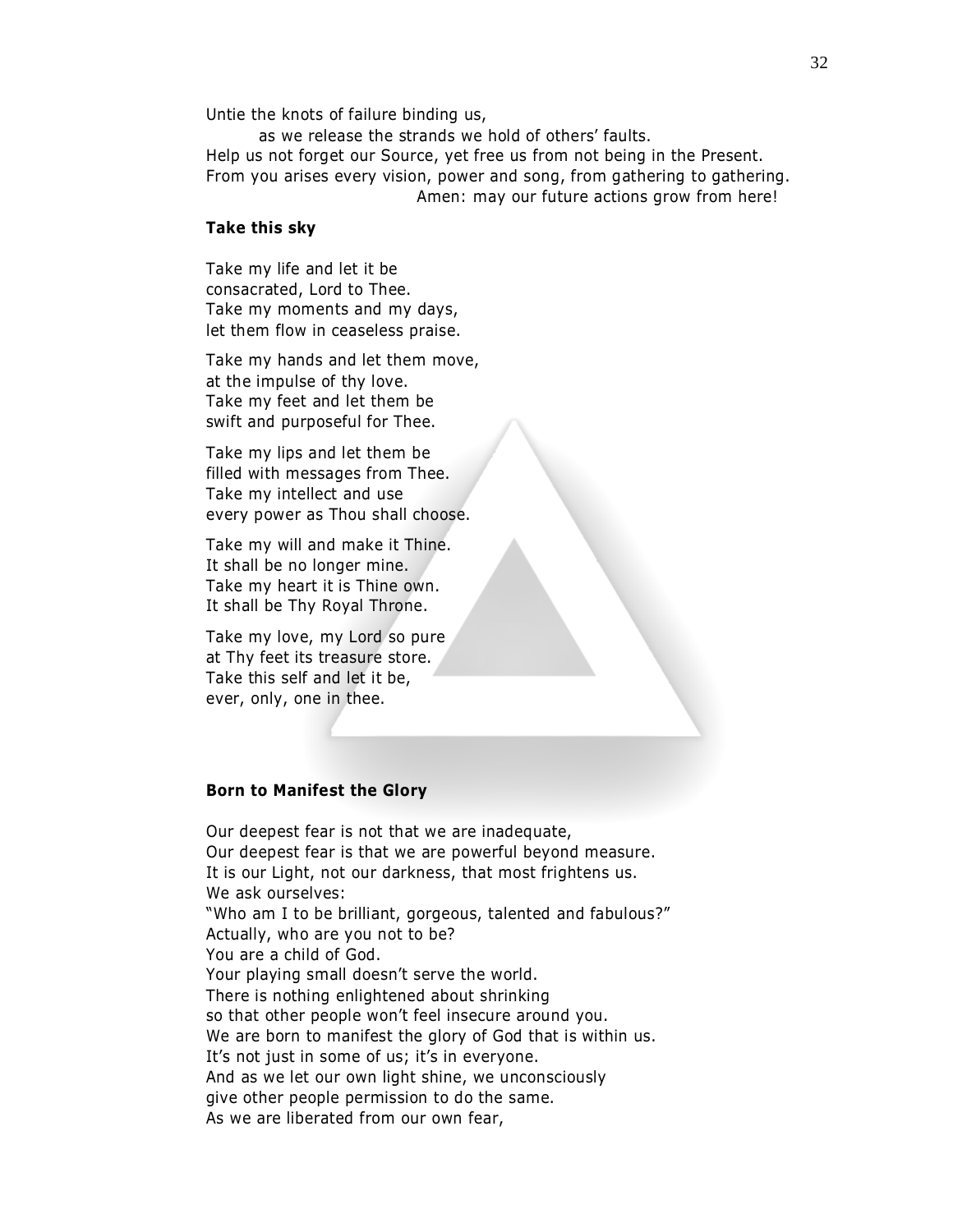our presence automatically liberates others.

By Marianne Williamson

## Rules for being human

- 1. You will receive a body. You may like it or hate it but it is yours for the entire time, this time round.
- 2. You will learn lessons.

You are enrolled in a full time informal school called life. Each day in this school you will have the opportunity to learn lessons. You may like the lessons or think them irrelevant or stupid.

- 3. There are no mistakes only lessons. Growth is a process of trial and error experimentation. The 'failed' experiments are as much a part of the process as the experiment that ultimately 'works'.
- 4. A lesson is repeated until it is learnt. A lesson will be presented to you in various forms until you have learnt it. When you have learnt it you can then go on to the next lesson.
- 5. Learning lessons does not end. There is no part of life that does not contain its lessons. If you are alive there are lessons to be learnt.
- 6. 'There' is no better than 'here'. When your 'there' has become 'here' you will simply obtain another 'there' that will again look better than 'here'.
- 7. Others are merely mirrors of you. You cannot love or hate something about another person unless it reflects to you something you love or hate about yourself.
- 8. What you make of your life is up to you. You have all the tools and resources you need. What you do with them is up to you. The choice is yours.
- 9. Your answers lie inside you. The answers to life's questions lie inside you.. all you need is to look inside and trust.
- 10. You will forget this.

## Our collective prayer at Autumn equinox

United Kingdom

In this time of great opportunity for the realization of the purity and the power of the unlimited good will of all living beings, we pray for peace on our planet.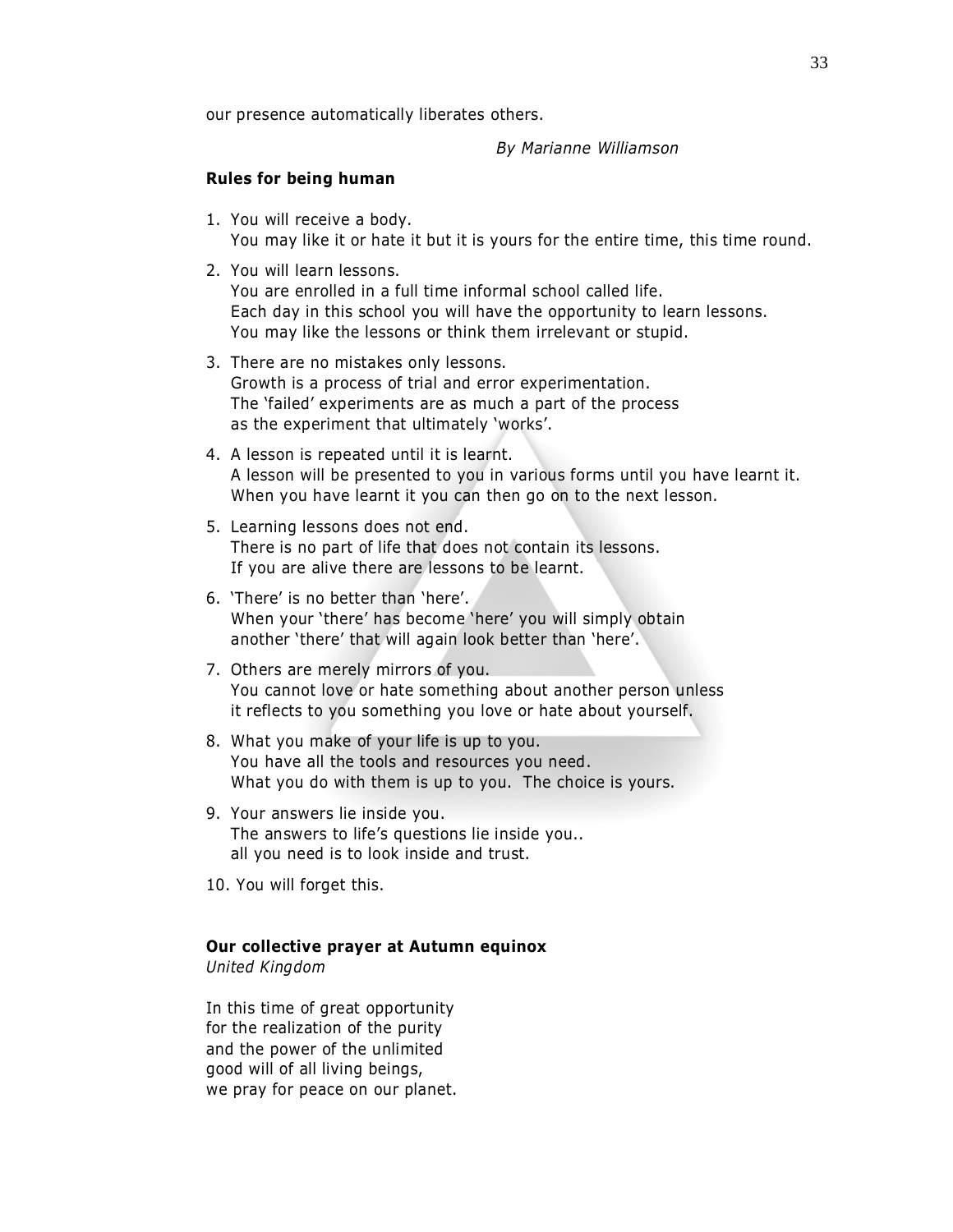We ask Great Spirit to let the light and wisdom of our ancestors fill us and comfort us in these difficult times so that we can spread their message of love and harmony and understanding, free from judgement and all fear, to all beings within the Earth, upon the Earth and above the Earth. Let us walk in harmony with all beings, acknowledge the gifts and support of our animal guides and of all nature, understanding that we are all part of the same shining web, that we are all one people, one creation, one faith, one nation, all children of our great Mother Earth.

Let us honor our children as the light bearers of the coming generations. Let us honor our elders as the gift bearers of the wisdom of the past generations. Let us unite their light and their wisdom as we pray for those we have replaced in positions of power that they may act with wisdom, compassion and integrity to lead us into the Fifth world of peace, tolerance and understanding. We thank you, Great Mother Earth for your gift of life to us.

Aho.

#### **Testament**

There is one Great Spirit Which creates And silently pervades Its own Creation Of which I am a part.

I address my prayer To this Spirit Most Wise Most Compassionate Most Powerful.

I surrender my small self To the Great Spirit Most Wise Most Compassionate Most Powerful.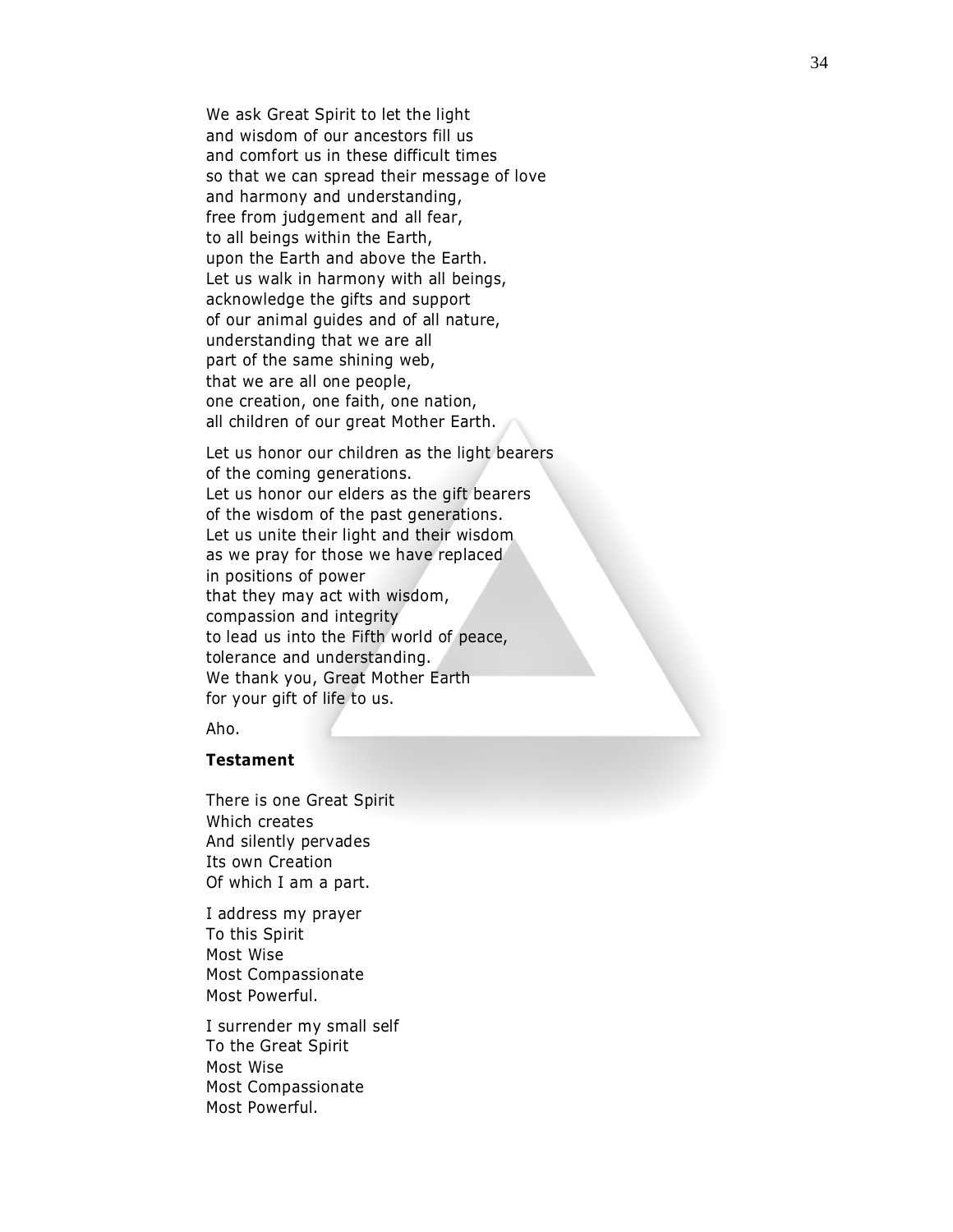I seek my Greater Self In the All-encompassing Spirit Most Wise Most Compassionate Most Powerful.

That I may be filled with Wisdom Compassion Power Like unto the spirit Who creates the Universe And fills us all with Life.

#### The Unity Prayer

The love of God enfolds us The light of God shines upon us The presence of God surrounds us The power of God protects us Wherever we go God is

## The Great Invocation

From the point of Light within the Mind of God let Light stream forth into the minds of men. Let Light descend on Earth.

From the point of Love within the Heart of God let Love stream forth into the hearts of men. May Christ return to Earth.

From the center where the Will of God is known, let purpose guide the little wills of men – the purpose which the Masters know and serve.

From the center which we call the race of men let the Plan of Love and Light work out and may it seal the door where evil dwells.

Let Light, and Love and Power restore the Plan on Earth.

Thus be and thus will be. And each one of us complies with our part in this Sacred Mission of Love and Light.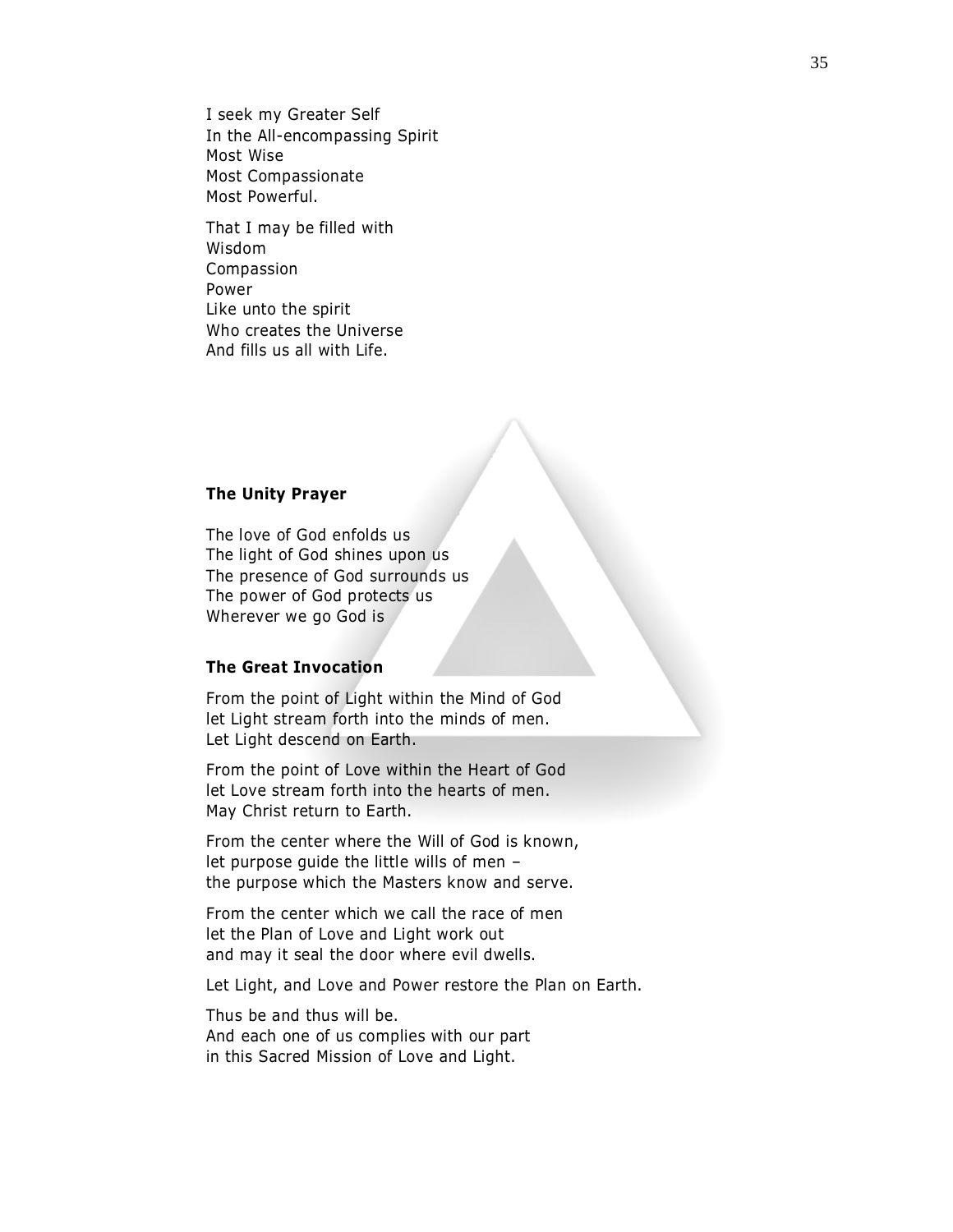## Invocation of the New Millenium

Let us invoke our ancestors, both spiritual and genetic. For we are the sole reason for their existence. Let us invoke the children, and their children. For they are the sole reason for our existence. Let us invoke the mountains and rivers and this great Earth, and acknowledge our intimacy and interdependence with all things sentient and insentient. Let us reflect that the gift of life is more fragile than the dewdrops on the tips of the morning grasses. Then let us vow. Let us vow to heal and nourish. Let us vow to love and share. Let us vow to manifest Peace and Joy with wisdom and compassion. May this century be known to future generations as the beginning of

The Great Millennium of Endless Spring.

#### Aramaic Lord's Prayer

O Birther! Father-Mother of the Cosmos, You create all that moves in light. Focus your light within me – make it useful: As rays of a beacon show the way. Create your reign of unity now – Through my fiery heart and willing hands. Your one desire then acts with mine, As in all light, so in all forms. Grant what I need each day in bread and insight: Subsistence for the call of growing life. Loosen the cords of mistakes binding me, As I release the strands hold of others' guilt. Don't let surface things delude me, But free me from What holds me back from my true purpose. From you is born all ruling will, The power and the life to do, The song that beautifies all, From age to age it renews. Truly – power to these statements – May they be the source from which all my actions grow. Sealed in trust and faith.

Amen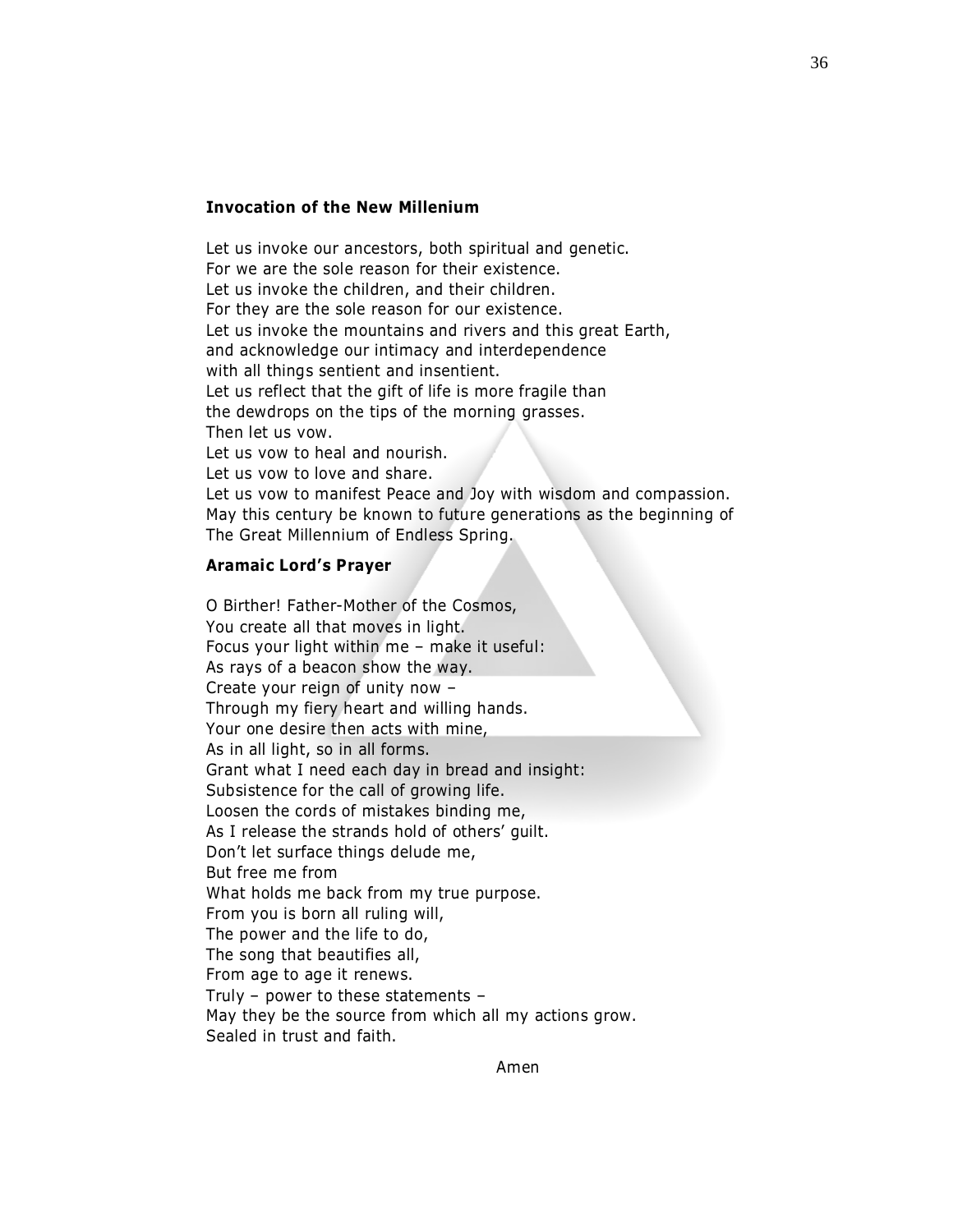## Prayer to the Cosmic Birther

O Cosmic Birther of all radiance and vibration, soften the ground of our being and carve out a space within us where your presence, can abide. Fill us with your creativity so that we may be empowered to bear The fruit of your mission. Let each of our actions bear fruit in accordance with our desires. Endow us with the wisdom to produce and share What each being needs to grow and flourish. Untie the tangled threads of destiny that bind us As we release others from the entanglement of past mistakes. Do not let us be seduced by that which would divert us from our purpose, Rather, illuminate the opportunities of the present moment. For you are the ground and the fruitful vision The birth, power and fulfillment, as all is gathered and made whole once again.

## Mayan Prayer to the Seven Directions

From the East, House of Light May wisdom dawn in us So we may see all things in clarity.

From the North, House of Night May wisdom ripen in us so we may know all from within.

From the West, House of Transformation May wisdom be transformed into right action So we may do what must be done.

From the South, House of the Eternal Sun May the right action reap the harvest So we may enjoy the fruits of being.

From above, House of Heaven Where star people and ancestors gather, May their blessings come to us now.

From below, House of Earth May the heartbeat of her crystal core bless us With harmonies to end all war.

From the Center, Galactic Source, Which is everywhere at one, May everything be known as The Light of Mutual Love.

Oh Yum Hunab Ku Evam Maya E Ma Ho (Oh Great One, Giver of Movement and Measure, All Hail the Unity of Mind and Measure)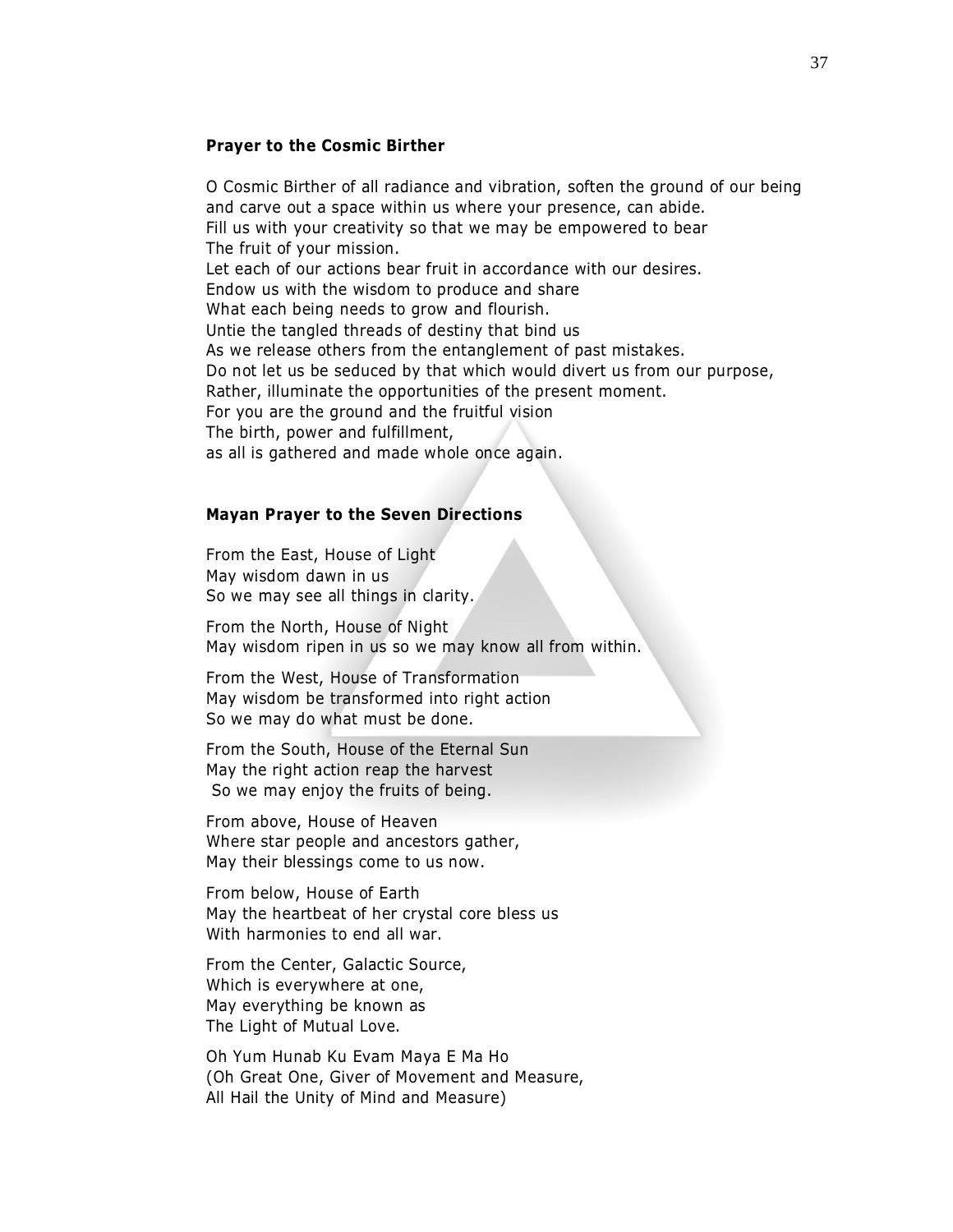#### Native African Prayer for Peace

Almighty God, the Great Thumb we cannot evade to tie any knot; the Roaring Thunder that splits mighty trees; the all-seeing Lord up on high who sees even the footprints of an antelope on a rock mass here on Earth. You are the one who does not hesitate to respond to our call. You are the cornerstone of Peace.

## Shinto Prayer for Peace

Although the people living across the ocean surrounding us are all our brothers and sisters, Why are there constant troubles in this world? Why do winds and waves rise in the oceans surrounding us? I only earnestly wish that the wind will soon puff away all the clouds which are hanging over the tops of the mountains.

## Sikh Prayer for Peace

God adjudges us according to our deeds, not the coat that we wear; That truth is above everything, But higher still is truthful living. Know that we attaineth God when we loveth, And only victory endures in consequences of which no one is defeated.

## Zoroastrian Prayer for Peace

We pray to God to eradicate all the misery in the world; That understanding triumph over ignorance; That generosity triumph over indifference; That trust triumph over contempt; And that truth triumph over falsehood.

#### Jainist Prayer for Peace

Peace and Universal Love is the essence of the Gospel Preached by all Enlightened Ones.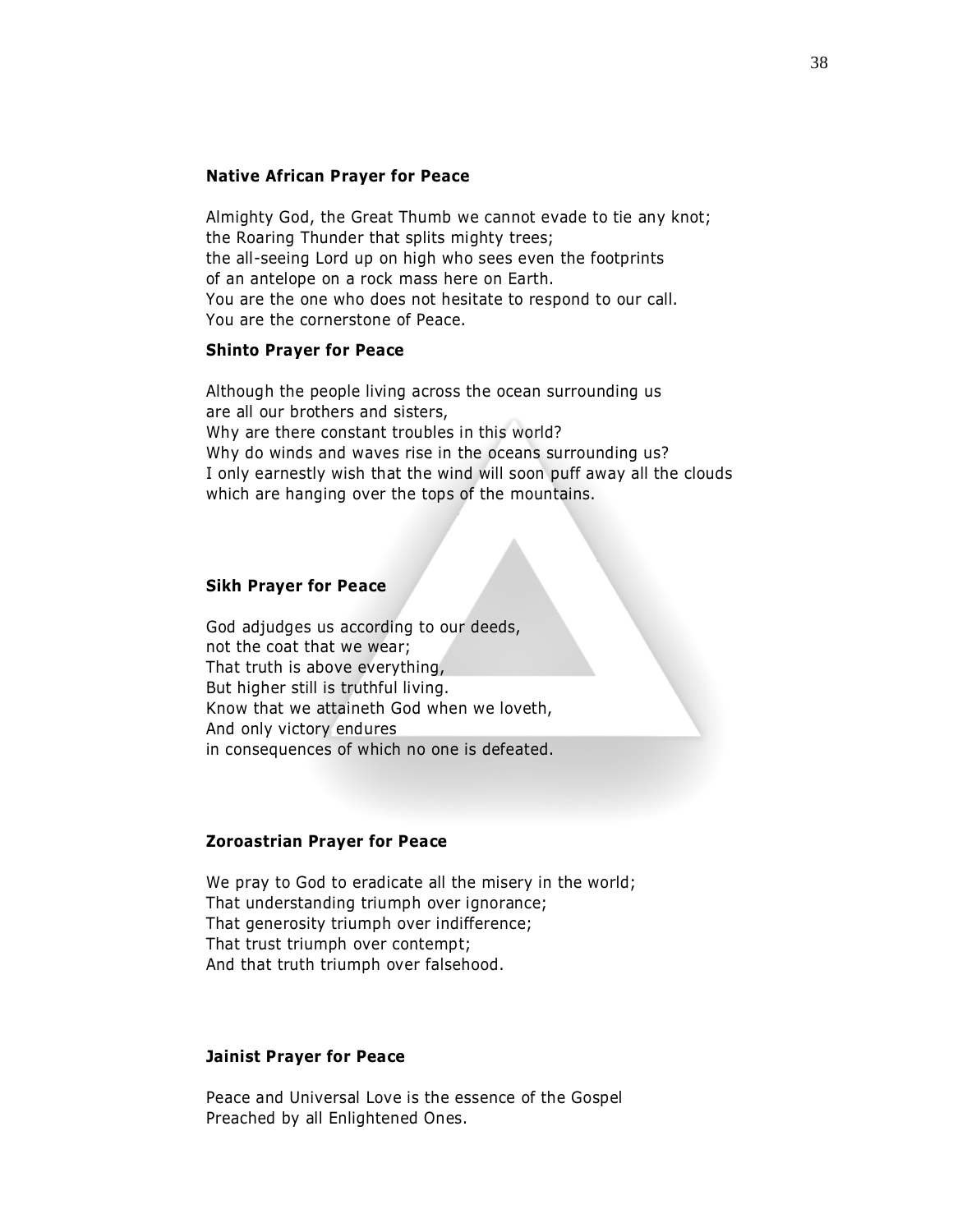The Lord has preached that equanimity is Dharma. Forgive do I creatures all, And let all creatures forgive me. Unto all have I amity, and unto none enmity. Know that violence is the root cause of all miseries in the world. Violence, in fact, is the knot of bondage. "Do not injure any living being." This is the eternal, perennial, and unalterable way of spiritual life.

#### Jewish Prayer for Peace

Come, let us go up to the mountain of the Lord, that we may walk the paths of the Most High. And we shall beat our swords into plowshares, and our spears into pruning hooks. Nation shall not lift up sword against nation-Neither shall they learn war anymore. And none shall be afraid, for the mouth of the Lord of Hosts has spoken.

#### Muslim Prayer for Peace

In the name of Allah, the beneficent, the merciful, Praise be to the Lord of the Universe Who has created us and made us into tribes and nations. That we may know each other, not that we may despise each other. If the enemy incline towards Peace, do thou also incline toward Peace. And trust God, for the Lord is the one that Heareth and knoweth all things. And the servants of God, most gracious are those who walk on the Earth in humility, And when we address them, we say:

"Peace"

## Native American Prayer for Peace

Oh Great Spirit of our Ancestors, I raise my pipe to you. To your messengers the four winds, and to Mother Earth who provides for your children. Give us the wisdom to tech our children to love, respect, and to be kind to each other, so that they may grow with Peace of mind. Let us learn to share all good things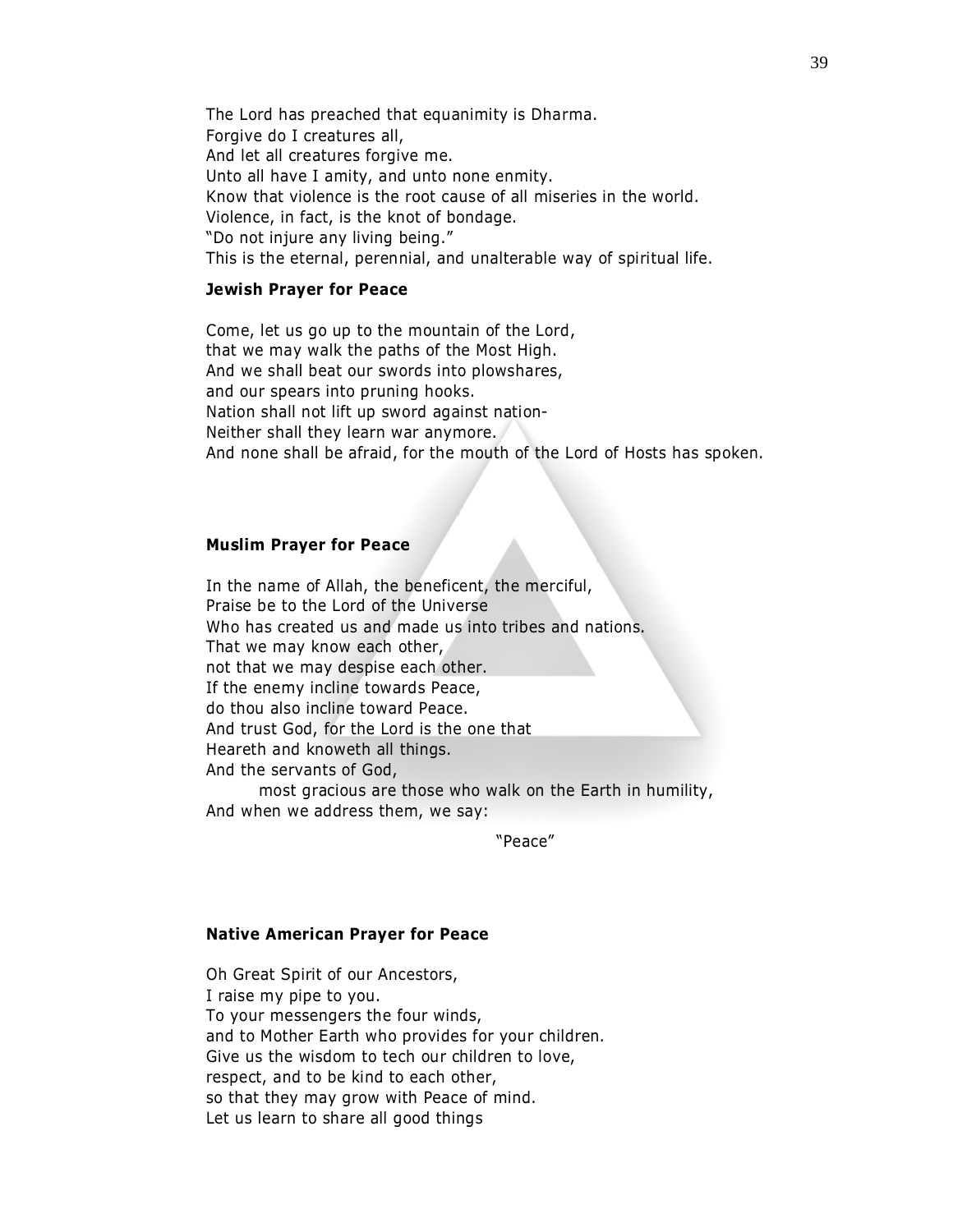that you provide for us on this Earth.

#### Christian Prayer for Peace

Blessed are PEACEMAKERS, for they shall be known as the Children of God. But I say to you that hear, love your enemies, do good to those who hate you, bless those who curse you, pray for those who abuse you. To those that strike you on the cheek, offer the other one also, And from those who take away your cloak, do not withhold your coat as well. Give to everyone who begs from you, And of those who take away your goods, do not ask for them again. And as you wish that others would do to you, do so to them.

## Hindu Prayer for Peace

Oh God, lead us from the unreal to the Real. Oh God, lead us from darkness to Light. Oh God, lead us from death to immortality. Shanti, Shanti, Shanti unto all.

Oh Lord God Almighty, may there be Peace In celestial regions. May there be Peace on Earth. May the waters be appeasing. May herbs be wholesome, and may trees and plants bring Peace to all. May all beneficent beings bring Peace to us. May the Vedic Law propagate Peace all through the world. May all things be a source of Peace to us. May thy Peace itself bestow Peace on all, and may that Peace come to me also.

#### Baha'i Prayer for Peace

Be generous in prosperity, And be thankful in adversity. Be fair in judgement, And guarded in thy speech.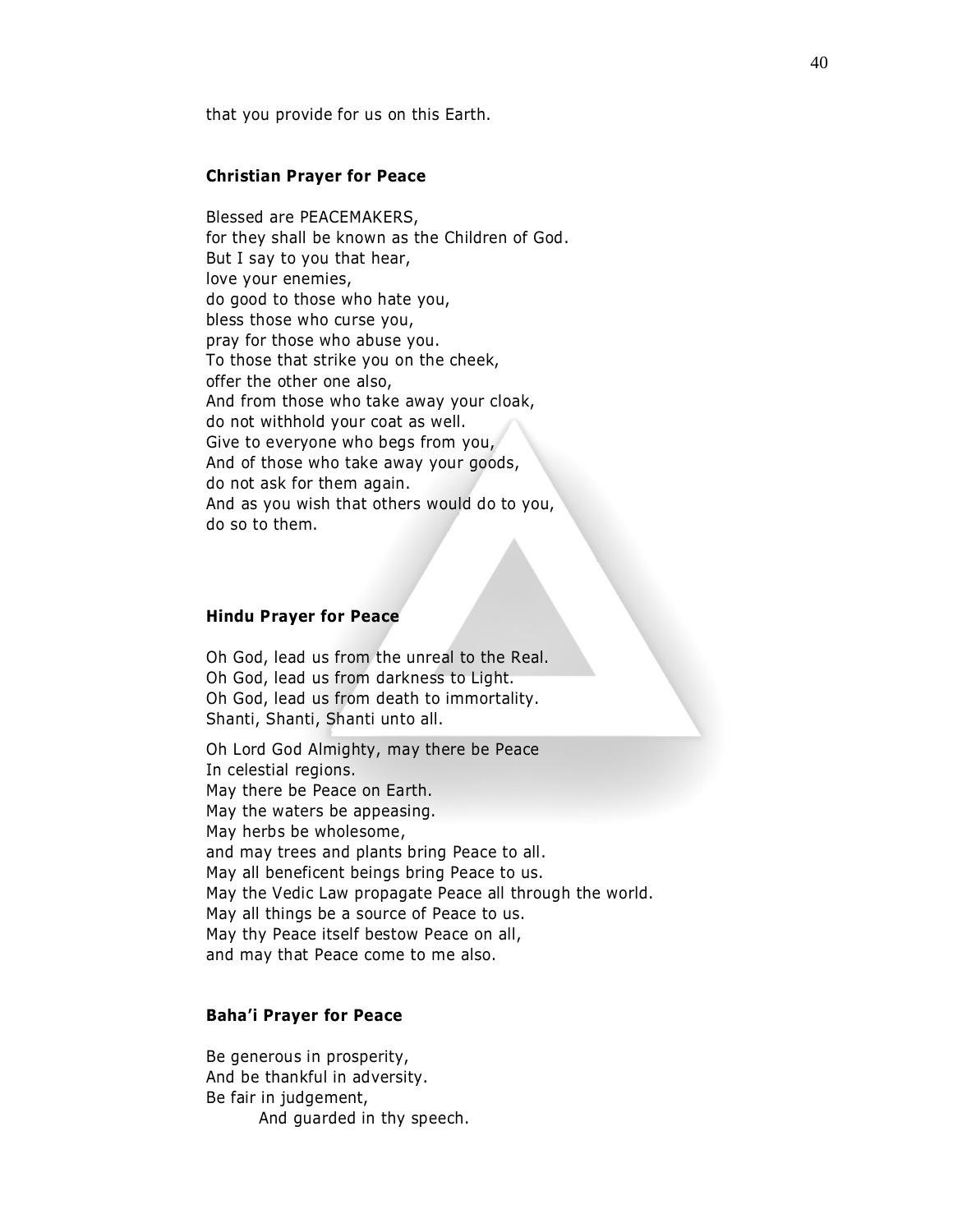Be a lamp unto those who walk in darkness, And a home to a stranger. Be eyes to the blind, And a guiding light unto the feet of the erring. Be a breath of light to the body of humankind, A dew to the soul of the human heart, And a fruit upon the tree of humility.

## Buddhist Prayer for Peace

May all beings everywhere plagued With sufferings of body and mind Quickly be freed from their illnesses.

May those frightened cease to be afraid, and may those bound be free.

May the powerless find power, and may people think of befriending one another.

May those who find themselves in trackless, fearful wilderness – The children, the aged, the unprotected –

Be guarded by beneficial celestials, and may they swiftly attain a Buddhahood.

Everyone dies, but no one is dead.

Tibetan saying

#### Universal Prayer

May all beings find a common ground of unity. May all beings be happy. May the poor be fed. May the naked be clothed. May the thirsty receive the waters of pure light. May the deaf hear. May the war-mongers find refuge in peace. May all beings love one another. May all children be protected.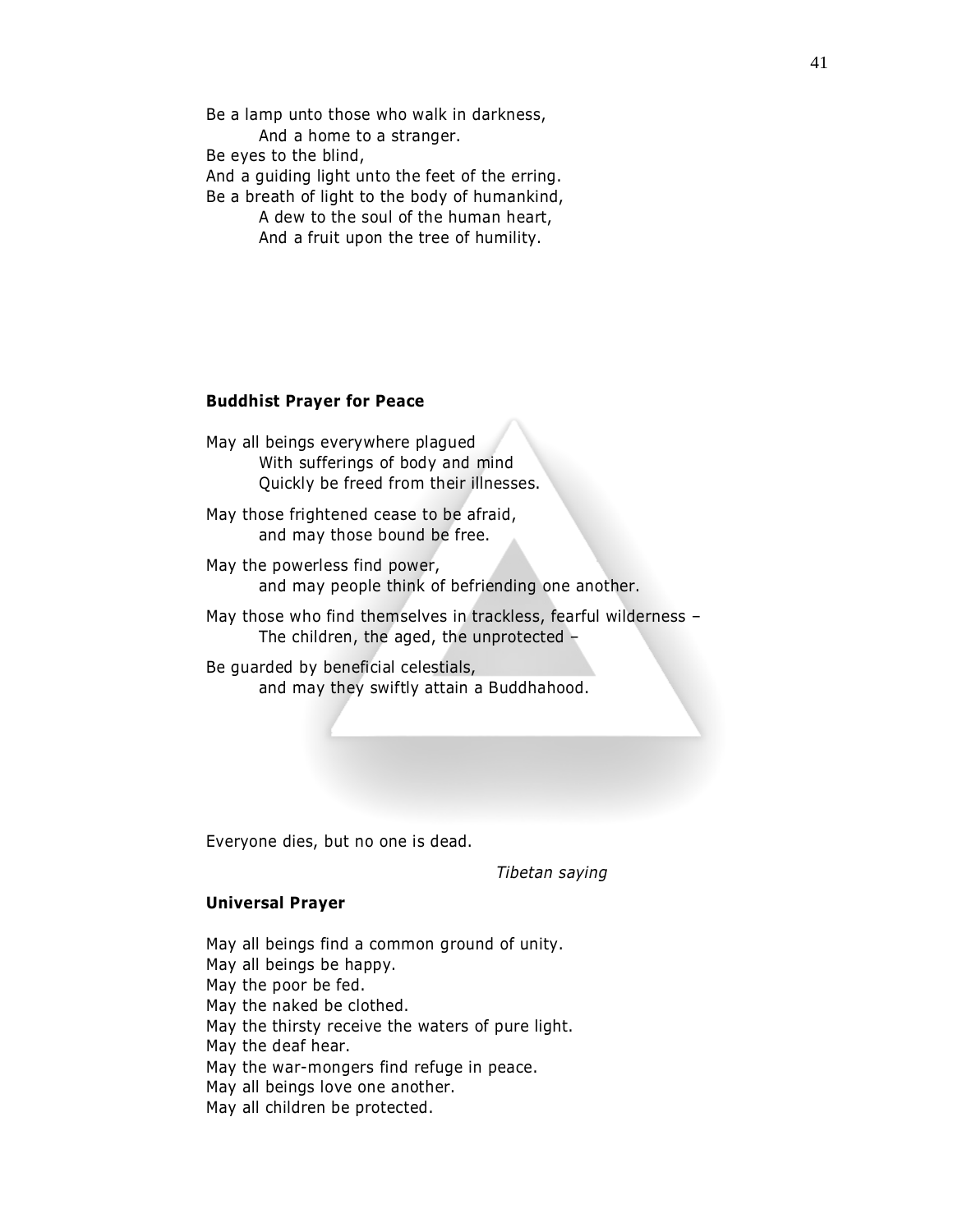May all beings walk in harmony. May all beings find simplicity. May all beings realize their true nature. May all races come together, in brotherhood. May the blind see. May the lame walk. May all beings that are lost find their way. May all beings that are miserable surrender to truth. May all beings that are sad find happiness. May all beings that are unconscious be awakened. May all beings that are lonely find perfect companion. May all beings that are mute be able to speak. May all beings that are uneducated receive knowledge. May all beings that are weak find strength. May all beings that are brave be rewarded. May all beings be happy. May all beings be enlightened. May peace prevail in all hearts.

Amen

If there is joy in meditation upon the sun and moon, the planets and fixed stars are the magic creation of the sun and moon; make thyself like unto the sun and moon themselves. If there is joy in meditation upon the mountain, the fruit-trees are the magic creation of the mountain; make thyself like unto the mountain itself. If there is joy in meditation upon Thine own mind, Distinctive thought is the magic creation of the mind; make thyself like unto the mind itself.

Milarepa, the message of Milarepa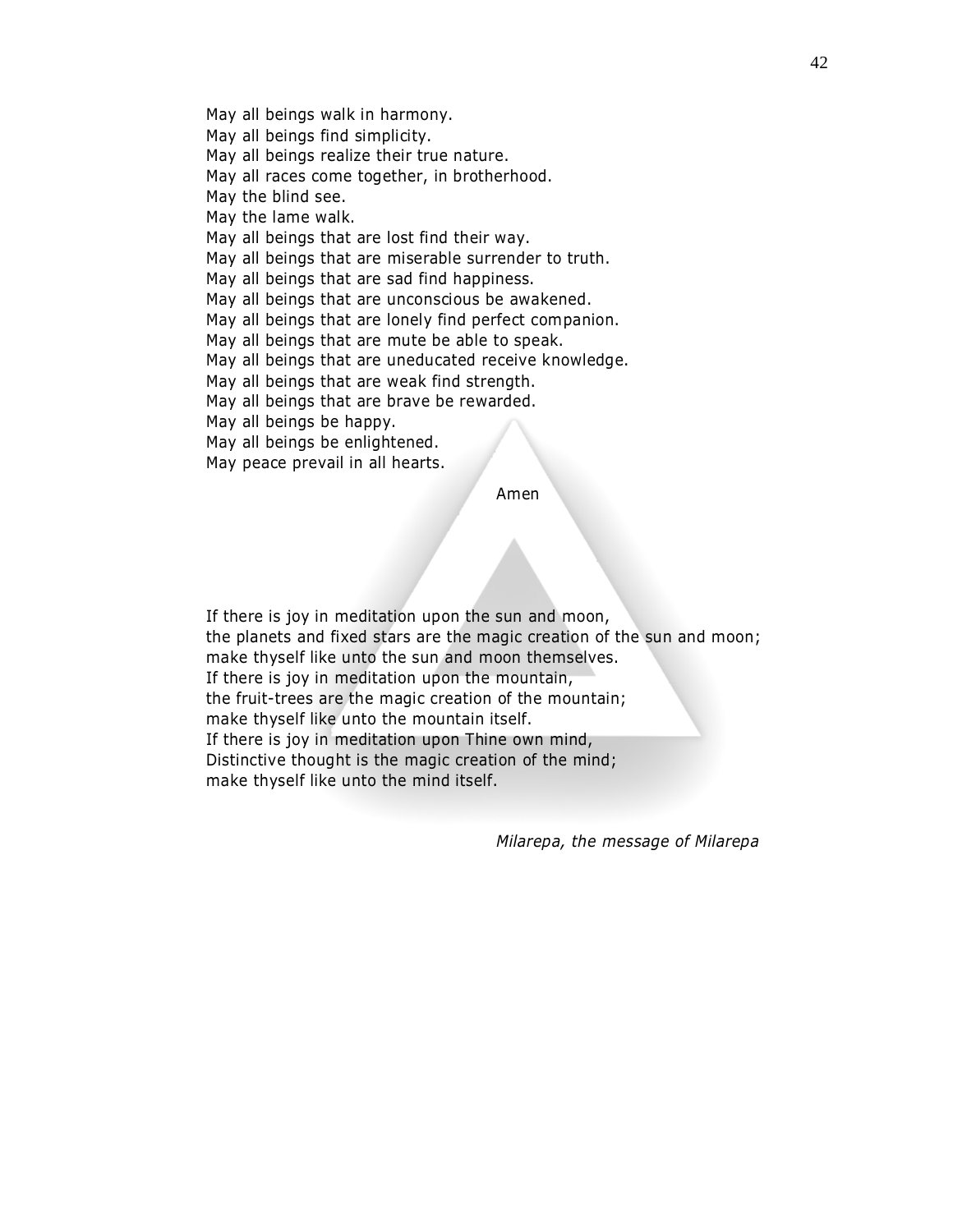## **The Invitation**

It doesn't interest me what you do for a living. I want to know what you ache for and if you dare to dream of meeting your heart's longing.

It doesn't interest me how old you are. I want to know if you will risk looking like a fool for love for your dream for the adventure of being alive.

It doesn't interest me what planets are squaring your moon... I want to know if you have touched the centre of your own sorrow if you have been opened by life's betrayals or have become shrivelled and closed from fear of further pain.

I want to know if you can sit with pain mine or your own without moving to hide it or fade it or fix it.

I want to know if you can be with joy mine or your own if you can dance with wildness and let the ecstasy fill you to the tips of your fingers and toes without cautioning us to be careful to be realistic to remember the limitations of being human.

It doesn't interest me if the story you are telling me is true. I want to know if you can disappoint another to be true to yourself. If you can bear the accusation of betrayal and not betray your own soul. If you can be faithless and therefore trustworthy.

I want to know if you can see Beauty even when it is not pretty every day.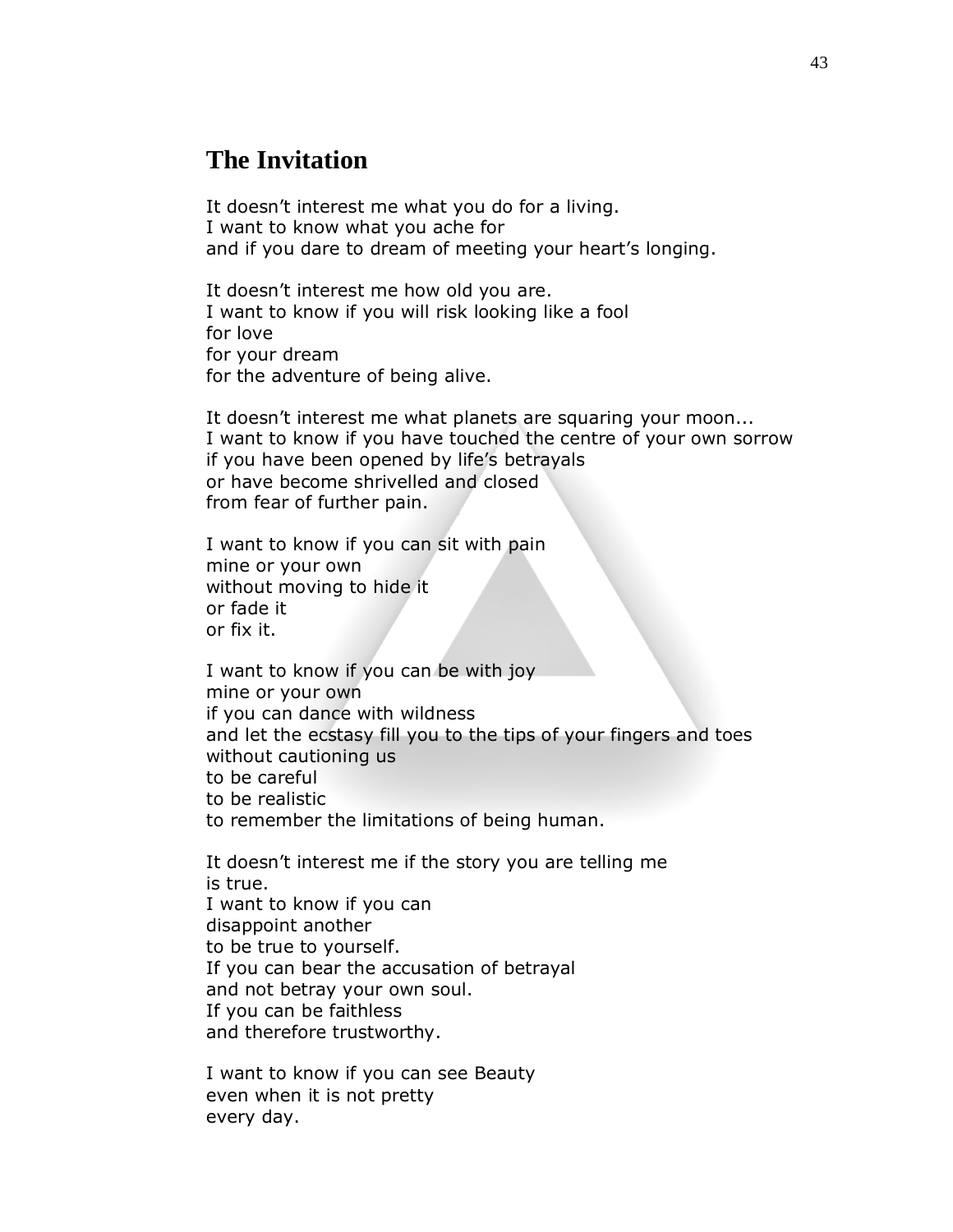And if you can source your own life from its presence.

I want to know if you can live with failure yours and mine and still stand at the edge of the lake and shout to the silver of the full moon, "Yes."

It doesn't interest me to know where you live or how much money you have. I want to know if you can get up after the night of grief and despair weary and bruised to the bone and do what needs to be done to feed the children.

It doesn't interest me who you know or how you came to be here. I want to know if you will stand in the centre of the fire with me and not shrink back.

It doesn't interest me where or what or with whom you have studied. I want to know what sustains you from the inside when all else falls away.

I want to know if you can be alone with yourself and if you truly like the company you keep in the empty moments.

© 1999 by Oriah Mountain Dreamer. From the book, The Invitation, published by Harper San Francisco, 1999. All rights reserved.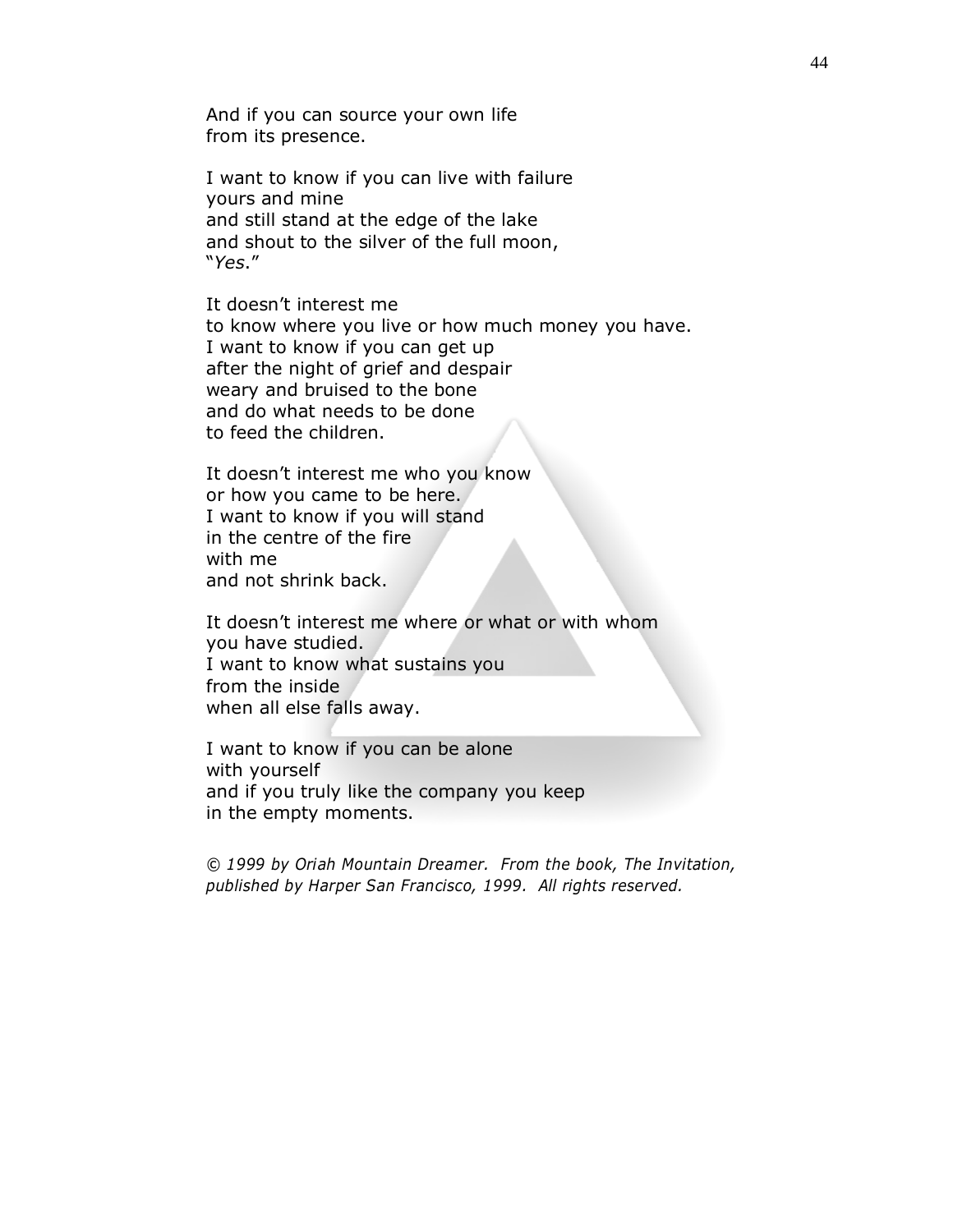## Symptoms Of Inner Peace

Watch for signs of Peace. The hearts of a great many have already been exposed to it and it seems likely that we could find our society experiencing it in epidemic proportions. Some signs and symptoms of inner peace:

- 1. Tendency to think and act spontaneously, rather than from fear.
- 2. An unmistakable ability to enjoy each moment.
- 3. Loss of interest in judging other people.
- 4. Loss of interest in judging self.
- 5. Loss of interest in interpreting the actions of others.
- 6. Loss of interest in conflict.
- 7. Loss of ability to worry (a serious symptom).
- 8. Frequent, overwhelming episodes of appreciation.
- 9. Contented feelings of connectedness with others and with nature.
- 10. Frequent attacks of smiling through the eyes and from the heart.
- 11. Increasing tendency to let things happen rather than make them happen.
- 12. Increasing susceptibility to Love extended by others as well as the uncontrollable urge to extend it.

If you have all or even most of the above symptoms, please be advised that your condition may be too far advanced to turn back.

If you are exposed to anyone exhibiting several of these symptoms, remain exposed at your own risk. The condition of Inner Peace is likely to be well into its infectious stage.

From: www.holycards.com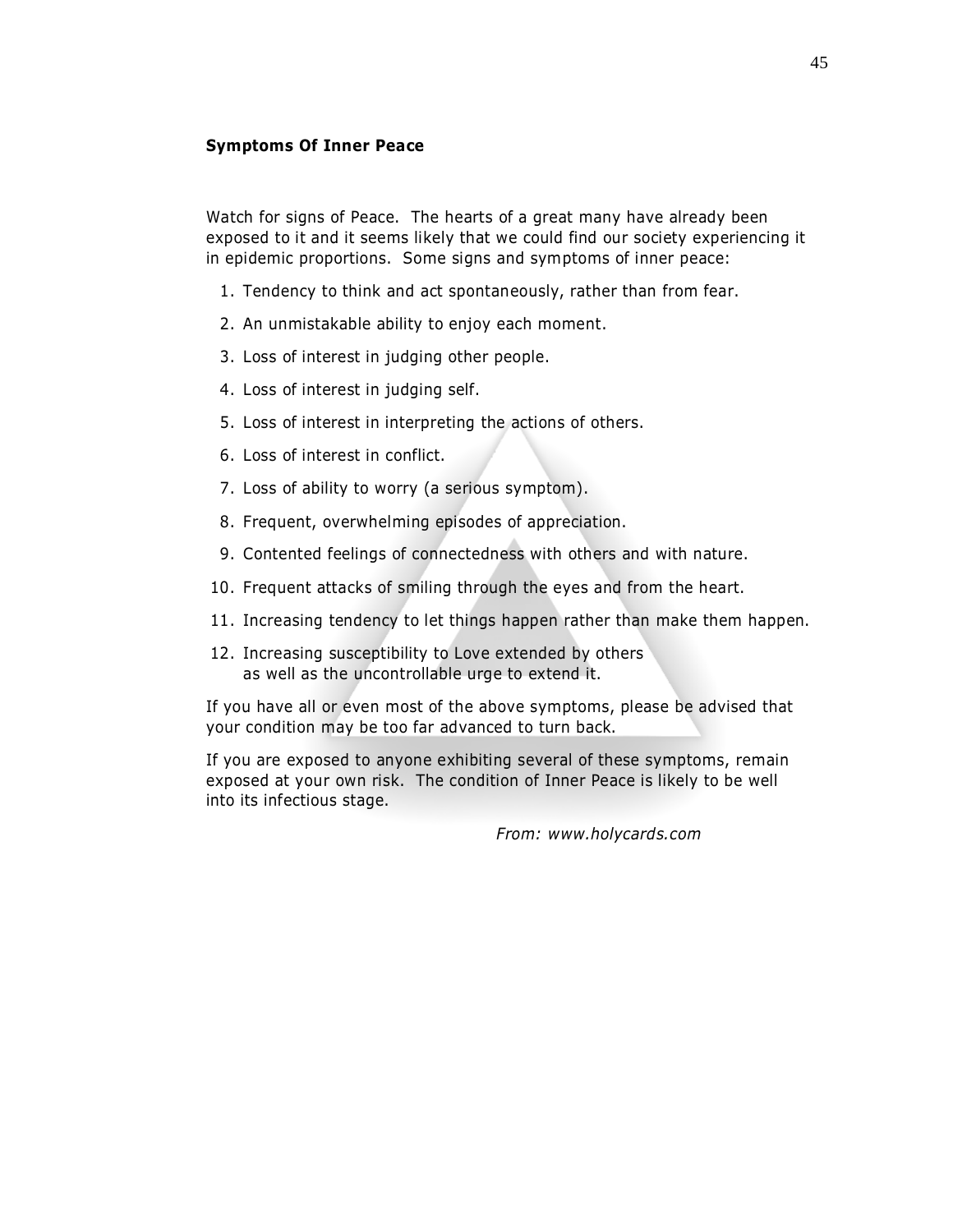## Uncommon Sense

It's taken a while to learn the subtle difference Between holding a hand and chaining a soul.

I've learned that love doesn't mean leaning And company doesn't mean security.

I've learned that kisses aren't contracts And presents aren't promises.

And I've begun to accept my defeats With the gentleness of a man, not the grief of a child.

I've learned to build all my roads on today Because tomorrow's ground is too uncertain for plans.

It's taken a while to learn That even sunshine burns if I get too much.

So, I plant my own garden and decorate my own soul Instead of waiting for someone to bring me flowers.

And I've learned that I really can endure… And that I really am strong…

And that I'm already good enough… And I'm worthy of love…

And I learn and learn and learn…

(An adaptation by Gordon Clay of "Comes the Dawn" by Veronica Shoffstall)

## […]

If you came this way, Taking any route, starting from anywhere, At any time or at any season, It would always be the same: you would have to put off Sense and notion. You are not here to verify, Instruct yourself, or inform curiosity Or carry report. You are here to kneel Where prayer has been valid. And prayer is more Than an order of words, the conscious occupation Of the praying mind, or the sound of the voice praying. […]

T.S. Eliot - Fragment from Little Gidding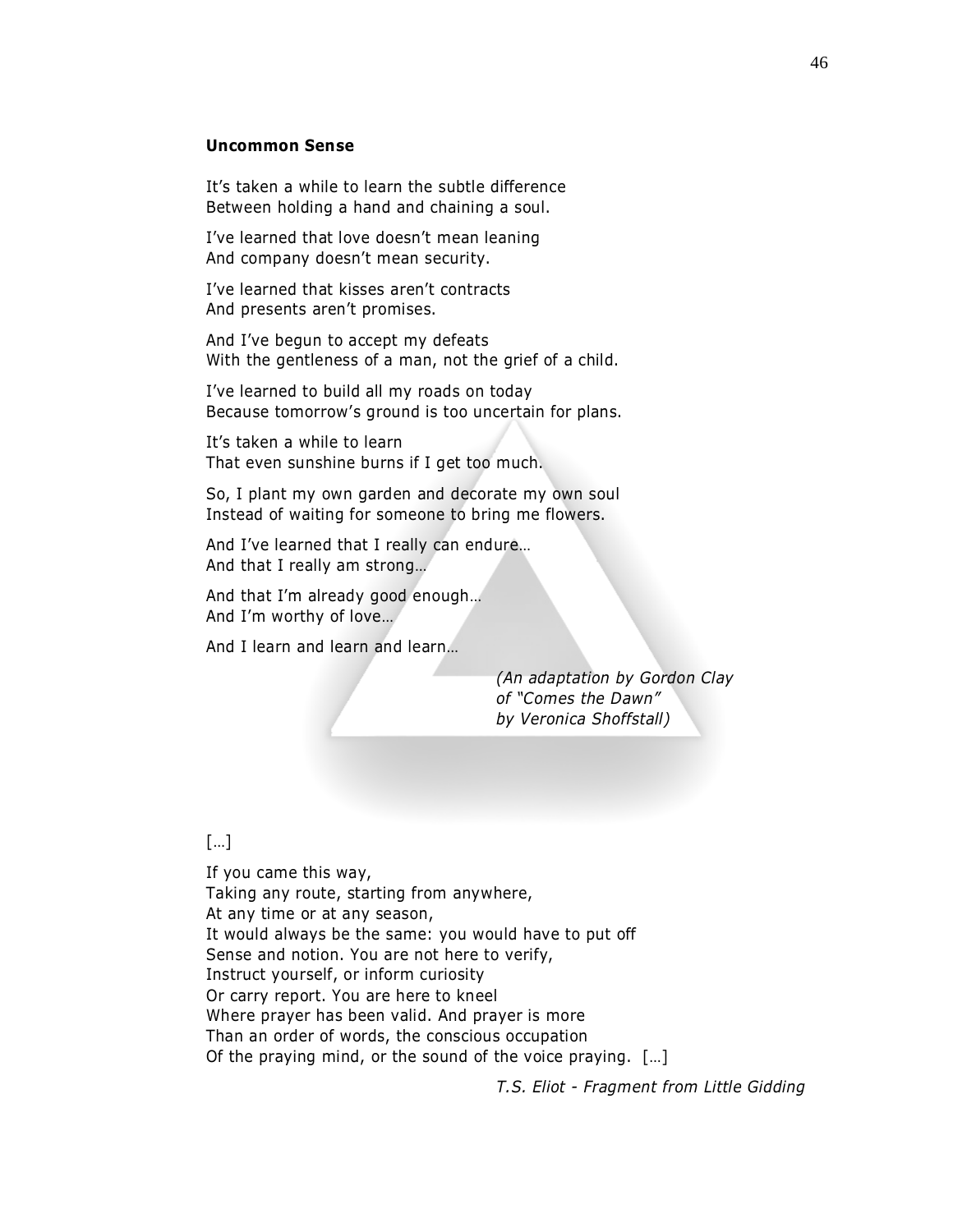## Beannacht (Blessings)

Blessing from an Irish nun

On the day when the weight deadens on your shoulders and you stumble, May the clay dance to balance you. And when you eyes freeze behind the gray window And the ghost of loss gets in to you, May a flock of colors, indigo, red, green and azure blue, Come to awaken in you a meadow of delight. When the canvas grays in the curagh of thought And a stain of ocean blackens beneath you, May there come across the waters A path of yellow moonlight To bring you safely home. May the nourishment of the earth be yours May the clarity of light be yours May the protection of the ancestors be yours And may a slow wind Work these words of love around you In an invisible cloak to mind your life.

#### The Serenity Prayer

God, grant me the serenity To accept the things I cannot change The courage to change the things I can And the wisdom to know the difference.

## All I Need to Remember

All I need to remember In each and every choice Choose Love, rather than Fear The Path of Love and Joy.

I choose Love I choose Peace I choose Joy Love, Peace and Joy.

Shirley McDonald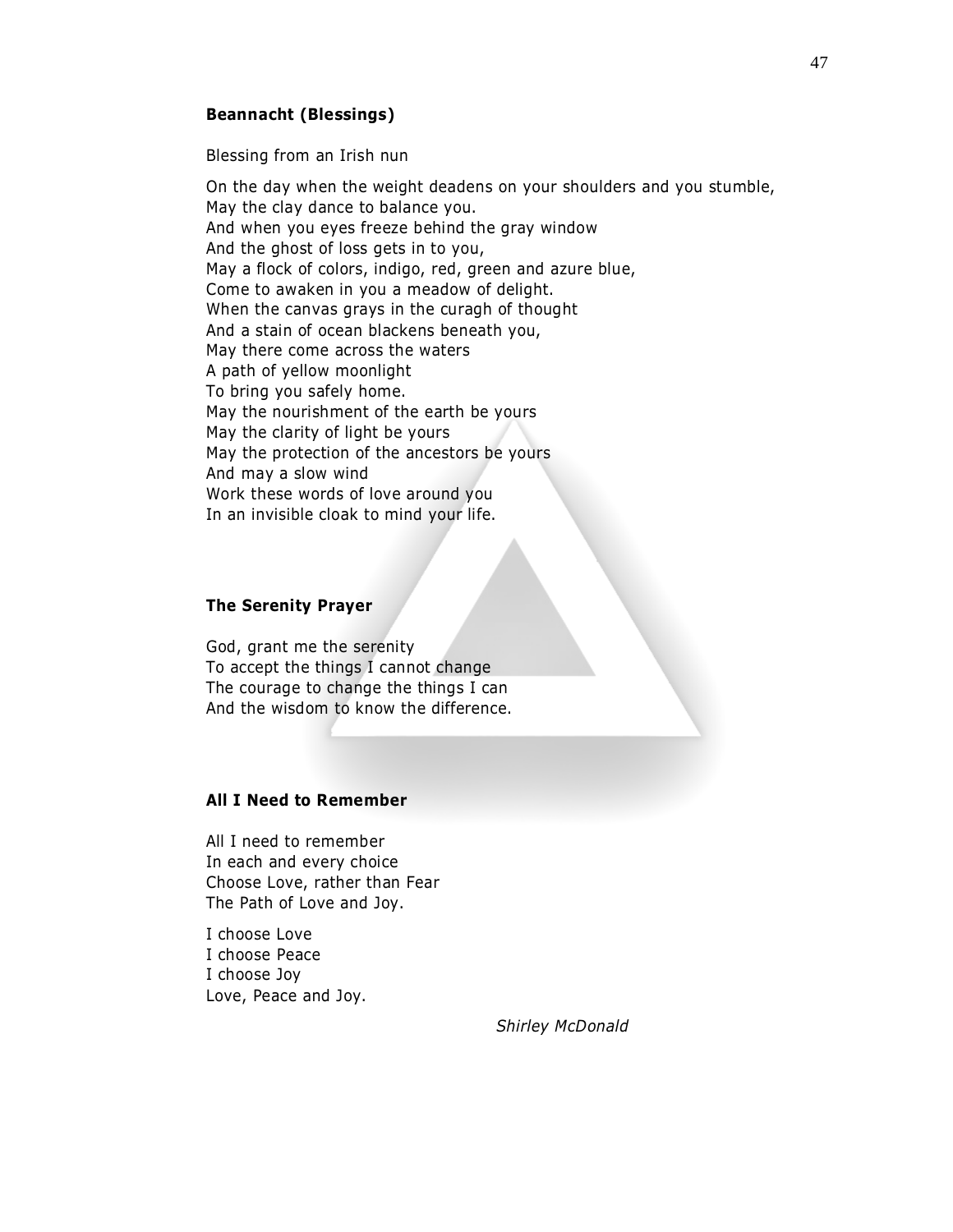## A Native American Prayer

Oh Great Spirit Earth, Fire, Air and Sea You are inside And all around me.

## Invocation

I invoke the Great Mother, Father and Holy Spirit, sacred trinity of innumerable names. I invoke you, Lady of Medicine, healer of all infirmities. I invoke you, Queen of the Universes, Heavens, Seas and Lands. I invoke you, Sovereign of Spirituality, so that your light may descend upon us and illuminate our path.

Amen

(From the statue next to the Casa bookstore: Our Lady of Montenero-Italy, Donated by Sergio Del Boni)

May the work of your hands be a sign of gratitude and reverence for the human condition.

Mahatma Ghandi.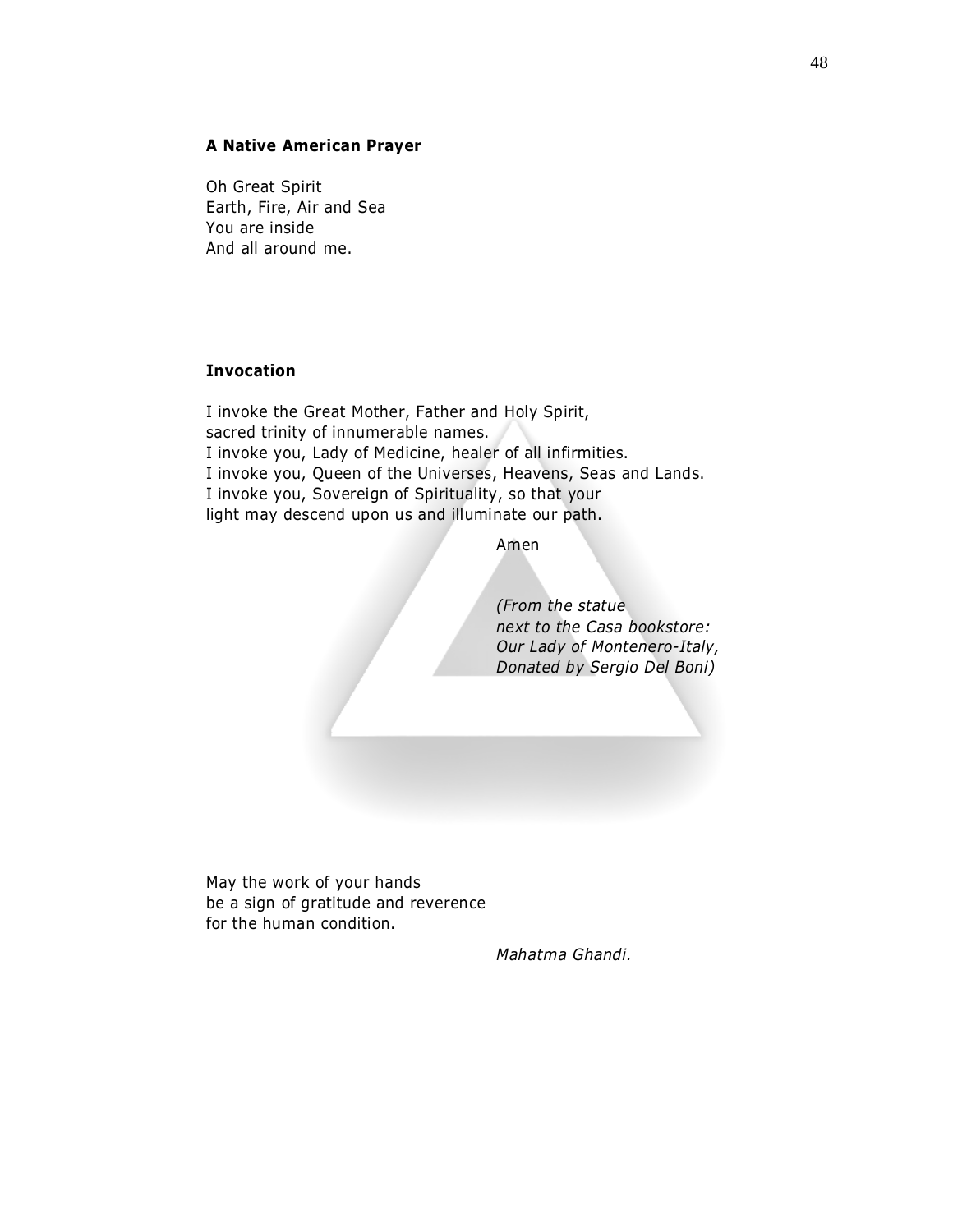## By Paramahansa Yogananda

From the depths of slumber, As I descend the spiral stairway of wakefulness, I whisper: God! God! God!

Thou art the food, And when I break my fast of nightly separation from Thee, I taste Thee and mentally say: God! God! God!

No matter where I go, the spotlight of my mind Ever keeps turning on Thee, And in the battle din of activity, my silent war-cry is ever: God! God! God!

When boisterous storms of trials shriek And worries howl at me, I drown their noises loudly chanting: God! God! God!

When my mind weaves dreams with threads of memories, On that magic cloth I do emboss: God! God! God!

In waking, eating, working, dreaming, sleeping, Serving, meditating, chanting, Divinely loving, My soul constantly hums, unheard by any: God! God! God!

Our prime purpose in this life is to help others. And if you can't help them, at least don't hurt them.

------

Dalai Lama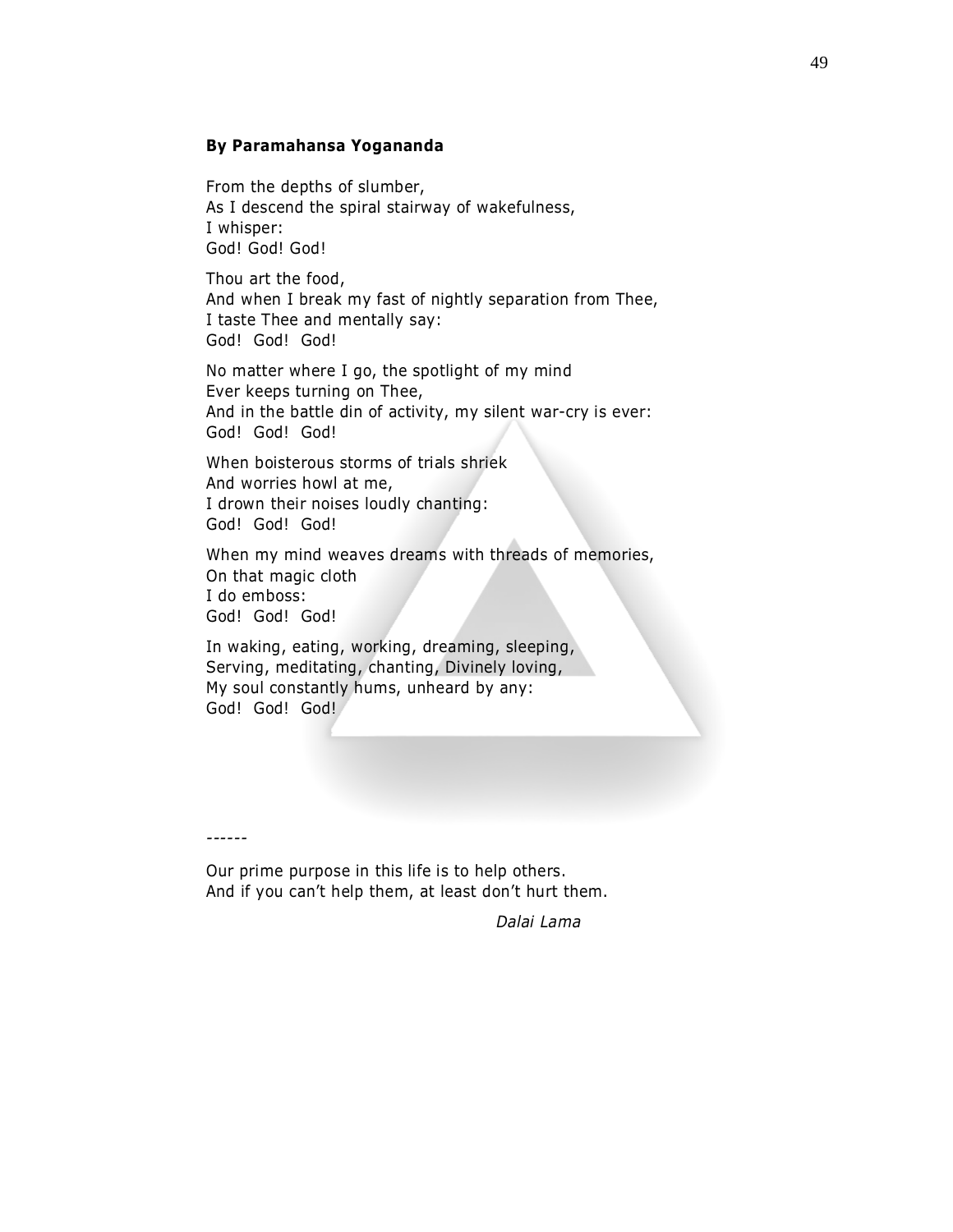#### To Your Guardian Angel

Beloved Spirits and Guardian Angels, who God in His infinite mercy has permitted to assist mankind, be our protector during all life's tests!

Give us the necessary strength, courage and resignation; inspire us towards all that is good, and restrain us from the downward incline to evil; may your sweet influences fill our souls; make us feel that a devoted friend is by our side, who can see our suffering and who participates in all our joys.

And you, my Good Angel, never abandon me because I need all of your protection to be able to support with faith and love the tests that God has sent me.

Thank you for the Love in my life. Thank you for the Love which surrounds me. Thank you for the Miracle of Life that I am and thank you for the Miracle of Life I see reflected all about me.

Thank you for the gift of life that I am. Thank you for my body, my health and breath. Thank you for the abundance that I am. Thank you for the richness of my life. Thank you for the excitement and adventure of the millions of possibilities and probabilities.

Thank you for the Wonderment and thank you for the Joy. Thank you for the Beauty and Harmony. Thank you for the Peace and Tranquility. Thank you for the Laughter and the Play.

Thank You! Thank You! Thank You!